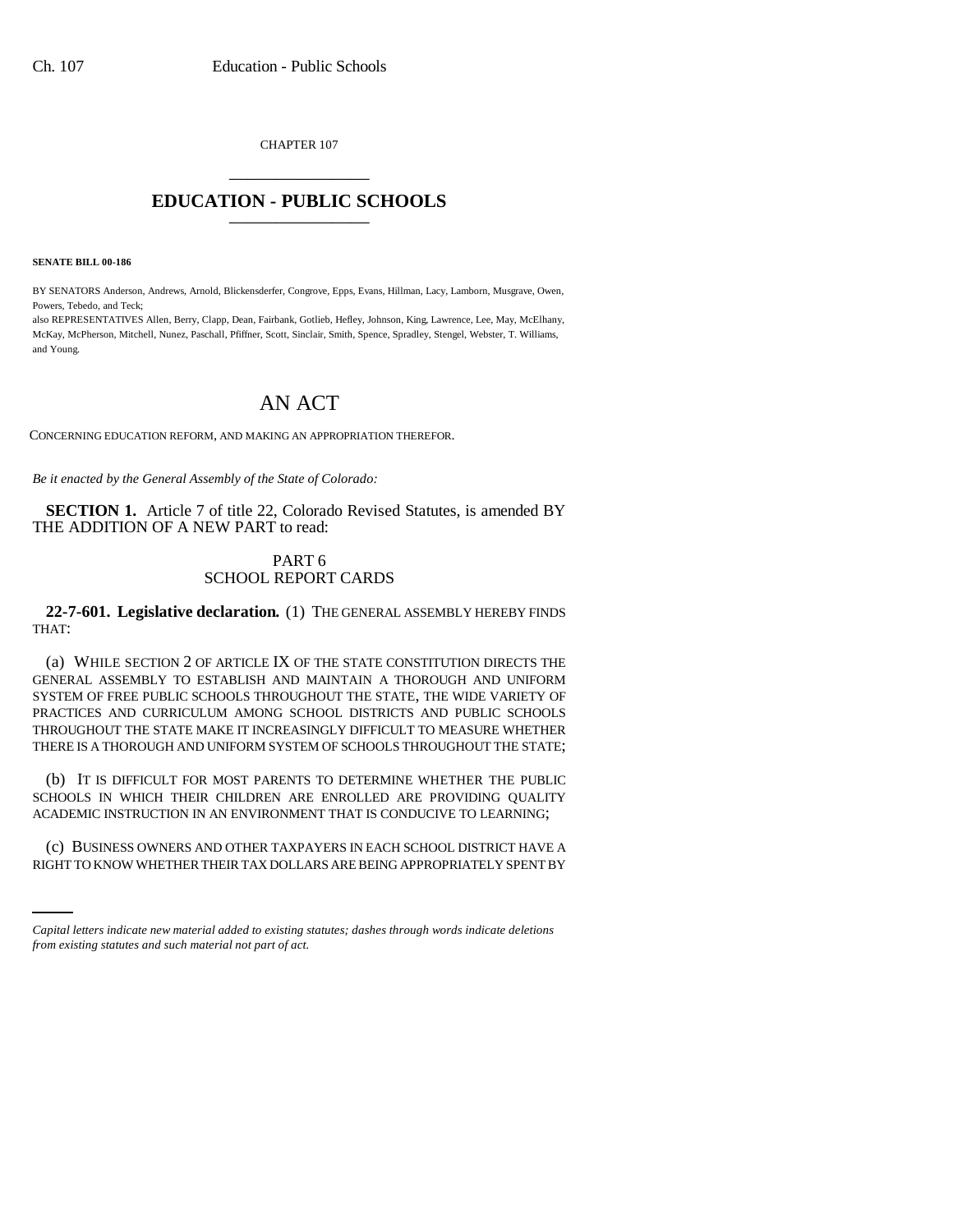THE SCHOOL DISTRICT TO PROVIDE STUDENTS WITHIN THE DISTRICT WITH AN OPPORTUNITY FOR A QUALITY EDUCATION;

(d) DIRECTING THE DEPARTMENT OF EDUCATION TO COMPILE OBJECTIVE INDICATORS OF EVERY PUBLIC SCHOOL'S ACADEMIC PERFORMANCE AND MAKING THOSE COMPILATIONS READILY AVAILABLE WILL ASSIST THE GENERAL ASSEMBLY, PARENTS, AND TAXPAYERS IN MAKING CHOICES THAT WILL ENABLE ALL CHILDREN TO HAVE AN OPPORTUNITY FOR A QUALITY EDUCATION;

(e) GIVING EACH PUBLIC SCHOOL A REPORT CARD GRADING ITS PERFORMANCE AND IMPROVEMENT IN ACADEMIC ACHIEVEMENT WILL ASSIST THE GENERAL ASSEMBLY, PARENTS, AND TAXPAYERS IN IDENTIFYING THOSE PUBLIC SCHOOLS THAT ARE PROVIDING STUDENTS WITH AN OPPORTUNITY FOR A QUALITY EDUCATION; AND

(f) BY REQUIRING ANNUAL SCHOOL REPORT CARDS, THE GENERAL ASSEMBLY, PARENTS, AND TAXPAYERS WILL BE ABLE TO MONITOR THE PROGRESS THAT SCHOOLS MAKE TOWARD PROVIDING STUDENTS WITH AN OPPORTUNITY FOR A QUALITY EDUCATION IN A SAFE LEARNING ENVIRONMENT.

(2) THE GENERAL ASSEMBLY RECOGNIZES THAT THE GRADING OF PUBLIC SCHOOLS WILL BE CONTROVERSIAL. THEREFORE, THE GENERAL ASSEMBLY FINDS THAT IT IS IMPORTANT THAT OBJECTIVE INDICATORS BE USED IN A MANNER THAT WILL ENSURE CONSISTENT APPLICATION THROUGHOUT THE STATE. IT IS THE INTENT OF THE GENERAL ASSEMBLY THAT, IN CALCULATING A SCHOOL'S ACADEMIC PERFORMANCE GRADE, THE DEPARTMENT OF EDUCATION SHALL USE, EXCEPT FOR LIMITED STATUTORY EXCEPTIONS, THE SCORES AND OTHER OBJECTIVE INDICATORS OF ALL STUDENTS ENROLLED IN THE SCHOOL.

**22-7-602. Definitions.** AS USED IN THIS PART 6, UNLESS THE CONTEXT OTHERWISE REQUIRES:

(1) "BASELINE ASSESSMENT YEAR" MEANS THE 2000-01 SCHOOL YEAR FOR ALL CSAP ASSESSMENTS AND THE CURRICULUM-BASED, ACHIEVEMENT COLLEGE ENTRANCE EXAMINATIONS REQUIRED TO BE ADMINISTERED DURING THAT SCHOOL YEAR AND MEANS THE 2001-02 SCHOOL YEAR FOR ALL ASSESSMENTS REQUIRED TO BE ADMINISTERED FOR THE FIRST TIME DURING THE 2001-02 SCHOOL YEAR.

(2) "BASELINE PERFORMANCE YEAR" MEANS THE 2000-01 SCHOOL YEAR.

(3) "COMMISSIONER" MEANS THE OFFICE OF THE COMMISSIONER OF EDUCATION CREATED AND EXISTING PURSUANT TO SECTION 1 OF ARTICLE IX OF THE STATE CONSTITUTION.

(4) "CSAP" MEANS THE COLORADO STUDENT ASSESSMENT PROGRAM DEVELOPED PURSUANT TO PART 4 OF THIS ARTICLE 7.

(5) "DEPARTMENT" MEANS THE DEPARTMENT OF EDUCATION CREATED AND EXISTING PURSUANT TO SECTION 24-1-115, C.R.S.

(6) "DISTRICT SCHOOL BOARD" MEANS THE BOARD OF EDUCATION OF A SCHOOL DISTRICT EXISTING PURSUANT TO LAW.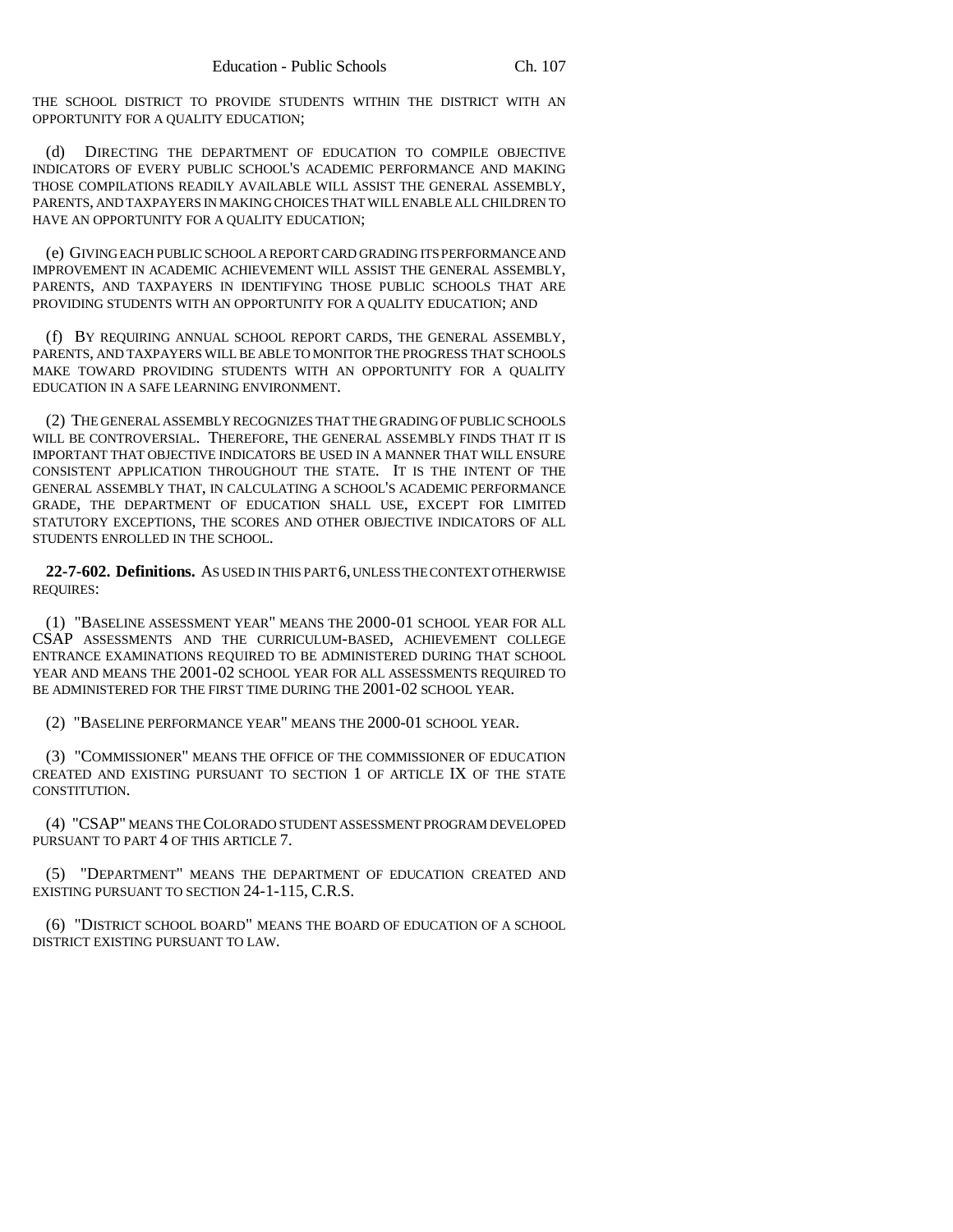#### Ch. 107 Education - Public Schools

(7) "PUBLIC SCHOOL" MEANS A SCHOOL THAT RECEIVED A MAJORITY OF ITS FUNDING FROM MONEYS RAISED BY A GENERAL STATE, COUNTY, OR DISTRICT TAX AND WHOSE PROPERTY IS OWNED AND OPERATED BY A POLITICAL SUBDIVISION OF THE STATE.

(8) "SCHOOL LEVEL" MEANS THE LEVEL OF A PUBLIC SCHOOL AS EITHER ELEMENTARY, MIDDLE, OR HIGH SCHOOL. SCHOOLS THAT COVER GRADES ONE THROUGH FIVE OR ONE THROUGH SIX SHALL BE CONSIDERED ELEMENTARY SCHOOLS. SCHOOLS THAT COVER GRADES SIX THROUGH EIGHT OR SEVEN THROUGH NINE SHALL BE CONSIDERED MIDDLE SCHOOLS. SCHOOLS THAT COVER GRADES NINE THROUGH TWELVE OR TEN THROUGH TWELVE SHALL BE CONSIDERED HIGH SCHOOLS. SCHOOLS THAT COVER OTHER COMBINATIONS OF GRADES SHALL BE CONSIDERED ELEMENTARY, MIDDLE, OR HIGH SCHOOL AS DETERMINED BY THE STATE BOARD BY RULE; EXCEPT THAT, IF A SCHOOL COVERS TWO OR THREE COMPLETE SCHOOL LEVELS, AS DEFINED IN THIS SUBSECTION (8), IT SHALL BE CONSIDERED AS TWO OR THREE SEPARATE SCHOOLS FOR PURPOSES OF ASSIGNING OF ACADEMIC PERFORMANCE AND IMPROVEMENT GRADES PURSUANT TO SECTION 22-7-604 AND ISSUING SCHOOL REPORT CARDS PURSUANT TO SECTION 22-7-605.

(9) "STATE BOARD" MEANS THE STATE BOARD OF EDUCATION CREATED AND EXISTING PURSUANT TO SECTION 1 OF ARTICLE IX OF THE STATE CONSTITUTION.

(10) "STATE DATA REPORTING SYSTEM" MEANS THE COMPREHENSIVE DATA COLLECTION AND REPORTING SYSTEM CREATED BY THE DEPARTMENT PURSUANT TO SECTION 22-7-603.

**22-7-603. State data reporting system.** (1) THE DEPARTMENT SHALL DEVELOP AND IMPLEMENT A COMPREHENSIVE DATA COLLECTION AND REPORTING SYSTEM FOR COLLECTING AND REPORTING PERFORMANCE INDICATORS FROM EACH PUBLIC SCHOOL. ON OR BEFORE SEPTEMBER 1,2000, THE DEPARTMENT SHALL CONTRACT OUT FOR THE DEVELOPMENT OF THE STATE DATA REPORTING SYSTEM. THE DEPARTMENT SHALL AWARD THE CONTRACT BASED UPON A COMPETITIVE BID; EXCEPT THAT THE PROVISIONS OF THE "PROCUREMENT CODE", ARTICLES 101 TO 112 OF TITLE 24, C.R.S., SHALL NOT APPLY TO THIS CONTRACT. THE STATE DATA REPORTING SYSTEM SHALL BE DESIGNED TO COLLECT, THROUGH ELECTRONIC TRANSFER WHERE POSSIBLE, ALL STUDENT AND PUBLIC SCHOOL PERFORMANCE DATA REQUIRED TO ASCERTAIN THE DEGREE TO WHICH PUBLIC SCHOOLS AND SCHOOL DISTRICTS ARE MEETING STATE PERFORMANCE STANDARDS AND SHALL BE CAPABLE OF PRODUCING DATA FOR DECISION-MAKING AND FOR THE COMPREHENSIVE ANNUAL REPORT CARDS ON PUBLIC SCHOOL AND DISTRICT PERFORMANCE PURSUANT TO SECTIONS 22-7-604 AND 22-7-605. THE STATE DATA REPORTING SYSTEM SHALL BE DESIGNED TO PROTECT THE PRIVACY OF INDIVIDUAL STUDENTS AND INDIVIDUALLY IDENTIFYING DATA. IN ADDITION, THE STATE DATA REPORTING SYSTEM SHALL BE DESIGNED TO INCLUDE ALL THE INFORMATION AND DATA ELEMENTS NEEDED FOR MEASURING STUDENT AND SCHOOL PERFORMANCE, INCLUDING FISCAL, STUDENT, PROGRAM, PERSONNEL, FACILITY, COMMUNITY, EVALUATION, AND OTHER RELEVANT DATA AND SHALL ALLOW FOR THE ANALYSIS OF THE RELATIONSHIP BETWEEN SCHOOL DISTRICT AND PUBLIC SCHOOL EXPENDITURES AND EFFECTIVENESS. DATA ELEMENTS COLLECTED AND PROVIDED BY THE DEPARTMENT, SCHOOL DISTRICTS, AND INDIVIDUAL PUBLIC SCHOOLS SHALL BE COMPATIBLE. THE STATE DATA REPORTING SYSTEM SHALL BE MANAGED AND ADMINISTERED BY THE DEPARTMENT. EACH SCHOOL DISTRICT THAT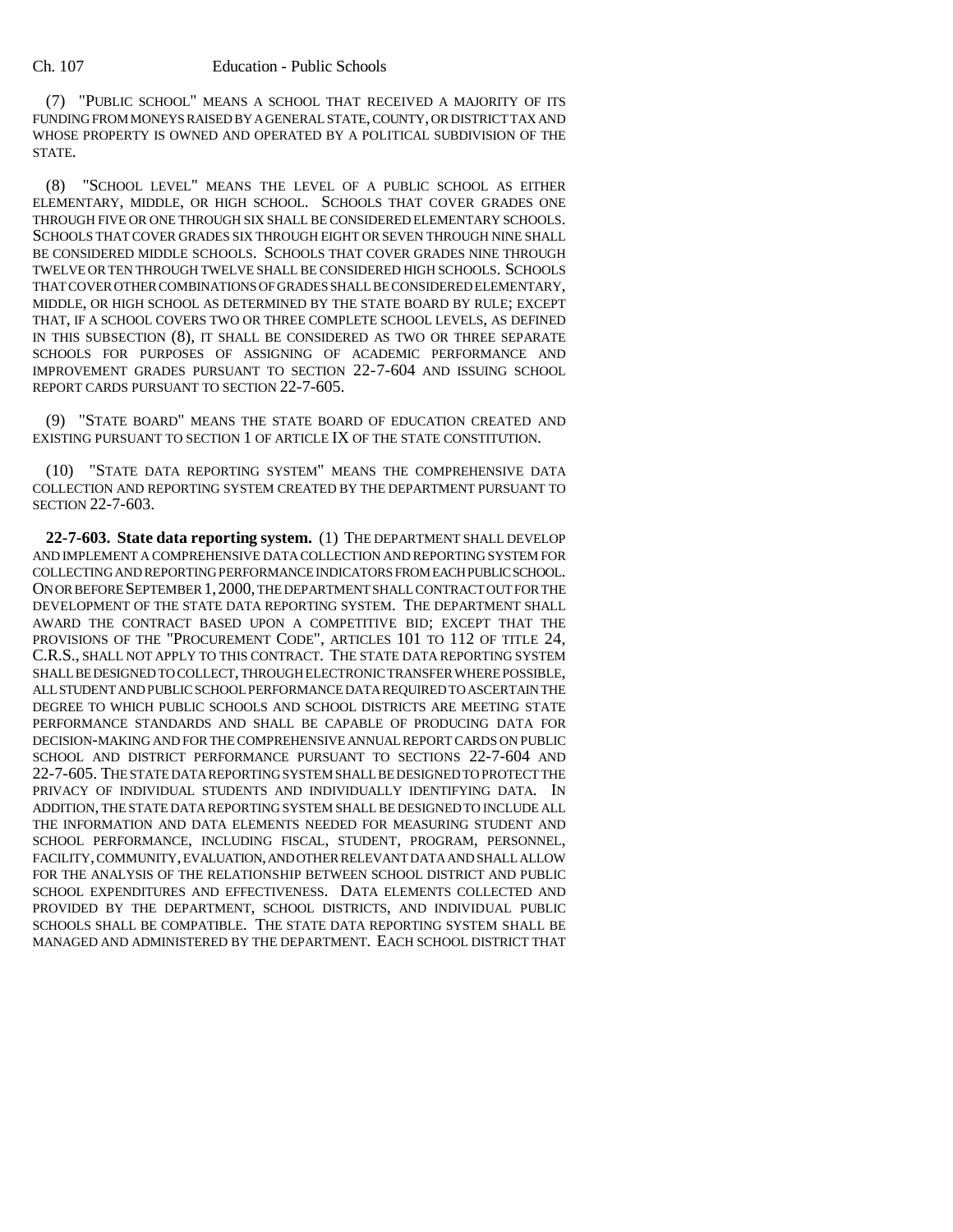HAS A UNIQUE INFORMATION MANAGEMENT SYSTEM SHALL ASSURE THAT COMPATIBILITY EXISTS BETWEEN ITS UNIQUE SYSTEM AND THE DATA ELEMENTS OF THE STATE DATA REPORTING SYSTEM SO THAT ALL DATA REQUIRED TO BE INPUT INTO THE STATE DATA REPORTING SYSTEM IS MADE AVAILABLE THROUGH ELECTRONIC TRANSFER AND IN THE APPROPRIATE INPUT FORMAT.

(2) THE DEPARTMENT SHALL HAVE THE FOLLOWING DUTIES AND RESPONSIBILITIES WITH REGARD TO THE STATE DATA REPORTING SYSTEM:

(a) TO CONSULT WITH SCHOOL DISTRICT REPRESENTATIVES IN THE DESIGN AND DEVELOPMENT OF THE DATA MODEL AND IMPLEMENTATION PLANS FOR THE ELECTRONIC TRANSFER OF DATA BETWEEN SCHOOL DISTRICTS, INDIVIDUAL PUBLIC SCHOOLS, AND THE STATE DATA REPORTING SYSTEM;

(b) TO PROVIDE OPERATIONAL DEFINITIONS FOR THE STATE DATA REPORTING SYSTEM;

(c) TO DETERMINE THE INFORMATION AND SPECIFIC DATA ELEMENTS REQUIRED FOR THE PERFORMANCE DECISIONS MADE AT EACH SCHOOL LEVEL, RECOGNIZING THAT THE PRIMARY UNIT FOR INFORMATION INPUT IS THE INDIVIDUAL PUBLIC SCHOOL AND RECOGNIZING THAT THE TIME AND EFFORT OF INSTRUCTIONAL PERSONNEL EXPENDED IN COLLECTION AND COMPILATION OF DATA SHOULD BE MINIMIZED;

TO DEVELOP STANDARDIZED TERMINOLOGY AND PROCEDURES TO BE FOLLOWED AT ALL PUBLIC SCHOOLS;

(e) TO DEVELOP AN ELECTRONIC STANDARDIZED TRANSMITTAL FORMAT TO BE USED FOR COLLECTION OF DATA ON THE VARIOUS LEVELS OF THE SYSTEM FROM THE SCHOOL DISTRICTS AND INDIVIDUAL PUBLIC SCHOOL LEVELS;

(f) TO DEVELOP APPROPRIATE COMPUTER APPLICATIONS TO ASSURE THE INTEGRITY AND INTEGRATION OF THE VARIOUS INFORMATION AND SPECIFIC DATA ELEMENTS DEALING WITH STUDENTS, PERSONNEL, FACILITIES, FISCAL, PROGRAMMATIC, ASSESSMENT, COMMUNITY, AND EVALUATION DATA;

(g) TO DEVELOP THE NECESSARY APPLICATIONS TO PROVIDE STATISTICAL ANALYSIS OF THE COMPREHENSIVE INFORMATION AND SUPPORTING DATA ELEMENTS PROVIDED IN PARAGRAPH (f) OF THIS SUBSECTION (2) IN SUCH A WAY THAT REQUIRED REPORTS MAY BE DISSEMINATED, COMPARISONS MAY BE MADE, AND RELATIONSHIPS MAY BE DETERMINED IN ORDER TO PROVIDE THE NECESSARY INFORMATION FOR MAKING PERFORMANCE DECISIONS AT ALL SCHOOL LEVELS;

(h) TO DEVELOP OUTPUT AND REPORTING FORMATS THAT WILL PROVIDE SCHOOL DISTRICTS WITH DIAGNOSTIC INFORMATION FOR MAKING ACADEMIC AND SAFETY ENVIRONMENT DECISIONS AT THE VARIOUS SCHOOL LEVELS;

TO ASSIST SCHOOL DISTRICTS IN ESTABLISHING THEIR STANDARDIZED ELECTRONIC TRANSMITTAL CAPABILITIES, INCLUDING BUT NOT LIMITED TO AWARDING SCHOOLS AND SCHOOL DISTRICTS GRANTS TO ASSIST THEM IN UPGRADING THEIR TRANSMITTAL CAPABILITIES AND ESTABLISHING RULES FOR THE AWARDING OF SUCH GRANTS;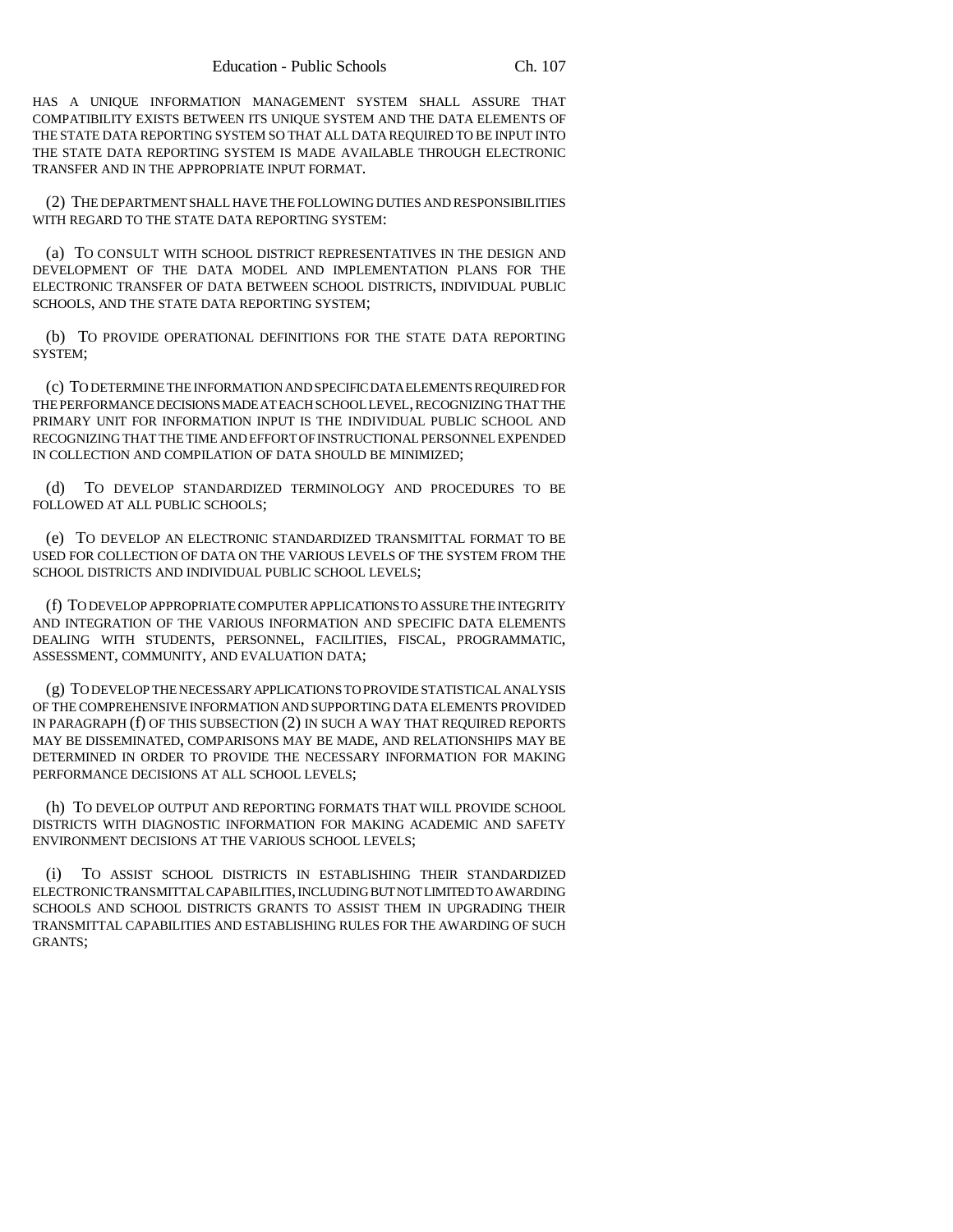#### Ch. 107 Education - Public Schools

(j) TO ESTABLISH PROCEDURES FOR THE ANNUAL EVALUATION OF THE EFFECTIVENESS AND EASE OF USE OF THE STATE DATA REPORTING SYSTEM;

(k) TO CONDUCT A DATA REPORTING STUDY TO ASCERTAIN WHETHER DUPLICATION EXISTS IN THE COLLECTION OF DATA AND TO DETERMINE WHETHER FORMS AND REPORTS FOR REPORTING UNDER STATE AND FEDERAL REQUIREMENTS AND OTHER FORMS AND REPORTS ARE PREPARED IN A LOGICAL AND UNCOMPLICATED FORMAT AND RESULT IN A REDUCTION IN THE NUMBER AND COMPLEXITY OF REQUIRED REPORTS, PARTICULARLY FOR EACH INDIVIDUAL PUBLIC SCHOOL; AND

(l) TO PERFORM SUCH OTHER ACTIONS AS ARE NECESSARY TO CARRY OUT THE INTENT OF THE GENERAL ASSEMBLY THAT THE NEEDS OF THE STATE DATA REPORTING SYSTEM FOR PERFORMANCE DECISION-MAKING AND REPORTING ARE MET.

(3) THE SPECIFIC RESPONSIBILITIES OF EACH SCHOOL DISTRICT SHALL INCLUDE:

(a) DEVELOPING, WITH ASSISTANCE FROM THE DEPARTMENT, SYSTEM COMPATIBILITY BETWEEN THE STATE DATA REPORTING SYSTEM AND UNIQUE SCHOOL DISTRICT AND INDIVIDUAL PUBLIC SCHOOL DATA SYSTEMS;

(b) PROVIDING, WITH THE ASSISTANCE OF THE DEPARTMENT, INSERVICE TRAINING DEALING WITH THE STATE DATA REPORTING SYSTEM'S PURPOSES AND SCOPE, A METHOD OF ELECTRONICALLY TRANSMITTING INPUT DATA, AND THE USE OF PERFORMANCE REPORTING INFORMATION;

(c) ADVISING THE DEPARTMENT OF ALL DISTRICT DATA MANAGEMENT NEEDS AS THEY RELATE TO THE STATE DATA REPORTING SYSTEM;

(d) ELECTRONICALLY TRANSMITTING REQUIRED DATA ELEMENTS TO THE APPROPRIATE PROCESSING LOCATIONS IN ACCORDANCE WITH GUIDELINES ESTABLISHED BY THE DEPARTMENT;

(e) DETERMINING REQUIRED DATA OUTPUT AND REPORTS, COMPARISONS, AND RELATIONSHIPS TO BE PROVIDED TO THE SCHOOL DISTRICT BY THE STATE DATA REPORTING SYSTEM, CONTINUOUSLY REVIEWING THESE REPORTS FOR USEFULNESS AND MEANING, AND SUBMITTING RECOMMENDED ADDITIONS, DELETIONS, AND CHANGES IN ACCORDANCE WITH THE GUIDELINES ESTABLISHED BY THE DEPARTMENT; AND

(f) BEING RESPONSIBLE FOR MAINTAINING THE INTEGRITY AND ACCURACY OF DATA ELEMENTS TRANSMITTED TO THE DEPARTMENT.

**22-7-604. Academic performance - academic improvement - grading designation and methodology.** (1) BEGINNING WITH THE 2000-01 SCHOOL YEAR AND FOR EACH SCHOOL YEAR THEREAFTER, THE DEPARTMENT SHALL ASSIGN TO EACH PUBLIC SCHOOL A LETTER GRADE OF "A", "B", "C", "D", OR "F" FOR THE PUBLIC SCHOOL'S OVERALL ACADEMIC PERFORMANCE AS CALCULATED PURSUANT TO THIS SECTION. THE GRADES SHALL CORRESPOND TO THE FOLLOWING CATEGORIES:

(a) "A": EXCELLENT ACADEMIC PERFORMANCE;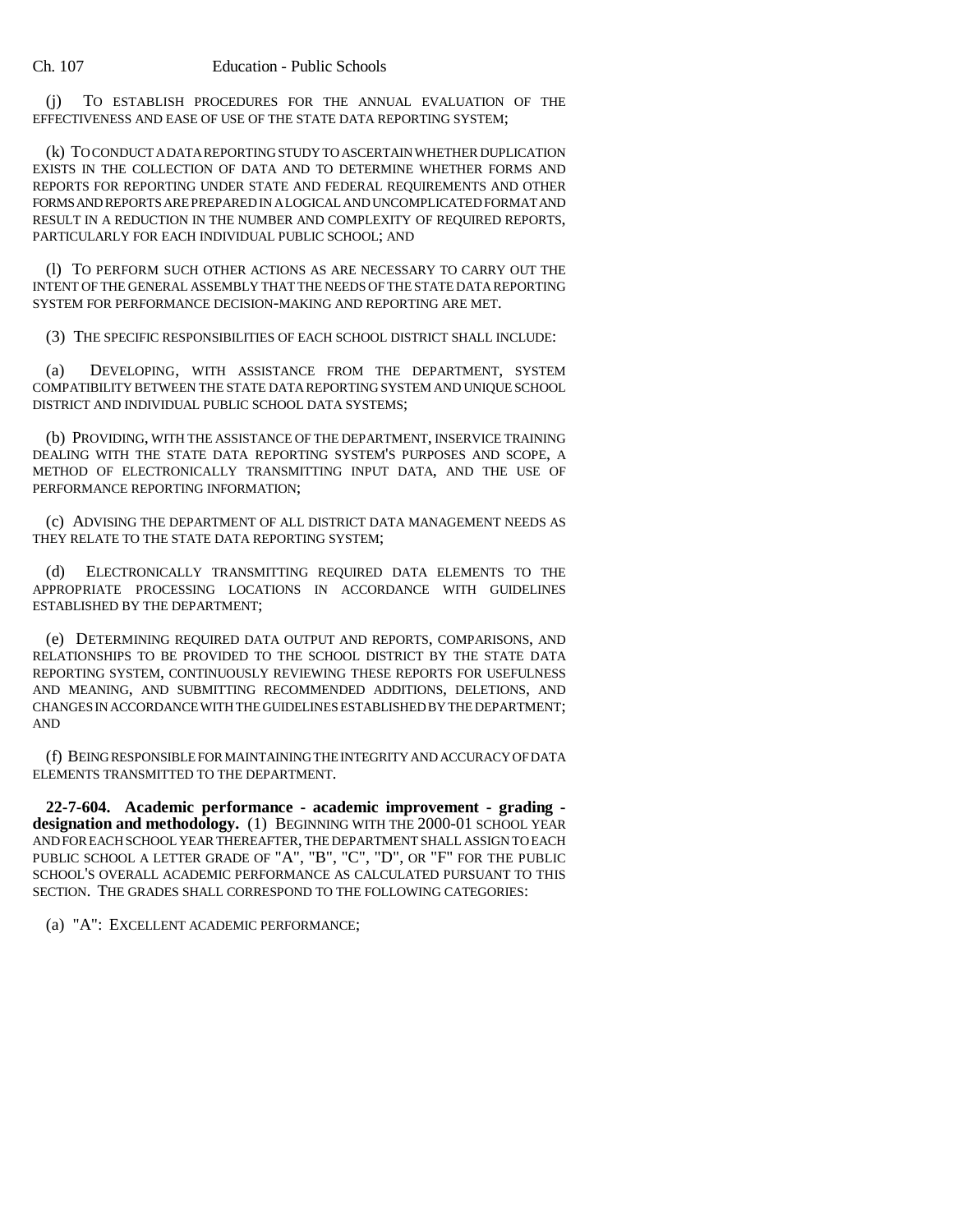(b) "B": ABOVE AVERAGE ACADEMIC PERFORMANCE;

(c) "C": AVERAGE ACADEMIC PERFORMANCE;

(d) "D": BELOW AVERAGE ACADEMIC PERFORMANCE; AND

(e) "F": FAILING ACADEMIC PERFORMANCE.

(2) GRADES ASSIGNED TO PUBLIC SCHOOLS PURSUANT TO THIS SECTION SHALL BE DETERMINED BY THE LEVELS OF STUDENT ACHIEVEMENT AND IMPROVEMENT ON ALL CSAP ASSESSMENTS AND CURRICULUM-BASED, ACHIEVEMENT COLLEGE ENTRANCE EXAMS ADMINISTERED BY THE PUBLIC SCHOOL IN EACH SCHOOL YEAR PURSUANT TO SECTION 22-7-409. EACH NEW CSAP ASSESSMENT AREA AND GRADE LEVEL SHALL ENTER THE CALCULATIONS OF GRADES PURSUANT TO THIS SECTION AT A WEIGHT EQUIVALENT TO THAT ASSIGNED TO EXISTING ASSESSMENT AREAS AND GRADE LEVELS.

(3) **CSAP assessments.** (a) THE COMMISSIONER SHALL ESTABLISH CRITERIA FOR PLACING INDIVIDUAL STUDENTS AT THE FOLLOWING PROFICIENCY LEVELS FOR EACH ACADEMIC AREA AND FOR EACH GRADE LEVEL: UNSATISFACTORY, PARTIALLY PROFICIENT, PROFICIENT, AND ADVANCED.

(b) (I) FOR EACH ACADEMIC AREA FOR EACH GRADE LEVEL WITHIN A PUBLIC SCHOOL, THE NUMBER OF STUDENTS PERFORMING AT EACH PROFICIENCY LEVEL SHALL BE DIVIDED BY THE TOTAL NUMBER OF STUDENTS ASSESSED IN THAT ACADEMIC AREA AT THAT GRADE LEVEL. THE RESULTING PERCENTAGES OF STUDENTS AT EACH PROFICIENCY LEVEL FOR EACH ACADEMIC AREA FOR EACH GRADE LEVEL SHALL BE MULTIPLIED BY THE FOLLOWING WEIGHTING FACTORS AND ROUNDED TO TWO DECIMAL PLACES:

(II) THE RESULTING WEIGHTED PERCENTAGES FOR EACH PROFICIENCY LEVEL WITHIN EACH ACADEMIC AREA FOR EACH GRADE LEVEL SHALL BE TOTALED, RESULTING IN A WEIGHTED TOTAL SCORE FOR EACH ACADEMIC AREA FOR EACH GRADE LEVEL. NO PUBLIC SCHOOL SHALL BE REMOVED FROM THE CALCULATION REQUIRED BY SUBPARAGRAPH (I) OF THIS PARAGRAPH (b) FOR ANY REASON, INCLUDING BUT NOT LIMITED TO HAVING A SMALL NUMBER OF ASSESSED STUDENTS. IN THE EVENT THAT THE WEIGHTED PERCENTAGE OR WEIGHTED TOTAL SCORE FOR ANY ONE ACADEMIC AREA IN A GRADE LEVEL IS BASED ON THE SCORES OF FEWER THAN FIVE STUDENTS, ONLY THE SCHOOL'S TOTAL SCORE ACROSS GRADE LEVELS FOR THE ACADEMIC AREA SHALL BE MADE PUBLIC.

(c) IN THE BASELINE ASSESSMENT YEAR FOR EACH ACADEMIC AREA FOR EACH GRADE LEVEL, THE DEPARTMENT SHALL CALCULATE A STANDARD NORMAL DISTRIBUTION WITH A MEAN OF 0.00 AND A STANDARD DEVIATION OF 1.00 USING THE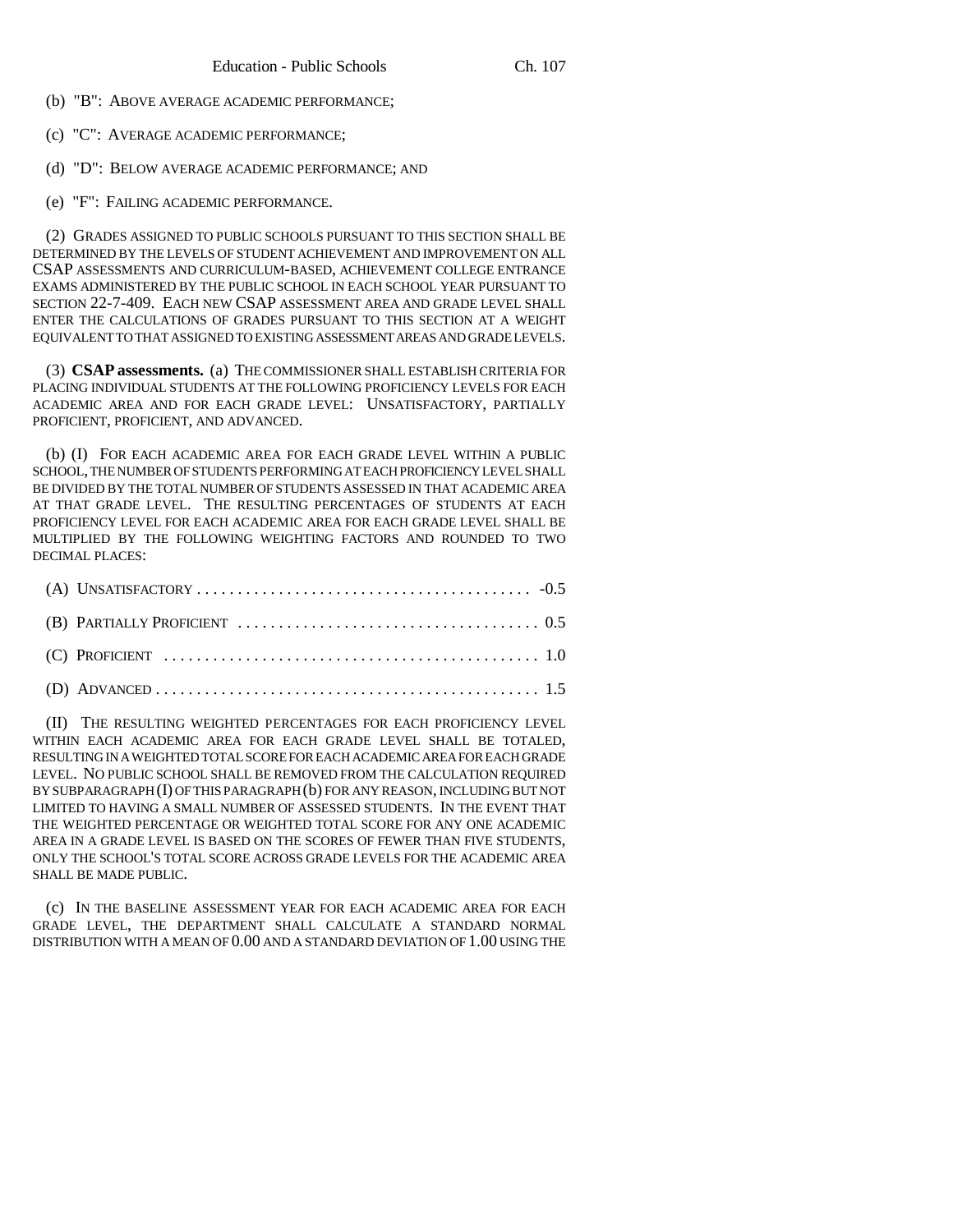APPROPRIATE WEIGHTED TOTAL SCORES. EACH YEAR, IN ORDER TO ADJUST FOR DIFFERENCES IN DIFFICULTY BETWEEN ACADEMIC AREAS, THE DEPARTMENT SHALL CONVERT THE WEIGHTED TOTAL SCORES FOR EACH ACADEMIC AREA FOR EACH GRADE LEVEL TO STANDARDIZED, WEIGHTED TOTAL SCORES USING THE CONVERSION TABLE CREATED BY THE STANDARD NORMAL DISTRIBUTION CALCULATED IN THE BASELINE ASSESSMENT YEAR.

(d) THE DEPARTMENT SHALL AVERAGE THE STANDARDIZED, WEIGHTED TOTAL SCORES CALCULATED PURSUANT TO PARAGRAPH (c) OF THIS SUBSECTION (3) ACROSS ALL GRADE LEVELS WITHIN A PUBLIC SCHOOL FOR EACH ACADEMIC AREA. THE AVERAGE SHALL BE WEIGHTED TO CONTROL FOR DIFFERENCES IN SCHOOL SIZE AND DIFFERENCES IN THE NUMBER OF STUDENTS WITH VALID SCORES ACROSS GRADE LEVELS. THE NUMBER OF STUDENTS WITH VALID SCORES AT A GRADE LEVEL WITHIN AN ACADEMIC AREA, WILL BE MULTIPLIED BY THE STANDARDIZED, WEIGHTED TOTAL FOR THAT ACADEMIC AREA AND GRADE LEVEL. THIS PRODUCT WILL BE SUMMED WITH ALL OTHER PRODUCTS FOR GRADE LEVELS WITHIN THIS ACADEMIC AREA AND DIVIDED BY THE SUM OF THE NUMBER OF STUDENTS WITH VALID SCORES ACROSS ALL GRADE LEVELS WITHIN THIS ACADEMIC AREA. THE RESULTING WEIGHTED AVERAGE, ROUNDED TO TWO DECIMAL PLACES, IS THE CSAP-AREA STANDARDIZED, WEIGHTED TOTAL SCORE FOR THE PUBLIC SCHOOL.

(4) **Curriculum-based, achievement college entrance exams.** (a) THE DEPARTMENT SHALL ANNUALLY CALCULATE FOR EACH PUBLIC HIGH SCHOOL, THE MEAN SCORE IN THE ACADEMIC AREAS OF READING, WRITING, AND MATHEMATICS ON THE CURRICULUM-BASED, ACHIEVEMENT COLLEGE ENTRANCE EXAM. NO PUBLIC HIGH SCHOOL SHALL BE REMOVED FROM THE CALCULATION REQUIRED BY THIS PARAGRAPH (a) FOR ANY REASON, INCLUDING BUT NOT LIMITED TO HAVING A SMALL NUMBER OF ASSESSED STUDENTS.

(b) IN THE BASELINE PERFORMANCE YEAR, FOR THE ACADEMIC AREAS OF READING, WRITING, AND MATHEMATICS ON THE CURRICULUM-BASED, ACHIEVEMENT COLLEGE ENTRANCE EXAM, THE DEPARTMENT SHALL CALCULATE A STANDARD NORMAL DISTRIBUTION WITH A MEAN OF 0.00 AND A STANDARD DEVIATION OF 1.00 USING THE APPROPRIATE MEAN SCORES. EACH YEAR, IN ORDER TO ADJUST FOR DIFFERENCES IN DIFFICULTY BETWEEN ACADEMIC AREAS, THE DEPARTMENT SHALL CONVERT THE PUBLIC SCHOOL'S MEAN SCORE FOR EACH ACADEMIC AREA TO A STANDARD MEAN SCORE USING THE CONVERSION TABLE CREATED BY THE STANDARD NORMAL DISTRIBUTION CALCULATED IN THE BASELINE PERFORMANCE YEAR.

(5) **Overall academic performance grade.** (a) THE DEPARTMENT SHALL AVERAGE EACH PUBLIC SCHOOL'S CSAP-AREA STANDARDIZED, WEIGHTED TOTAL SCORES CALCULATED PURSUANT TO SUBSECTION (3) OF THIS SECTION AND, IN THE CASE OF A PUBLIC HIGH SCHOOL, SHALL AVERAGE ITS CSAP-AREA STANDARDIZED, WEIGHTED TOTAL SCORE CALCULATED PURSUANT TO SUBSECTION (3) OF THIS SECTION AND ITS STANDARDIZED MEAN SCORES FOR THE SAME ACADEMIC AREA CALCULATED PURSUANT TO SUBSECTION (4) OF THIS SECTION. THE AVERAGE SHALL BE WEIGHTED TO CONTROL FOR DIFFERENCES IN SCHOOL SIZE AND DIFFERENCES IN THE NUMBER OF STUDENTS WITH VALID SCORES ACROSS ACADEMIC AREAS. THE NUMBER OF STUDENTS WITH VALID SCORES WITHIN AN ACADEMIC AREA WILL BE MULTIPLIED BY THE CSAP-AREA OR CURRICULUM-BASED, ACHIEVEMENT COLLEGE ENTRANCE EXAM STANDARD MEAN SCORE FOR THAT ACADEMIC AREA. THIS PRODUCT WILL BE SUMMED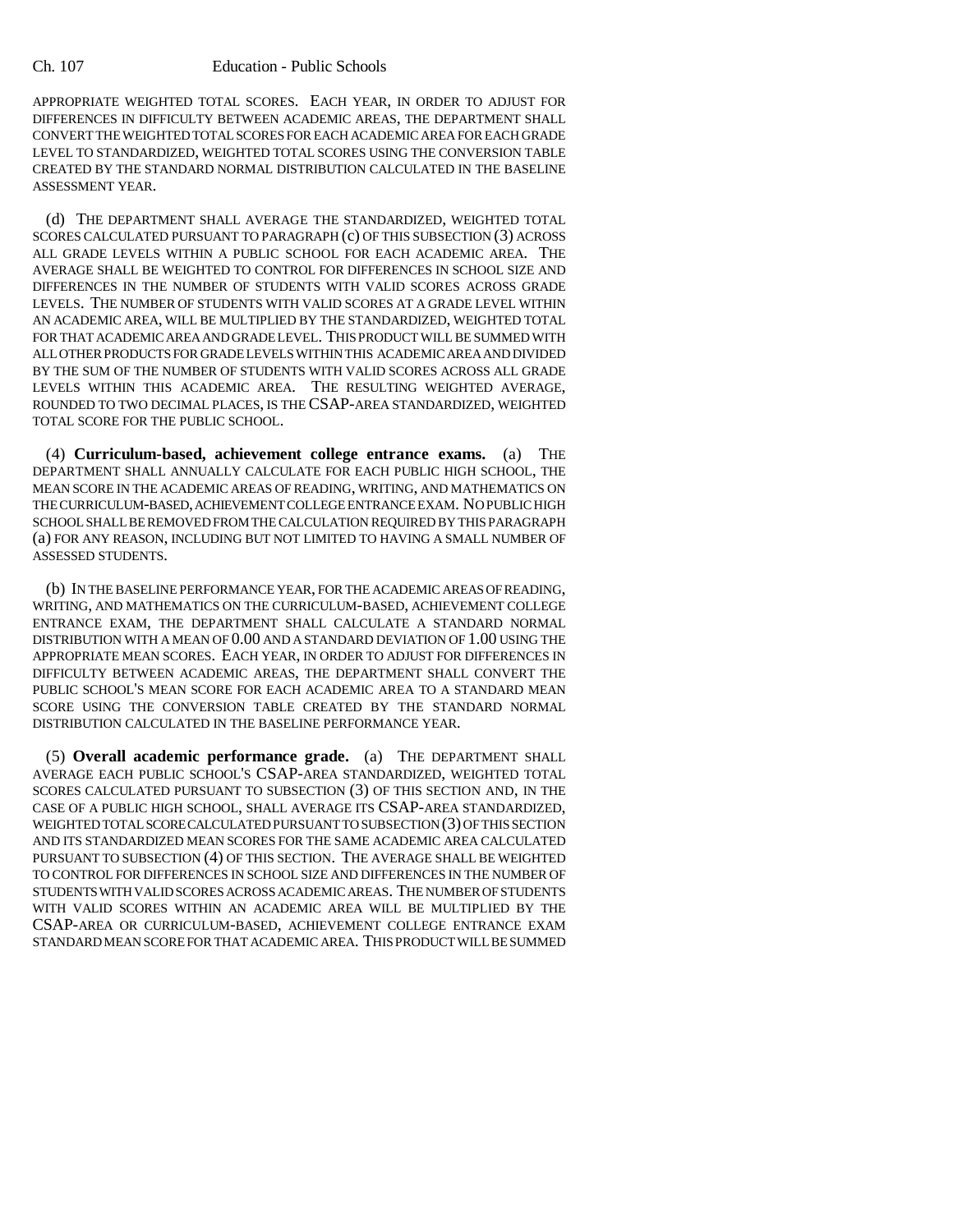WITH ALL OTHER PRODUCTS FOR ACADEMIC AREAS AND DIVIDED BY THE SUM OF THE NUMBER OF STUDENTS WITH VALID SCORES ACROSS ALL ACADEMIC AREAS. THE DEPARTMENT SHALL USE THE RESULTING OVERALL STANDARDIZED, WEIGHTED TOTAL SCORE TO ASSIGN AN ACADEMIC PERFORMANCE GRADE TO EACH PUBLIC SCHOOL.

(b) (I) IN THE BASELINE PERFORMANCE YEAR, THE DEPARTMENT SHALL ASSIGN AN ACADEMIC PERFORMANCE GRADE TO EACH PUBLIC SCHOOL AT EACH SCHOOL LEVEL BASED ON A PUBLIC SCHOOL'S OVERALL STANDARDIZED, WEIGHTED TOTAL SCORE AS FOLLOWS:

(A) AN ACADEMIC PERFORMANCE GRADE OF "A" SHALL BE ASSIGNED TO PUBLIC SCHOOLS WHOSE OVERALL STANDARDIZED, WEIGHTED TOTAL SCORES ARE IN THE HIGHEST EIGHT PERCENT OF SCORES RECEIVED BY PUBLIC SCHOOLS AT THE SAME SCHOOL LEVEL IN THE STATE, INCLUDING PUBLIC SCHOOLS THAT TIE AT THE LOWEST ELIGIBLE SCORE;

(B) AN ACADEMIC PERFORMANCE GRADE OF "B" SHALL BE ASSIGNED TO PUBLIC SCHOOLS WHOSE OVERALL STANDARDIZED, WEIGHTED TOTAL SCORES ARE BELOW THE HIGHEST EIGHT PERCENT AND ABOVE THE LOWEST SIXTY-SEVEN PERCENT OF SCORES RECEIVED BY PUBLIC SCHOOLS AT THE SAME SCHOOL LEVEL IN THE STATE, INCLUDING SCHOOLS THAT TIE AT THE LOWEST ELIGIBLE SCORE;

(C) AN ACADEMIC PERFORMANCE GRADE OF "C" SHALL BE ASSIGNED TO PUBLIC SCHOOLS WHOSE OVERALL STANDARDIZED, WEIGHTED TOTAL SCORES ARE BELOW THE HIGHEST THIRTY-THREE PERCENT AND ABOVE THE LOWEST TWENTY-SEVEN PERCENT OF SCORES RECEIVED BY PUBLIC SCHOOLS AT THE SAME SCHOOL LEVEL IN THE STATE, INCLUDING SCHOOLS THAT TIE AT THE LOWEST ELIGIBLE SCORE;

(D) AN ACADEMIC PERFORMANCE GRADE OF "D" SHALL BE ASSIGNED TO PUBLIC SCHOOLS WHOSE OVERALL STANDARDIZED, WEIGHTED TOTAL SCORES ARE BELOW THE HIGHEST SEVENTY-THREE PERCENT AND ABOVE THE LOWEST TWO PERCENT OF SCORES RECEIVED BY PUBLIC SCHOOLS AT THE SAME SCHOOL LEVEL IN THE STATE, INCLUDING SCHOOLS THAT TIE AT THE LOWEST ELIGIBLE SCORE;

(E) AN ACADEMIC PERFORMANCE GRADE OF "F" SHALL BE ASSIGNED TO PUBLIC SCHOOLS WHOSE OVERALL STANDARDIZED, WEIGHTED TOTAL SCORES ARE IN THE LOWEST TWO PERCENT OF SCORES RECEIVED BY PUBLIC SCHOOLS AT THE SAME SCHOOL LEVEL IN THE STATE.

(II) THE GRADES ASSIGNED IN THE BASELINE PERFORMANCE YEAR PURSUANT TO SUBPARAGRAPH (I) OF THIS PARAGRAPH (b) SHALL ESTABLISH WHICH OVERALL STANDARDIZED, WEIGHTED TOTAL SCORES ARE ASSIGNED TO WHICH GRADES FOR SUBSEQUENT YEARS, SUBJECT TO PARAGRAPH (c) OF THIS SUBSECTION (5). THE CONVERSION TABLES ESTABLISHED IN THE BASELINE PERFORMANCE YEAR FOR CONVERTING WEIGHTED TOTALS TO STANDARDIZED, WEIGHTED TOTALS SHALL BE USED IN FUTURE YEARS UNTIL SUCH TIME AS A NEW BASELINE YEAR IS ESTABLISHED. IN ADDITION, THE CONVERSION TABLES ESTABLISHED IN THE BASELINE PERFORMANCE YEAR FOR CONVERTING STANDARDIZED, WEIGHTED TOTALS TO LETTER GRADES SHALL BE USED IN FUTURE YEARS UNTIL SUCH TIME AS A NEW BASELINE YEAR IS ESTABLISHED.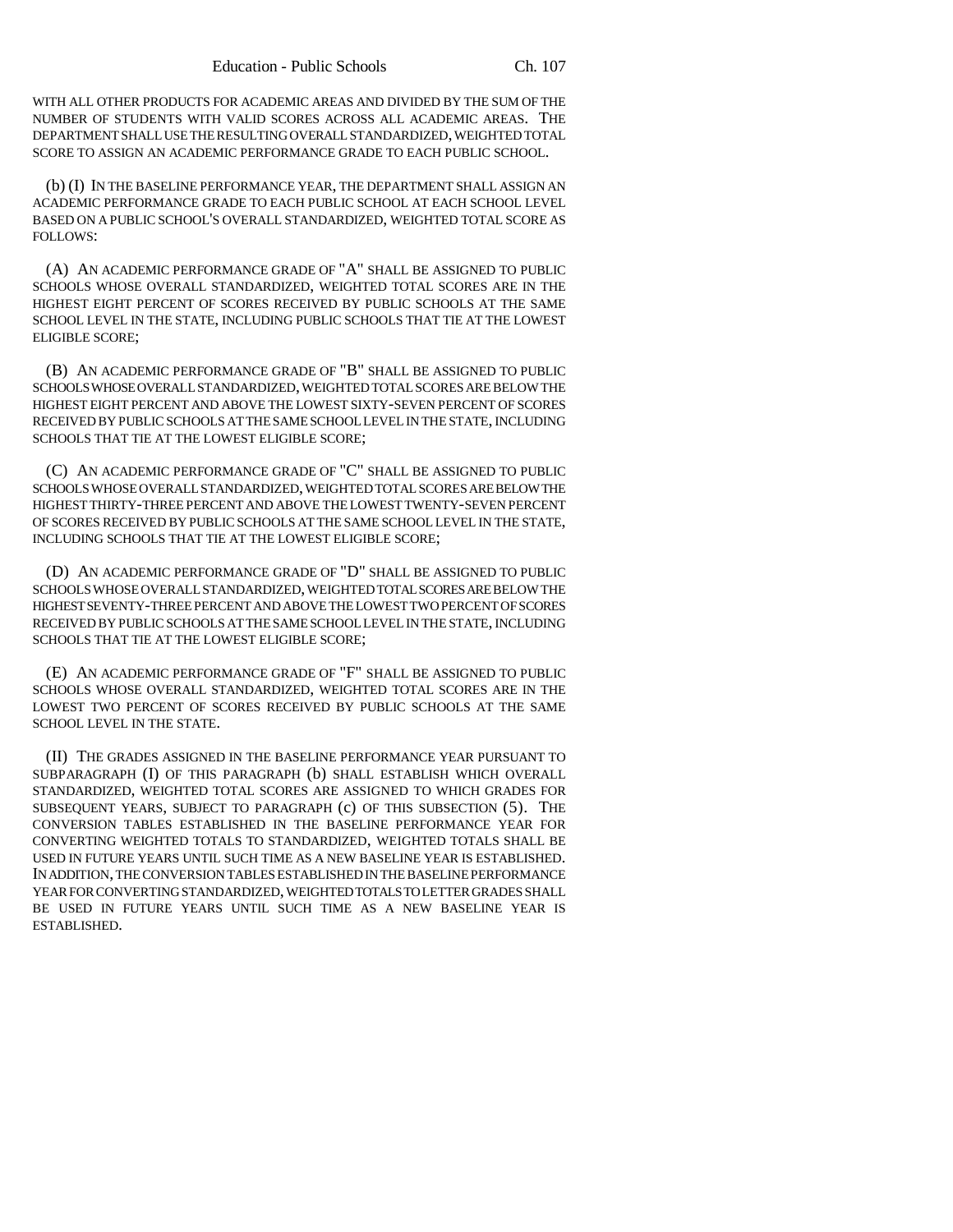#### Ch. 107 Education - Public Schools

(c) AS STUDENT PERFORMANCE IMPROVES, THE STANDARD FOR ASSESSING ACADEMIC PERFORMANCE GRADES SHALL BE RAISED. THE DEPARTMENT SHALL EVALUATE THIS STANDARD ANNUALLY BY REPORTING TO THE STATE BOARD ON THE OVERALL ACADEMIC PERFORMANCE GRADES AND CHANGES IN SUCH GRADES AS DESCRIBED IN SUBSECTIONS (6) AND (7) OF THIS SECTION. IN FEBRUARY, 2005, AND IN FEBRUARY EVERY THREE YEARS THEREAFTER, THE STATE BOARD SHALL REPORT TO THE EDUCATION COMMITTEES OF THE SENATE AND THE HOUSE OF REPRESENTATIVES AND TO THE GOVERNOR ON WHETHER IT BELIEVES THAT A NEW YEAR SHOULD BE USED AS THE BASELINE PERFORMANCE YEAR TO RECALCULATE THE OVERALL STANDARDIZED, WEIGHTED TOTAL SCORES ASSIGNED TO EACH ACADEMIC PERFORMANCE GRADE. THE STATE BOARD SHALL NOT ESTABLISH A NEW YEAR AS THE BASELINE PERFORMANCE YEAR UNLESS IT NOTIFIES THE EDUCATION COMMITTEES OF THE SENATE AND THE HOUSE OF REPRESENTATIVES AND THE GOVERNOR ON OR BEFORE FEBRUARY 1 OF THE YEAR IN WHICH SCHOOL REPORT CARDS WOULD REFLECT THE NEW BASELINE PERFORMANCE YEAR.

(d) FOR PUBLIC SCHOOLS THAT EXCLUDE FROM ANY CSAP ASSESSMENT AT ANY GRADE LEVEL MORE THAN TEN PERCENT OF THE STUDENTS ENROLLED IN THAT GRADE LEVEL OR EXCLUDE FROM ANY CURRICULUM-BASED, ACHIEVEMENT COLLEGE ENTRANCE EXAM MORE THAN TEN PERCENT OF THE STUDENTS REQUIRED TO TAKE SUCH EXAM, ANY REPRESENTATION OF THAT PUBLIC SCHOOL'S OVERALL ACADEMIC PERFORMANCE GRADE SHALL BE QUALIFIED AND FOLLOWED BY THE WORDS "PARTICIPATION NOTED".

(6) **School improvement grade - "C" and below schools.** (a) BEGINNING WITH THE 2001-02 SCHOOL YEAR, THE DEPARTMENT SHALL ANNUALLY ASSIGN A LETTER GRADE FOR ACADEMIC IMPROVEMENT TO EACH PUBLIC SCHOOL THAT IN THE IMMEDIATELY PRECEDING SCHOOL YEAR RECEIVED AN ACADEMIC PERFORMANCE GRADE OF "C" OR BELOW AS CALCULATED PURSUANT TO SUBSECTION (5) OF THIS SECTION. THE ACADEMIC IMPROVEMENT GRADES SHALL CORRESPOND TO THE CATEGORIES DESCRIBED IN SUBSECTION (1) OF THIS SECTION. THE ACADEMIC IMPROVEMENT GRADE SHALL BE BASED UPON THE CHANGE IN THE SCHOOL'S STANDARDIZED, WEIGHTED TOTAL SCORE CALCULATED PURSUANT TO SUBSECTION (5) OF THIS SECTION.

(b) FOR EACH PUBLIC SCHOOL DESCRIBED IN PARAGRAPH (a) OF THIS SUBSECTION (6), THE DEPARTMENT SHALL ASSIGN AN ACADEMIC IMPROVEMENT GRADE AS FOLLOWS:

(I) AN ACADEMIC IMPROVEMENT GRADE OF "A" SHALL BE ASSIGNED TO EACH SUCH PUBLIC SCHOOL THAT SHOWS AN IMPROVEMENT OF 0.5 OF A POINT OR GREATER FROM THE STANDARD DEVIATION OVER THE IMMEDIATELY PRECEDING YEAR'S STANDARDIZED, WEIGHTED TOTAL SCORE;

(II) AN ACADEMIC IMPROVEMENT GRADE OF "B" SHALL BE ASSIGNED TO EACH SUCH PUBLIC SCHOOL THAT SHOWS AN IMPROVEMENT OF LESS THAN 0.5 OF A POINT BUT 0.3 OF A POINT OR GREATER FROM THE STANDARD DEVIATION OVER THE IMMEDIATELY PRECEDING YEAR'S STANDARDIZED, WEIGHTED TOTAL SCORE;

(III) AN ACADEMIC IMPROVEMENT GRADE OF "C" SHALL BE ASSIGNED TO EACH SUCH PUBLIC SCHOOL THAT SHOWS AN IMPROVEMENT OF LESS THAN 0.3 OF A POINT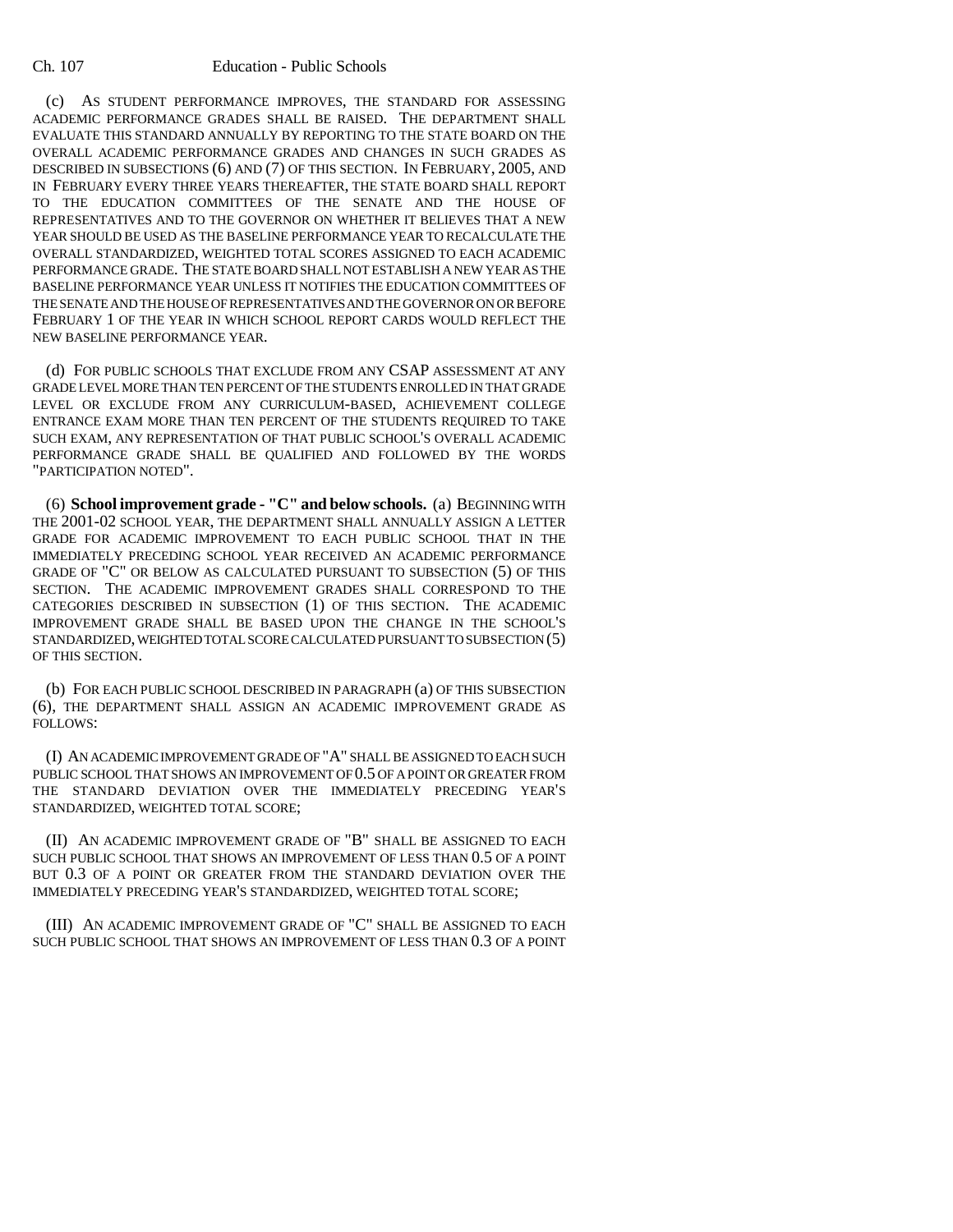FROM THE STANDARD DEVIATION OVER THE IMMEDIATELY PRECEDING YEAR'S STANDARDIZED, WEIGHTED TOTAL SCORE OR THAT SHOW A DECLINE OF LESS THAN -0.3 OF A POINT FROM THE STANDARD DEVIATION OVER THE IMMEDIATELY PRECEDING YEAR'S STANDARDIZED, WEIGHTED TOTAL SCORE;

(IV) AN ACADEMIC IMPROVEMENT GRADE OF "D" SHALL BE ASSIGNED TO EACH SUCH PUBLIC SCHOOL THAT SHOWS A DECLINE OF -0.3 OF A POINT OR MORE BUT LESS THAN -0.5 OF A POINT FROM THE STANDARD DEVIATION OVER THE IMMEDIATELY PRECEDING YEAR'S STANDARDIZED, WEIGHTED TOTAL SCORE; AND

(V) AN ACADEMIC IMPROVEMENT GRADE OF "F" SHALL BE ASSIGNED TO EACH SUCH PUBLIC SCHOOL THAT SHOWS A DECLINE OF -0.5 OF A POINT OR MORE FROM THE STANDARD DEVIATION OVER THE IMMEDIATELY PRECEDING YEAR'S STANDARDIZED, WEIGHTED TOTAL SCORE.

(7) **School improvement designation - "A" and "B" schools - determination.** BEGINNING WITH THE 2001-02 SCHOOL YEAR, THE DEPARTMENT SHALL ANNUALLY DESIGNATE THE IMPROVEMENT OF EACH PUBLIC SCHOOL THAT RECEIVED AN ACADEMIC PERFORMANCE GRADE OF "A" OR "B", CALCULATED PURSUANT TO SUBSECTION (5) OF THIS SECTION. THE DESIGNATIONS SHALL BE "SIGNIFICANT IMPROVEMENT IN SCHOOL PERFORMANCE", "DECLINE IN SCHOOL PERFORMANCE", OR "SIGNIFICANT DECLINE IN SCHOOL PERFORMANCE". EACH SUCH PUBLIC SCHOOL SHALL BE ASSIGNED SUCH DESIGNATION BASED ON ITS CSAP-AREA STANDARDIZED, WEIGHTED TOTAL SCORE CALCULATED PURSUANT TO SUBSECTION (5) OF THIS SECTION.

(b) THE DEPARTMENT SHALL ASSIGN DESIGNATIONS FOR EACH PUBLIC SCHOOL DESCRIBED IN PARAGRAPH (a) OF THIS SUBSECTION (7) ACCORDING TO ITS DEMONSTRATION OF THE FOLLOWING:

(I) A SCHOOL IMPROVEMENT DESIGNATION OF "SIGNIFICANT IMPROVEMENT IN SCHOOL PERFORMANCE" SHALL BE ASSIGNED TO EACH SUCH PUBLIC SCHOOL THAT SHOWS AN IMPROVEMENT OF 0.5 OF A POINT OR GREATER FROM THE STANDARD DEVIATION OVER THE IMMEDIATELY PRECEDING YEAR'S STANDARDIZED, WEIGHTED TOTAL SCORE;

(II) A SCHOOL IMPROVEMENT DESIGNATION OF "DECLINE IN SCHOOL PERFORMANCE" SHALL BE ASSIGNED TO EACH SUCH PUBLIC SCHOOL THAT SHOWS A DECLINE OF -0.3 OF A POINT OR MORE BUT LESS THAN -0.5 OF A POINT FROM THE STANDARD DEVIATION OVER THE IMMEDIATELY PRECEDING YEAR'S STANDARDIZED, WEIGHTED TOTAL SCORE; AND

(III) A SCHOOL IMPROVEMENT DESIGNATION OF "SIGNIFICANT DECLINE IN SCHOOL PERFORMANCE" SHALL BE ASSIGNED TO EACH SUCH PUBLIC SCHOOL THAT SHOWS A DECLINE OF -0.5 OR MORE OF A POINT FROM THE STANDARD DEVIATION OVER THE IMMEDIATELY PRECEDING YEAR'S STANDARDIZED, WEIGHTED TOTAL SCORE.

(8) THE STATE BOARD SHALL HAVE THE AUTHORITY TO ISSUE ANY RULES NECESSARY TO CALCULATE AND ASSIGN ACADEMIC PERFORMANCE GRADES AND DESIGNATIONS PURSUANT TO THIS SECTION.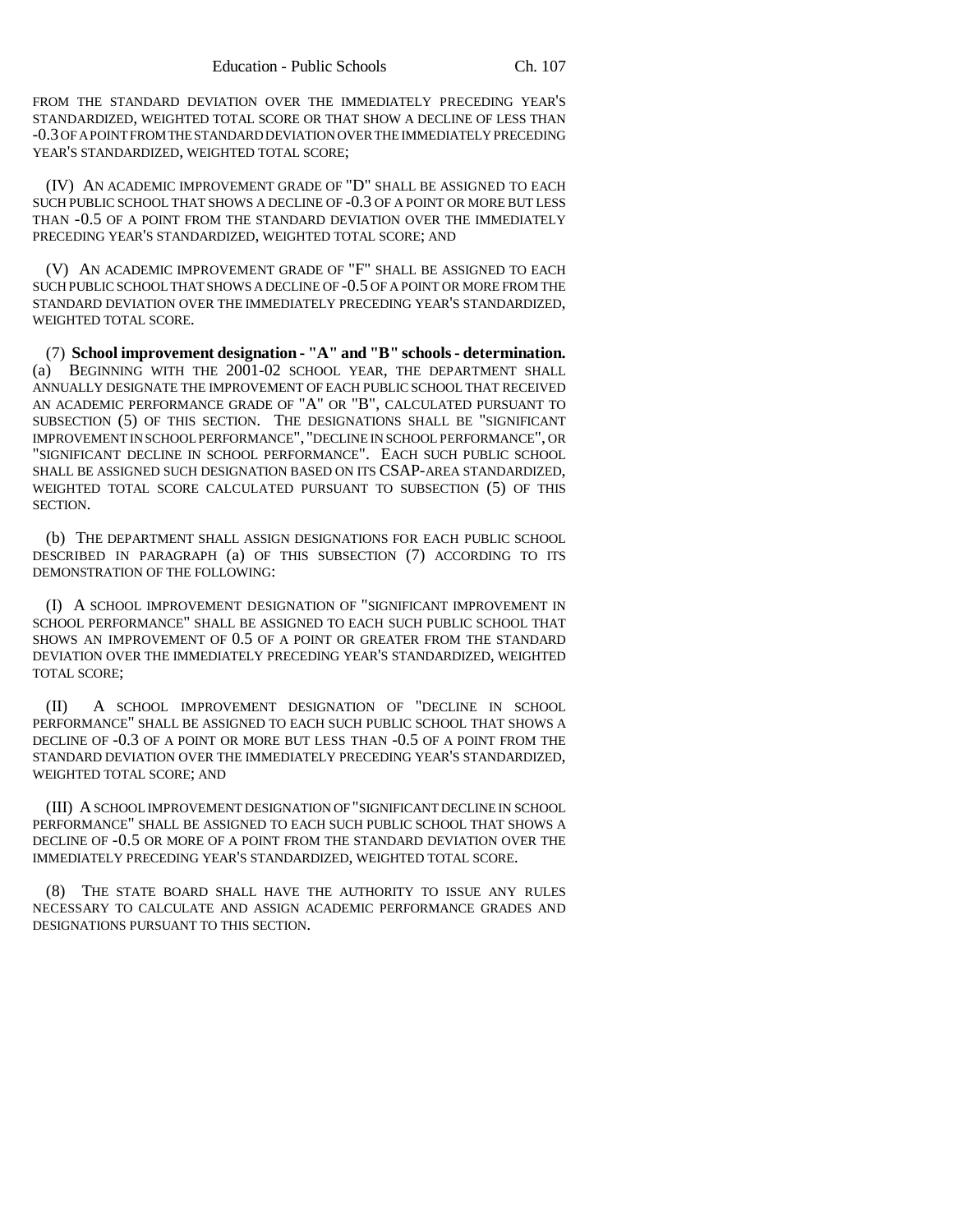**22-7-605. School report cards - format.** (1) STARTING IN THE ACADEMIC YEAR 2000-01, AND FOR EACH ACADEMIC YEAR THEREAFTER, THE DEPARTMENT SHALL ISSUE A REPORT CARD FOR EACH PUBLIC SCHOOL IN THE STATE. THE REPORT CARD SHALL BE ISSUED IN AN EASY-TO-READ FORMAT AND SHALL INCLUDE THE PUBLIC SCHOOL'S OVERALL ACADEMIC PERFORMANCE GRADE. THE DEPARTMENT SHALL UTILIZE THE METHODOLOGY DESCRIBED IN SECTION 22-7-604 AND THE STATE DATA REPORTING SYSTEM ESTABLISHED PURSUANT TO SECTION 22-7-603 TO PREPARE A REPORT CARD FOR EVERY PUBLIC SCHOOL.

(2) (a) ON OR BEFORE SEPTEMBER 1, 2000, THE STATE BOARD BY RULE SHALL DEFINE, CONSISTENT WITH THE PROVISIONS OF THIS PART 6, ANY DATA ELEMENTS INCLUDED ON THE SCHOOL REPORT CARDS AND THE INFORMATION THAT SHALL BE COLLECTED AND REPORTED TO ENSURE THE EXISTENCE, ACCURACY, AND RELEVANCY OF THE DATA ELEMENTS REPORTED ON THE SCHOOL REPORT CARDS DEVELOPED PURSUANT TO THIS SECTION.

(b) EACH PUBLIC SCHOOL AND SCHOOL DISTRICT SHALL REPORT ACCURATELY ANY DATA REQUIRED TO PRODUCE A SCHOOL REPORT CARD FOR EACH PUBLIC SCHOOL, USING WHENEVER POSSIBLE THE STATE DATA REPORTING SYSTEM DESCRIBED IN SECTION 22-7-603. THE STATE BOARD SHALL SEEK TO MINIMIZE AND ELIMINATE THE DUPLICATION OF DATA REPORTING REQUIRED UNDER THIS SECTION AND THAT REQUIRED BY OTHER STATE OR FEDERAL STATUTES OR RULES SO THAT SCHOOL DISTRICTS MAY SATISFY MULTIPLE REPORTING REQUIREMENTS WITHIN A SINGLE REPORTING FRAMEWORK. THE STATE BOARD IN PARTICULAR SHALL NOTE THE DATA COLLECTION AND REPORTING ALREADY REQUIRED AND CONDUCTED BY THE DEPARTMENT, PUBLIC SCHOOLS, AND SCHOOL DISTRICTS IN SECTIONS 22-2-112, 22-7-105, 22-11-104, 22-11-201, 22-30.5-110, 22-32-109, 22-32-110, 22-33-105, 22-44-105, 22-44-111, AND 22-54-112.

(c) EACH PUBLIC SCHOOL AND EACH SCHOOL DISTRICT SHALL MEET DATA SUBMISSION TIMETABLES ADOPTED BY RULE OF THE STATE BOARD IN ORDER TO COMPLY WITH THE SCHEDULE REQUIRED BY THIS SECTION TO PRODUCE REPORT CARDS. IF, AFTER A REASONABLE PERIOD OF TIME, THE DEPARTMENT DETERMINES THAT A PUBLIC SCHOOL OR A SCHOOL DISTRICT HAS FAILED TO COMPLY FULLY AND ACCURATELY WITH THE DATA REPORTING AND COLLECTION REQUIREMENTS OF THIS SECTION, THE STATE BOARD SHALL RESCIND THE ACCREDITATION OF THE SCHOOL DISTRICT PURSUANT TO ARTICLE 11 OF THIS TITLE.

(d) IF THE STATE BOARD DETERMINES THAT A SCHOOL DISTRICT OR ONE OR MORE OF THE PUBLIC SCHOOLS IN A SCHOOL DISTRICT IS IN WILLFUL NONCOMPLIANCE WITH THE PROVISIONS OF THIS SECTION, THE STATE'S SHARE OF THE SCHOOL DISTRICT'S TOTAL PROGRAM, AS DETERMINED BY ARTICLE 54 OF THIS TITLE, SHALL BE SUBJECT TO FORFEITURE UNTIL THE SCHOOL DISTRICT AND EACH PUBLIC SCHOOL IN THE DISTRICT COMPLIES WITH THE PROVISIONS OF THIS SECTION.

(3) (a) THE REPORT CARD PRODUCED FOR EACH PUBLIC SCHOOL PURSUANT TO THIS SECTION SHALL NOT CONTAIN ANY INFORMATION OTHER THAN THE INFORMATION SPECIFIED IN THIS SECTION. THE INFORMATION SPECIFIED IN THIS SECTION SHALL BE ARRANGED ON THE REPORT CARD IN THE ORDER IT APPEARS IN THIS SECTION.

(b) EACH REPORT CARD SHALL BE PRINTED DOUBLE-SIDED ON PAPER ELEVEN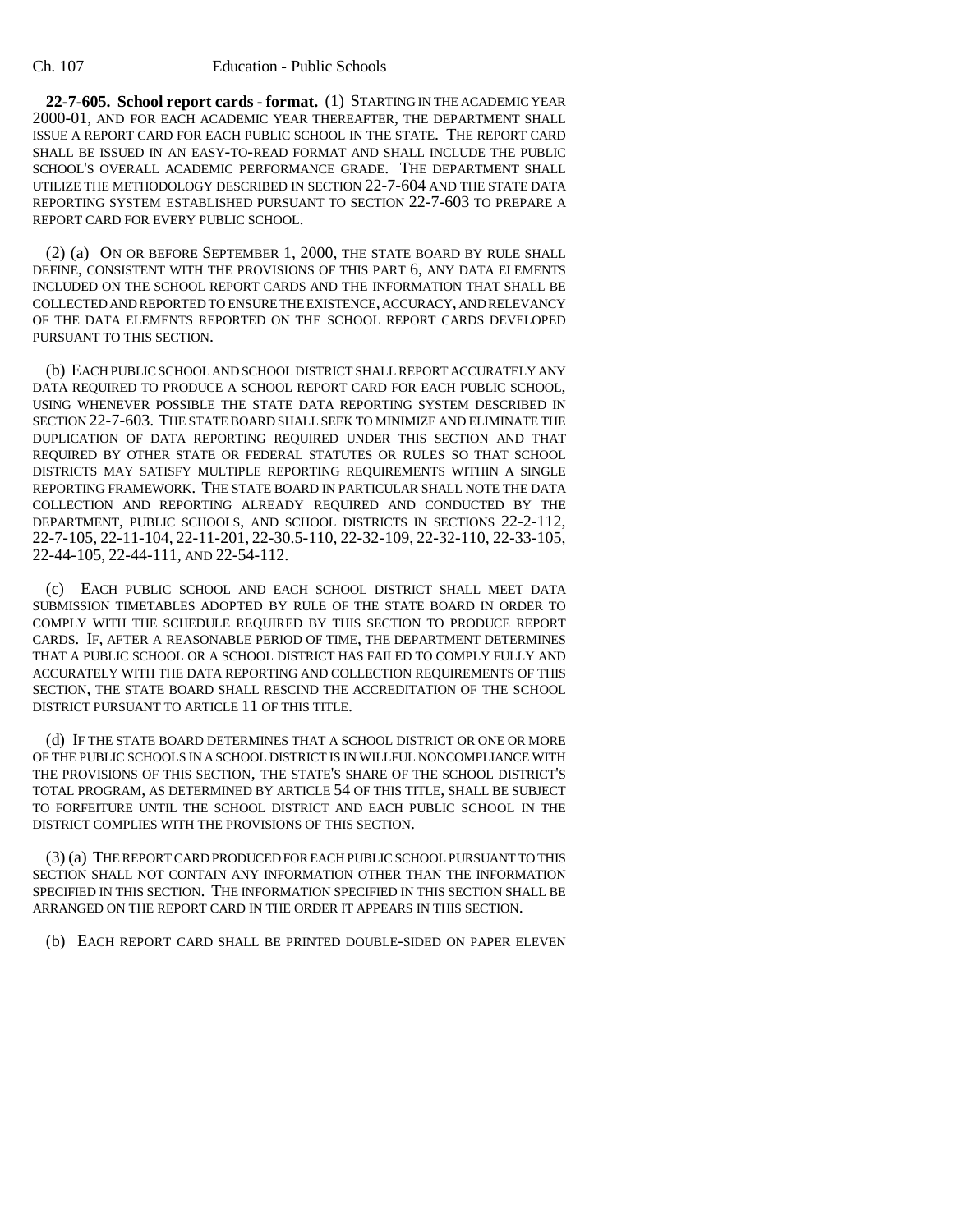INCHES BY SEVENTEEN INCHES. THE TWO SIDES SHALL CONTAIN THE FOLLOWING:

(I) ONE SIDE SHALL CONTAIN THE FOLLOWING THREE DIVISIONS FROM LEFT TO RIGHT:

(A) "SAFETY AND SCHOOL ENVIRONMENT", AS DESCRIBED IN SUBSECTION (5) OF THIS SECTION;

(B) "TAXPAYERS' REPORT", AS DESCRIBED IN SUBSECTION (9) OF THIS SECTION; AND

(C) THE TITLE PAGE AS DESCRIBED IN SUBSECTION (4) OF THIS SECTION; AND

(II) THE OTHER SIDE OF THE PAPER SHALL CONTAIN THE FOLLOWING THREE DIVISIONS FROM LEFT TO RIGHT:

(A) "STUDENT PERFORMANCE", AS DESCRIBED IN SUBSECTION (7) OF THIS SECTION;

(B) "SCHOOL HISTORY", AS DESCRIBED IN SUBSECTION (8) OF THIS SECTION; AND

(C) "ABOUT OUR STAFF", AS DESCRIBED IN SUBSECTION (6) OF THIS SECTION.

(c) THE REPORT CARD SHALL BE FOLDED IN SUCH A WAY THAT THE ELEVEN-BY-SEVENTEEN-INCH PAPER HAS TWO FOLDS TO COMPRISE SIX PANELS, CORRESPONDING TO THE ABOVE DIVISIONS AND THAT AFTER FOLDING ONLY THE TITLE PAGE AND THE "TAXPAYERS' REPORT" PAGE APPEAR.

(4) **Title page.** INFORMATION DESCRIBED IN PARAGRAPHS (a) TO (d) OF THIS SUBSECTION (4) SHALL APPEAR ON THE FRONT OF THE REPORT CARD:

(a) **Title.** THE REPORT CARD SHALL INCLUDE IN LARGE FONT, SUPERIMPOSED ON A FAINT RENDITION OF THE STATE SEAL, THE NAME OF THE PUBLIC SCHOOL. IMMEDIATELY UNDERNEATH SHALL BE THE WORDS "SCHOOL REPORT CARD" AND "[YEAR]-[YEAR] SCHOOL YEAR" ON WHICH THE INFORMATION IN THE REPORT CARD IS BASED.

(b) **Grades.** (I) THE REPORT CARD SHALL CONTAIN A HEADING "SCHOOL PERFORMANCE SUMMARY" IMMEDIATELY FOLLOWED IN LARGE FONT BY THE WORDS, "OVERALL ACADEMIC PERFORMANCE" FOLLOWED DIRECTLY BY THE LETTER GRADE CORRESPONDING TO THIS CATEGORY CALCULATED PURSUANT TO SECTION 22-7-604 FOR THE PUBLIC SCHOOL.

(II) (A) IF THE SCHOOL RECEIVED AN OVERALL ACADEMIC PERFORMANCE GRADE OF "C", "D", OR "F" FOR THE IMMEDIATELY PRECEDING SCHOOL YEAR, IMMEDIATELY BELOW THE WORDS "OVERALL ACADEMIC PERFORMANCE" SHALL APPEAR IN SMALLER TYPE "ACADEMIC IMPROVEMENT:[LETTER GRADE CALCULATED PURSUANT TO SECTION 22-7-604 (6)]". THE LETTER GRADE SHALL BE IN THE SAME SIZE TYPE AS THE WORDS "ACADEMIC IMPROVEMENT".

(B) IF THE SCHOOL RECEIVED AN OVERALL ACADEMIC PERFORMANCE GRADE OF "A" OR "B" FOR THE IMMEDIATELY PRECEDING SCHOOL YEAR AND QUALIFIED FOR A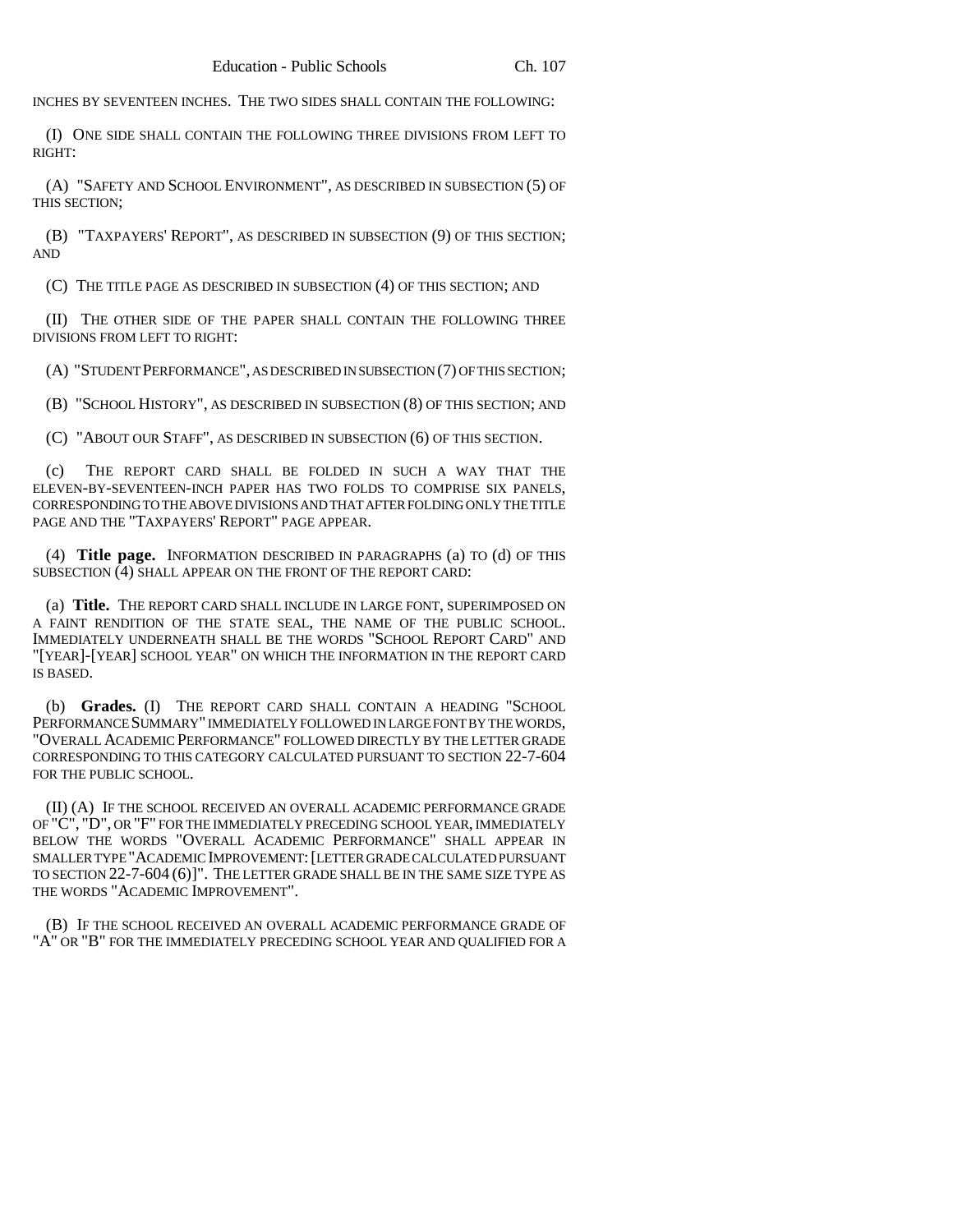DESIGNATION PURSUANT TO SECTION 22-7-604(7), IMMEDIATELY BELOW THE WORDS "OVERALL ACADEMIC PERFORMANCE" SHALL APPEAR IN SMALLER TYPE "ACADEMIC IMPROVEMENT: [DESIGNATION PURSUANT TO SECTION 22-7-604 (7)]".

(C) IF THE SCHOOL QUALIFIES FOR AN AWARD PURSUANT TO PART 3 OF ARTICLE 11 OF THIS TITLE, IMMEDIATELY BELOW THE WORDS "OVERALL ACADEMIC PERFORMANCE" OR, IF APPLICABLE, "ACADEMIC IMPROVEMENT" SHALL APPEAR THE WORDS:"WINNER OF A JOHN IRWIN SCHOOL OF EXCELLENCE AWARD FOR THE [YEAR - YEAR] SCHOOL YEAR." OR "WINNER OF A GOVERNOR'S DISTINGUISHED IMPROVEMENT AWARD FOR THE [YEAR - YEAR] SCHOOL YEAR.", WHICHEVER IS APPROPRIATE.

(c) **Comparison.** THE REPORT CARD SHALL CONTAIN THE FOLLOWING SUBTITLE, "HOW [NAME OF THE PUBLIC SCHOOL] COMPARES TO NEARBY [SCHOOL LEVEL] SCHOOLS." BELOW THIS SUBTITLE, THE REPORT CARD SHALL CONTAIN A LIST OF THE TEN SCHOOLS, WHETHER PUBLIC OR PRIVATE, OF THE SAME SCHOOL LEVEL AS THE SUBJECT SCHOOL THAT ARE CLOSEST GEOGRAPHICALLY TO THE SUBJECT PUBLIC SCHOOL AND THAT RECEIVED A REPORT CARD PURSUANT TO THIS PART 6; EXCEPT THAT NO SCHOOL SHALL BE LISTED IF IT IS LOCATED MORE THAN SEVENTY-FIVE MILES FROM THE SUBJECT PUBLIC SCHOOL. IMMEDIATELY FOLLOWING THE NAME OF EACH SCHOOL SHALL BE THE OVERALL ACADEMIC PERFORMANCE GRADE FOR EACH SCHOOL AS CALCULATED PURSUANT TO SECTION 22-7-604. THE NAMES OF THE TEN SCHOOLS AND THE OVERALL ACADEMIC PERFORMANCE GRADES SHALL FORM TWO COLUMNS, TITLED "SCHOOL" AND "ACADEMIC". IF ANY OF THE TEN SCHOOLS USED FOR COMPARISON FOR THIS PARAGRAPH (c) ARE FROM A DIFFERENT SCHOOL DISTRICT OR ARE NONPUBLIC SCHOOLS, A FOOTNOTE NUMBER SHALL BE INSERTED AFTER THE NAME OF EACH SUCH SCHOOL AND A FOOTNOTE SHALL FOLLOW THE LISTING OF THE TEN SCHOOLS IDENTIFYING THE OTHER SCHOOL DISTRICT OR NONPUBLIC SCHOOLS.

(d) **Preparation and verification information.** THE REPORT CARD SHALL CONTAIN THE FOLLOWING STATEMENT: "SCHOOL REPORT CARDS PREPARED BY THE COLORADO DEPARTMENT OF EDUCATION ARE INDEPENDENTLY AUDITED AND VERIFIED BY [NAME OF THE CONSULTING FIRM WHOSE SERVICES ARE PROCURED PURSUANT TO SECTION 22-7-606 (4)].". AT THE BOTTOM OF THE TITLE PAGE OF THE REPORT CARD SHALL APPEAR THE FOLLOWING STATEMENT, "FOR MORE INFORMATION ON ADDITIONAL SCHOOLS, VISIT WWW.STATE.CO.US/SCHOOLS".

(5) **Safety and school environment.** THE REPORT CARD SHALL CONTAIN A PAGE CLEARLY MARKED AS THE "SAFETY AND SCHOOL ENVIRONMENT" PAGE CONTAINING THE FOLLOWING:

(a) THIS PAGE SHALL CONTAIN THE SUBTITLE, "SAFE AND ORDERLY SCHOOL FEATURES" AND THE WORDS "YOUR SCHOOL". IMMEDIATELY UNDERNEATH THE WORDS "YOUR SCHOOL" SHALL BE A TABLE WITH THE FOLLOWING THREE COLUMNS:

- (I) THE FIRST COLUMN SHALL CONTAIN THE FOLLOWING SIX LINES:
- (A) "ALLOWS AFTER-SCHOOL PROGRAMS";
- (B) "REQUIRES STUDENT UNIFORMS";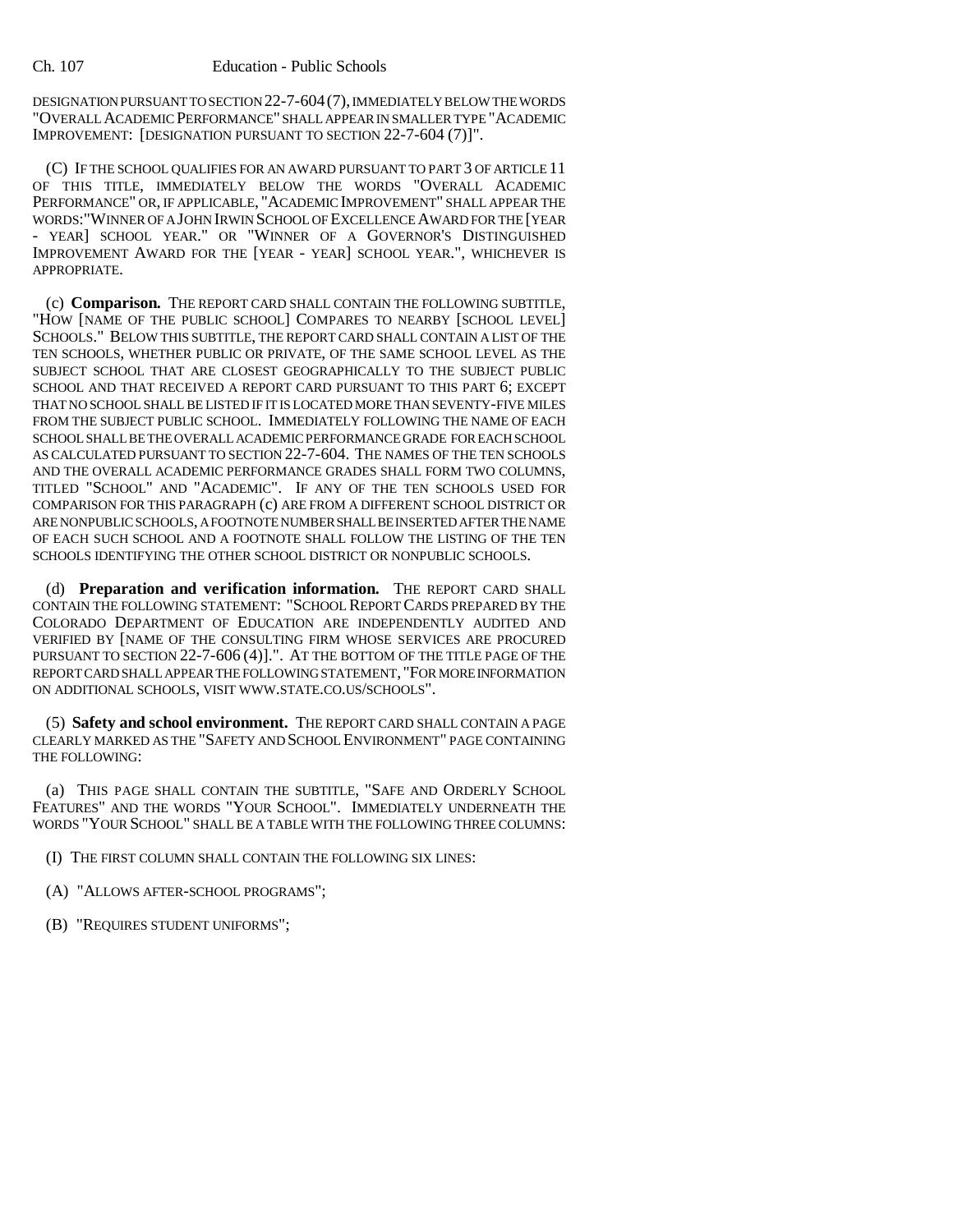(C) "ENCOURAGES COMMUNITY PROGRAMS IN SCHOOL BUILDING";

(D) "CONDUCTS HOME VISITS";

(E) "HAS A CLOSED CAMPUS"; AND

(F) "REQUIRES PARENTAL CONFERENCES".

(II) THE SECOND COLUMN SHALL BE ENTITLED "DOES", THE THIRD COLUMN SHALL BE ENTITLED "DOES NOT". THE TABLE SHALL INDICATE WITH CHECK MARKINGS IN A SMALL BOX IN EITHER THE SECOND OR THIRD COLUMN WHETHER THE PUBLIC SCHOOL DOES OR DOES NOT TAKE THE ACTIONS OR PROVIDE THE CONDITIONS DESCRIBED IN THE FIRST COLUMN.

(b) **Safety and discipline.** THE "SAFETY AND SCHOOL ENVIRONMENT" PAGE SHALL CONTAIN THE SUBTITLE, "SAFETY AND DISCIPLINE" AND THE FOLLOWING EXPLANATION: "SAFE SCHOOLS ARE A TOP PRIORITY FOR PARENTS, TEACHERS, AND COMMUNITIES. YOUR SCHOOL'S SAFETY AND DISCIPLINE RECORD FOR THE [YEAR] - [YEAR] SCHOOL YEAR IS:". IMMEDIATELY UNDERNEATH THIS EXPLANATION SHALL BE A TABLE WITH THE FOLLOWING SEVEN COLUMNS:

(I) THE FIRST COLUMN, ENTITLED "TYPE OF INCIDENT" SHALL CONTAIN THE FOLLOWING SEVEN LINES:

(A) "SUBSTANCE ABUSE";

(B) "CLASSROOM SUSPENSIONS";

(C) "ASSAULTS/FIGHTS";

(D) "HABITUALLY DISRUPTIVE STUDENTS";

(E) "DEADLY WEAPONS";

(F) "OTHER FELONIES AS DEFINED BY STATUTE"; AND

(G) "OTHER VIOLATIONS OF CODE OF CONDUCT".

(II) THE SECOND COLUMN SHALL BE ENTITLED "NUMBER OF INCIDENTS REPORTED". ABOVE THE THIRD, FOURTH, FIFTH, SIXTH, AND SEVENTH COLUMNS SHALL APPEAR THE WORDS "ACTION TAKEN". THESE COLUMNS SHALL BE ENTITLED "IN-SCHOOL SUSPENSION", "OUT-OF-SCHOOL SUSPENSION", "EXPULSION", "REFERRED TO LAW ENFORCEMENT", AND "OTHER". THIS TABLE SHALL REPORT INFORMATION COLLECTED PURSUANT TO RULES PROMULGATED BY THE STATE BOARD.

(c) **Student attendance and time spent in classroom.** THE "SAFETY AND SCHOOL ENVIRONMENT" PAGE SHALL CONTAIN THE SUBTITLE, "STUDENT ATTENDANCE AND TIME SPENT IN CLASSROOM". IMMEDIATELY UNDERNEATH THIS SUBTITLE SHALL APPEAR A TABLE WITH TWO COLUMNS AND A GRAPH AS FOLLOWS:

(I) THE FIRST COLUMN SHALL CONTAIN THE SCHOOL YEAR ON WHICH THE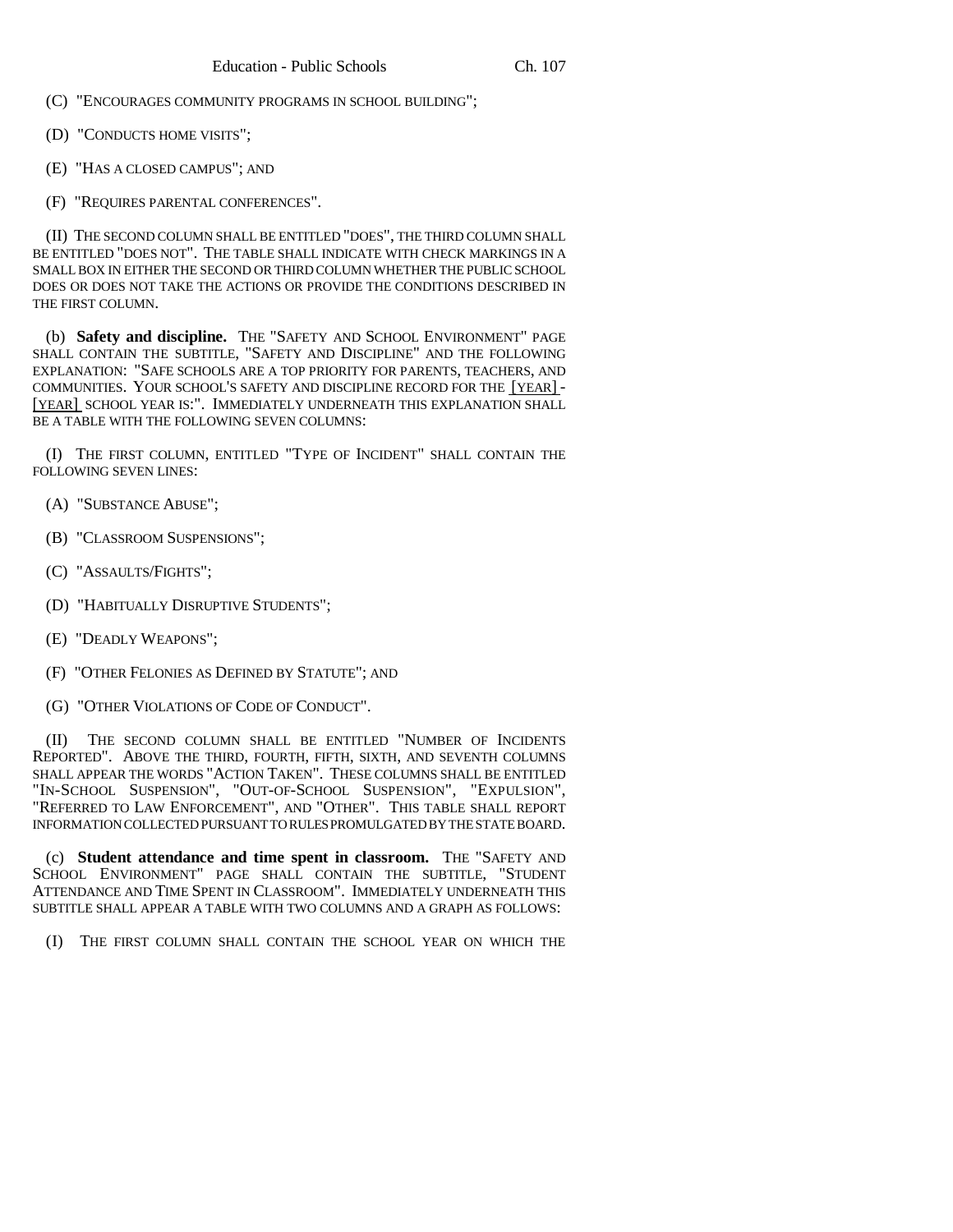## Ch. 107 Education - Public Schools

INFORMATION IN THE REPORT CARD IS BASED AND THE FOLLOWING SIX LINES:

(A) "LENGTH OF SCHOOL YEAR";

(B) "ENROLLMENT";

(C) "AVERAGE DAILY ATTENDANCE";

(D) "STUDENT DROPOUTS";

(E) "STUDENTS PER TOTAL STAFF"; AND

(F) "ANNUAL NUMBER OF TEACHER DAYS SCHEDULED WITHOUT STUDENT CONTACT".

(II) THE SECOND COLUMN SHALL BE HEADED "YOUR SCHOOL" AND SHALL CONTAIN THE DATA RELATED TO EACH ITEM IN THE FIRST COLUMN.

(III) IMMEDIATELY TO THE RIGHT OF THE TABLE DESCRIBED IN THIS PARAGRAPH (c), SHALL BE A GRAPH TITLED "DROPOUT RATE". THE GRAPH SHALL HAVE TWO BARS, ONE FOR THE PREVIOUS ACADEMIC YEAR AND ONE FOR THE ACADEMIC YEAR ON WHICH THE REPORT CARD IS BASED. THE BARS SHALL BE LABELED WITH THE YEARLY DATES. THE GRAPH SHALL SHOW THE STUDENT DROPOUT RATE FOR SAID TWO YEARS.

(d) **Student information over time.** THE "SAFETY AND SCHOOL ENVIRONMENT" PAGE SHALL CONTAIN THE SUBTITLE, "STUDENT INFORMATION OVER TIME". IMMEDIATELY UNDERNEATH THIS SUBTITLE SHALL BE A TABLE WITH FOUR COLUMNS:

(I) THE FIRST COLUMN SHALL CONTAIN:

(A) "STUDENT AVERAGE DAILY ATTENDANCE";

(B) "STUDENT DROPOUTS";

(C) "SAFETY AND DISCIPLINE TOTAL INCIDENTS REPORTED";

(II) THE SECOND AND SUBSEQUENT COLUMNS SHALL CONTAIN THE YEAR THAT THE DATA WAS COMPILED, FOR THE CURRENT YEAR AND TWO PREVIOUS YEARS. THE ITEMS IN SUB-SUBPARAGRAPHS (A) AND (B) OF SUBPARAGRAPH (I) OF THIS PARAGRAPH (d) SHALL BE REPORTED IN PERCENTAGES AND THE ITEM IN SUB-SUBPARAGRAPH (C) OF SUBPARAGRAPH (I) OF THIS PARAGRAPH (d) SHALL BE REPORTED AS A WHOLE NUMBER.

(e) **Letter grade key.** DIRECTLY BELOW THE INFORMATION CONTAINED IN PARAGRAPH (d) OF THIS SUBSECTION (5) SHALL APPEAR A CHART CONTAINING THE FOLLOWING LINES:

(I) "Key: ACADEMIC PERFORMANCE LETTER GRADES:";

(II) "A = EXCELLENT ACADEMIC PERFORMANCE;";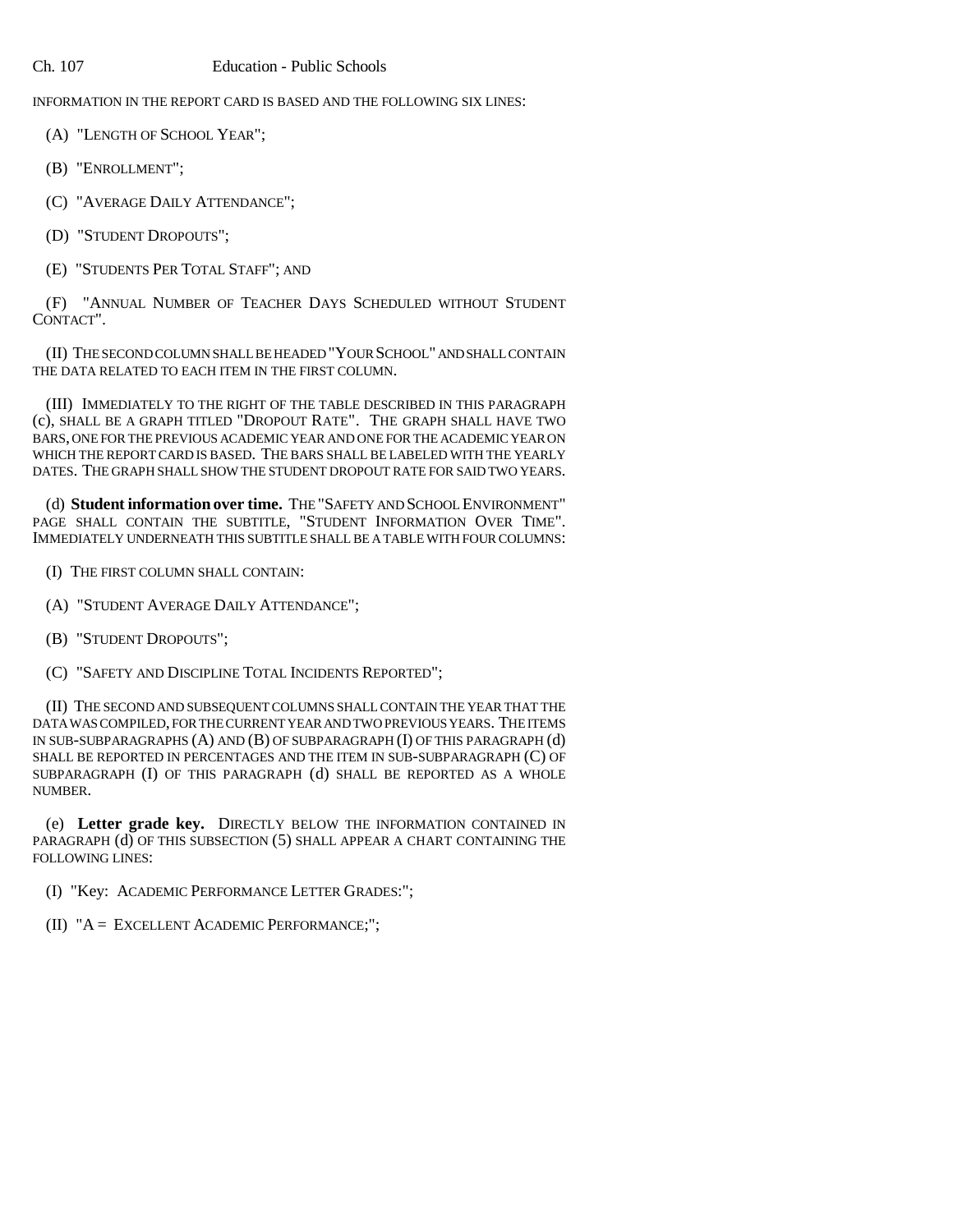- (III) "B = ABOVE AVERAGE ACADEMIC PERFORMANCE;";
- (IV) "C = AVERAGE ACADEMIC PERFORMANCE;";
- (V) "D = BELOW AVERAGE ACADEMIC PERFORMANCE;"; AND
- (VI)  $"F =$  FAILING ACADEMIC PERFORMANCE.".

(6) **Staff information.** THE REPORT CARD SHALL CONTAIN A PAGE CLEARLY MARKED AS THE "ABOUT OUR STAFF" PAGE IN LARGE FONT WHICH SHALL CONTAIN THE FOLLOWING INFORMATION:

(a) THIS PAGE SHALL CONTAIN THE SUBTITLE, "SCHOOL EMPLOYMENT" AND THE FOLLOWING EXPLANATION: "EACH YEAR, YOUR SCHOOL REPORTS TO THE COLORADO DEPARTMENT OF EDUCATION ON THE NUMBER OF ADULTS WHO WORK IN YOUR SCHOOL, AS WELL AS THE TYPE OF WORK THEY DO. LAST YEAR, YOUR SCHOOL EMPLOYED:". IMMEDIATELY UNDERNEATH THIS SUBTITLE SHALL BE A TABLE WITH THREE COLUMNS:

- (I) THE FIRST COLUMN SHALL CONTAIN THE FOLLOWING FIVE LINES:
- (A) "TEACHERS\*";
- (B) "PARAPROFESSIONALS";
- (C) "ADMINISTRATORS";
- (D) "OTHER PROFESSIONALS\*\*";
- (E) "SCHOOL SUPPORT";

(II) THE SECOND COLUMN SHALL BE ENTITLED "YOUR SCHOOL" AND THE THIRD COLUMN SHALL BE ENTITLED "DISTRICT".

(III) DIRECTLY BELOW THIS TABLE SHALL APPEAR: "\*FULL-TIME AND PART-TIME TEACHERS PERMANENTLY ASSIGNED TO THIS SCHOOL.". IMMEDIATELY UNDERNEATH THIS EXPLANATION SHALL APPEAR THE FOLLOWING SENTENCE: "\*\*SCHOOL COUNSELORS ARE INCLUDED IN THE OTHER PROFESSIONALS CATEGORY. YOUR SCHOOL EMPLOYED [NUMBER] COUNSELOR(S) LAST YEAR.".

(b) **Students-per-teacher ratio.** THE "ABOUT OUR STAFF" PAGE SHALL CONTAIN THE SUBTITLE, "STUDENTS-PER-TEACHER RATIO". IMMEDIATELY UNDERNEATH THIS SUBTITLE SHALL BE A TABLE WITH THREE COLUMNS:

(I) THE FIRST COLUMN SHALL CONTAIN LINES LISTING EACH GRADE LEVEL IN THE SCHOOL; EXCEPT THAT, FOR ELEMENTARY SCHOOLS, THE COLUMN SHALL BEGIN AT "GRADE 1" AND SHALL NOT LIST PRE-KINDERGARTEN OR KINDERGARTEN.

(II) THE SECOND COLUMN SHALL BE ENTITLED "STUDENT ENROLLMENT" AND THE THIRD COLUMN SHALL BE ENTITLED "STUDENTS PER TEACHER".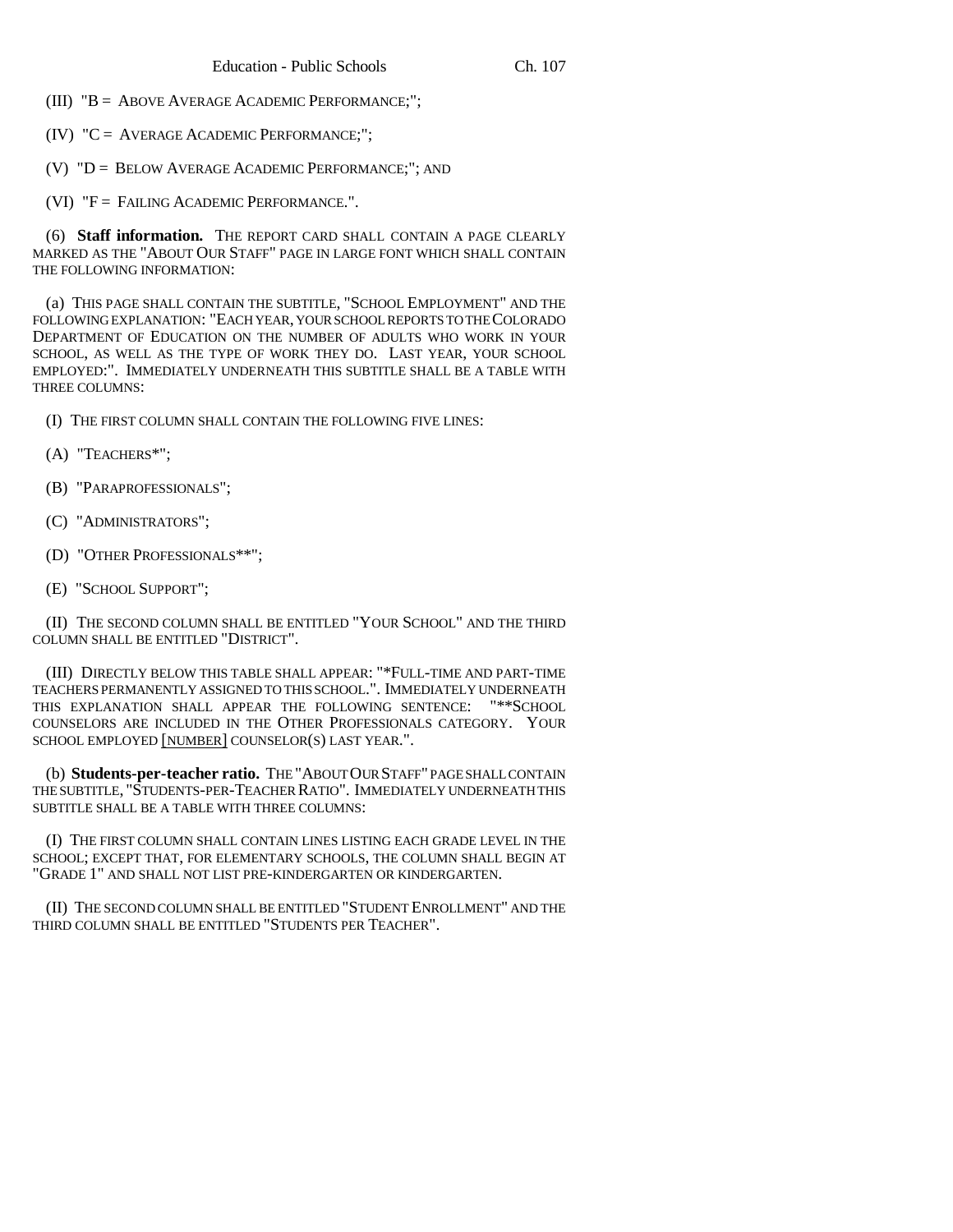(c) **Professional experience of teachers.** THE "ABOUT OUR STAFF" PAGE SHALL ALSO CONTAIN THE SUBTITLE, "PROFESSIONAL EXPERIENCE OF TEACHERS". IMMEDIATELY UNDERNEATH THIS SUBTITLE SHALL BE A TABLE WITH THREE COLUMNS:

(I) THE FIRST COLUMN SHALL CONTAIN THE FOLLOWING SEVEN LINES:

(A) "AVERAGE YEARS OF TEACHING EXPERIENCE";

(B) "PERCENTAGE OF TEACHERS TEACHING THE SUBJECT IN WHICH THEY RECEIVED THEIR DEGREE(S)";

(C) "TEACHERS' AVERAGE DAYS ABSENT";

(D) "NUMBER OF TEACHERS WHO LEFT THE SCHOOL AND SCHOOL DISTRICT LAST YEAR";

(E) "TEACHERS WITH TENURE"; FOR PURPOSES OF THIS SUB-SUBPARAGRAPH (E), THE DATA USED SHALL DESCRIBE TEACHERS WHO HAVE OBTAINED NONPROBATIONARY STATUS PURSUANT TO THE PROVISIONS OF PART 2 OF ARTICLE 63 OF THIS TITLE;

(F) "TEACHERS WITHOUT TENURE"; FOR PURPOSES OF THIS SUB-SUBPARAGRAPH (F), THE DATA USED SHALL REFLECT TEACHERS WHO HAVE NOT OBTAINED NONPROBATIONARY STATUS PURSUANT TO THE PROVISIONS OF PART 2 OF ARTICLE 63 OF THIS TITLE;

(G) "NUMBER OF PROFESSIONAL DEVELOPMENT DAYS";

(II) THE SECOND COLUMN SHALL BE ENTITLED "YOUR SCHOOL" AND THE THIRD COLUMN SHALL BE ENTITLED "DISTRICT".

(d) **Salaries.** THE "ABOUT OUR STAFF" PAGE SHALL ALSO INCLUDE THE SUBTITLE, "SALARIES". DIRECTLY BELOW THIS SUBTITLE SHALL BE A TABLE WITH FOUR COLUMNS:

(I) THE FIRST COLUMN SHALL CONTAIN THE FOLLOWING TWO LINES:

(A) "AVERAGE TEACHER SALARY"; AND

(B) "AVERAGE ADMINISTRATOR SALARY";

(II) THE SECOND COLUMN SHALL BE ENTITLED, "YOUR SCHOOL", THE THIRD COLUMN SHALL BE ENTITLED, "DISTRICT", AND THE FOURTH COLUMN SHALL BE ENTITLED, "STATE".

(III) IMMEDIATELY UNDERNEATH THIS TABLE, AT THE BOTTOM OF THE PAGE, SHALL APPEAR THREE LINES. THE FIRST LINE SHALL START "PRINCIPAL:" AND LIST THE SCHOOL PRINCIPAL'S NAME. THE SECOND LINE SHALL BE: "NUMBER OF YEARS AS PRINCIPAL AT THIS SCHOOL:" TO BE FOLLOWED BY THE APPROPRIATE DATA. THE THIRD LINE SHALL BE: "NUMBER OF YEARS AS PRINCIPAL AT ANY SCHOOL:" TO BE FOLLOWED BY THE APPROPRIATE DATA.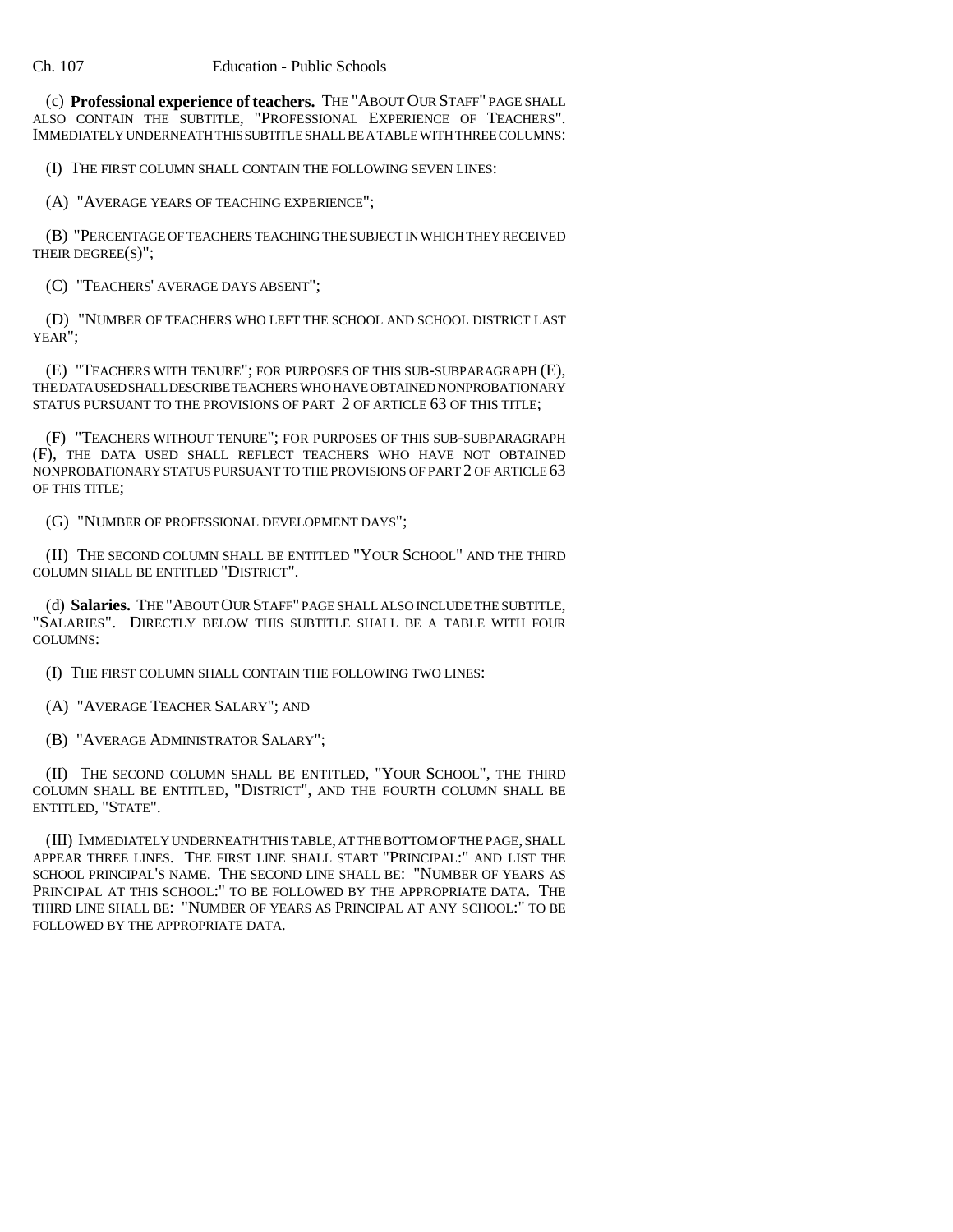(IV) IMMEDIATELY FOLLOWING SHALL BE THE NAME, ADDRESS, AND TELEPHONE NUMBER OF THE SCHOOL ON WHICH THE REPORT IS PREPARED. FOLLOWING THIS, AT THE BOTTOM OF THE PAGE SHALL BE: "FOR MORE INFORMATION AND FURTHER DETAILS ABOUT THIS REPORT, VISIT: WWW.STATE.CO.US/SCHOOLS". THE LAST LINE OF THE PAGE SHALL BE: "COLORADO DEPARTMENT OF EDUCATION [ADDRESS]".

(7) **Student performance.** (a) THE REPORT CARD SHALL CONTAIN A PAGE CLEARLY MARKED IN LARGE FONT AS THE "STUDENT PERFORMANCE" PAGE. THIS PAGE SHALL CONTAIN THE FOLLOWING STATEMENT IMMEDIATELY UNDER THE TITLE: "COLORADO STUDENTS ARE ASSESSED ONCE A YEAR IN ORDER TO MEASURE THEIR PERFORMANCE ON STATE ACADEMIC CONTENT STANDARDS, USING THE COLORADO STUDENT ASSESSMENT PROGRAM (CSAP). THE CHART BELOW SHOWS THE RESULTS FOR GRADES [GRADE]-[GRADE] IN THE SUBJECT AREAS OF READING, WRITING, AND MATH.".

(b) (I) FOLLOWING THE TEXT SPECIFIED IN PARAGRAPH (a) OF THIS SUBSECTION (7), A SOLID LINE SHALL APPEAR FOLLOWED BY "CSAP [YEAR] SPRING". UNDER THIS HEADING SHALL APPEAR THE CORRECT NUMBER OF COLUMNS CORRESPONDING TO EACH GRADE LEVEL IN THE PUBLIC SCHOOL THAT TOOK AT LEAST ONE TEST THROUGH THE CSAP PROGRAM. EACH COLUMN SHALL BE CLEARLY MARKED AS TO THE CORRESPONDING GRADE LEVEL. UNDERNEATH EACH GRADE LEVEL, THREE ROWS OF PIE CHARTS SHALL APPEAR. THE FIRST ROW SHALL BE CLEARLY MARKED UNDERNEATH EACH PIE CHART AS "READING", THE SECOND ROW SHALL BE CLEARLY MARKED UNDERNEATH EACH PIE CHART AS "WRITING", AND THE THIRD ROW SHALL BE CLEARLY MARKED UNDERNEATH EACH PIE CHART AS "MATH". SUCH PIE CHARTS SHALL REPORT INFORMATION COLLECTED PURSUANT TO SECTION 22-7-409. ON EACH PIE CHART SHALL BE PRINTED THE CORRESPONDING PERCENTAGES. PIE CHARTS SHALL BE PRINTED IN COLOR AND SHALL CLEARLY DELINEATE STUDENT SCORES ON ASSESSMENTS.

(II) WHERE NO INFORMATION IS COLLECTED DUE TO NO TEST HAVING BEEN ADMINISTERED, A GRAY CIRCLE SHALL APPEAR IN PLACE OF THE PIE CHART CLEARLY STATING "NOT TESTED".

(c) AT THE BOTTOM OF THE TABLE ENTITLED "CSAP" THERE SHALL APPEAR A KEY THAT EXPLAINS THE OUTCOME OF THE TESTS PORTRAYED IN THE PIE CHART AS FOLLOWS:

- (I) "[COLOR] % ADVANCED";
- (II) "[COLOR] % PROFICIENT";
- (III) "[COLOR] % PARTIALLY PROFICIENT"; AND
- (IV) "[COLOR] % UNSATISFACTORY".

(d) DIRECTLY BELOW THE "CSAP" KEY SHALL APPEAR A TABLE ENTITLED "PERCENT OF STUDENTS SCORING PROFICIENT AND ADVANCED". THIS TABLE SHALL CONTAIN FOUR COLUMNS AND A PIE CHART:

(I) THE FIRST COLUMN SHALL CONTAIN THE FOLLOWING THREE LINES: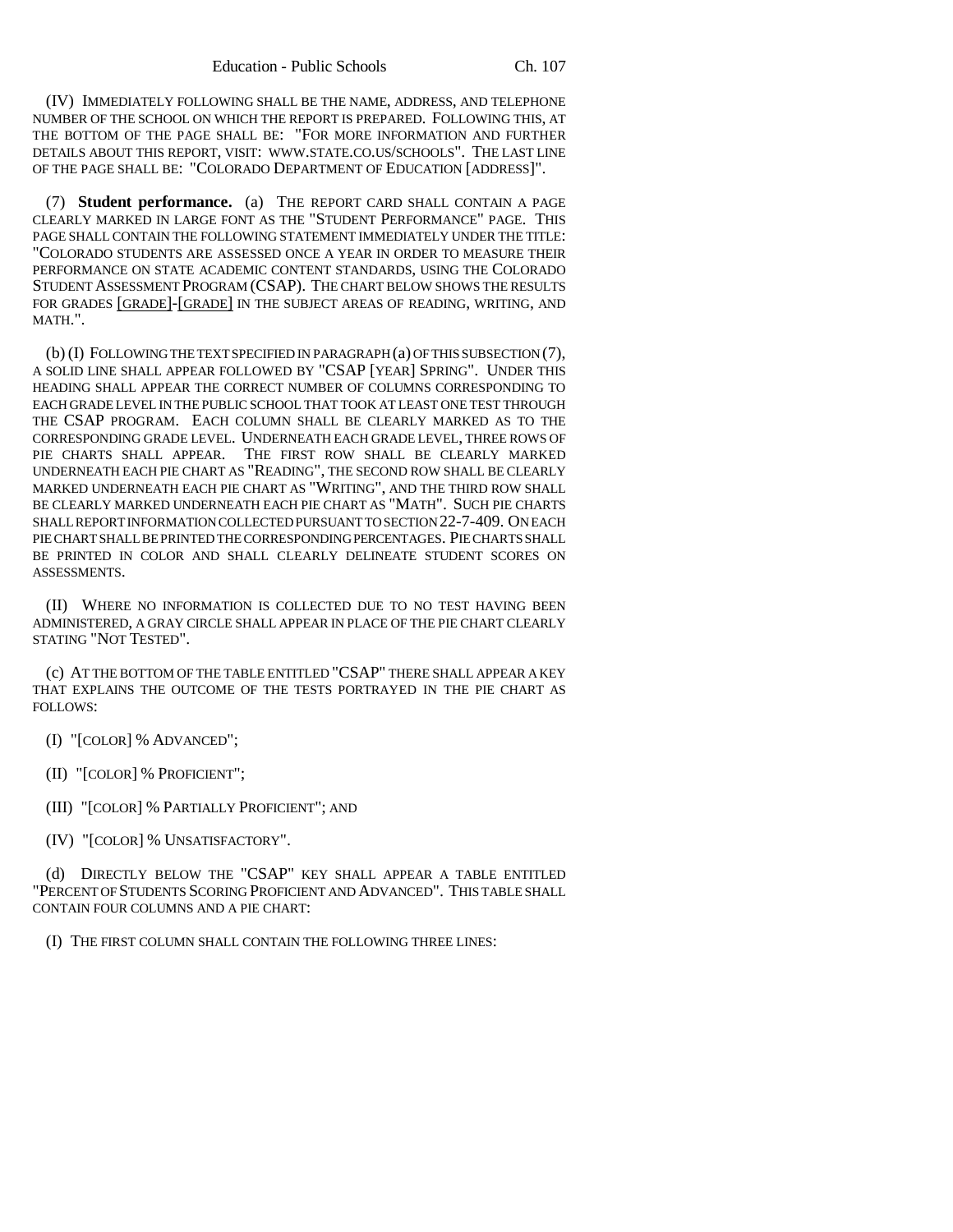(A) "GRADES [GRADE LEVELS] READING";

(B) "GRADES [GRADE LEVELS] WRITING";

(C) "GRADES [GRADE LEVELS] MATH";

(II) THE SECOND COLUMN SHALL BE ENTITLED "YOUR SCHOOL", THE THIRD COLUMN SHALL BE ENTITLED "DISTRICT", AND THE FOURTH COLUMN SHALL BE ENTITLED "STATE". THE PIE CHART SHALL BE ENTITLED "PERCENT OF STUDENT TEST SCORES COUNTED".

(III) THE PIE CHART SHALL HAVE AN ANSWER KEY DIRECTLY TO THE RIGHT CONTAINING THE FOLLOWING INFORMATION:

(A) "TEST SCORES COUNTED ....................... [PERCENTAGE]\_%";

(B) "TEST SCORES NOT COUNTED DUE TO

LANGUAGE ....................................... [PERCENTAGE]\_%";

(C) "TEST SCORES NOT COUNTED DUE TO

SPECIAL ED .................................. [PERCENTAGE]\_%"; AND

(D) "TEST SCORES NOT COUNTED DUE TO

NEW STUDENT  $\ldots \ldots \ldots \ldots \ldots \ldots \ldots \ldots \ldots \ldots$  [PERCENTAGE]\_%".

(IV) THIS CHART SHALL REPORT INFORMATION COLLECTED PURSUANT TO SECTION 22-7-409.

(V) IMMEDIATELY UNDERNEATH THE TABLE AND CHART DESCRIBED IN THIS PARAGRAPH (d), THE REPORT CARD SHALL CONTAIN THE FOLLOWING EXPLANATION IN A SMALL POINT SIZE: "EACH SCHOOL IN THE STATE RECEIVED A LETTER GRADE, A, B, C, D, OR F, FOR STUDENT ACADEMIC PERFORMANCE IN SCHOOL YEAR [YEAR]-[YEAR] USING THE CSAP RESULTS PRINTED ABOVE. EVERY STUDENT IN THIS SCHOOL WHO TOOK THESE TESTS WAS INCLUDED IN THE CALCULATION USED TO ASSIGN A LETTER GRADE, EXCEPT FOR STUDENTS WHO DO NOT SPEAK ENGLISH, WHOSE SPECIAL NEEDS REQUIRE THAT THEY SPEND LESS THAN 45% OF THEIR TIME IN A REGULAR CLASSROOM, OR WHO ENROLLED IN THE COLORADO PUBLIC SCHOOL SYSTEM AFTER OCTOBER 1 OF THIS SCHOOL YEAR. YOUR SCHOOL'S GRADE WAS DETERMINED BY THE PERCENTAGE OF STUDENTS PERFORMING IN EACH OF THE ADVANCED, PROFICIENT, PARTIALLY PROFICIENT, AND UNSATISFACTORY LEVELS. THESE PERCENTAGES WERE WEIGHTED AND COMBINED ACROSS GRADE LEVELS AND ACADEMIC AREAS. THESE WEIGHTS REWARD PERFORMANCE AT THE ADVANCED AND PROFICIENT LEVELS OVER PERFORMANCE AT THE PARTIALLY PROFICIENT AND UNSATISFACTORY LEVELS. THE LETTER GRADES WERE ASSIGNED AFTER CALCULATING THE WEIGHTED TOTAL FOR EACH ACADEMIC AREA AND GRADE LEVEL FOR EACH SCHOOL AND COMPARING THIS SCHOOL TO ALL OTHER [SCHOOL LEVEL] SCHOOLS FOR THE [YEAR]-[YEAR] SCHOOL YEAR.".

(VI) BELOW THIS EXPLANATION SHALL APPEAR IN A BOLD, LARGE FONT, CLEARLY OUTSTANDING: "OVERALL ACADEMIC PERFORMANCE FOR THE [YEAR]-[YEAR] SCHOOL YEAR", FOLLOWED DIRECTLY BY THE LETTER GRADE CORRESPONDING TO THIS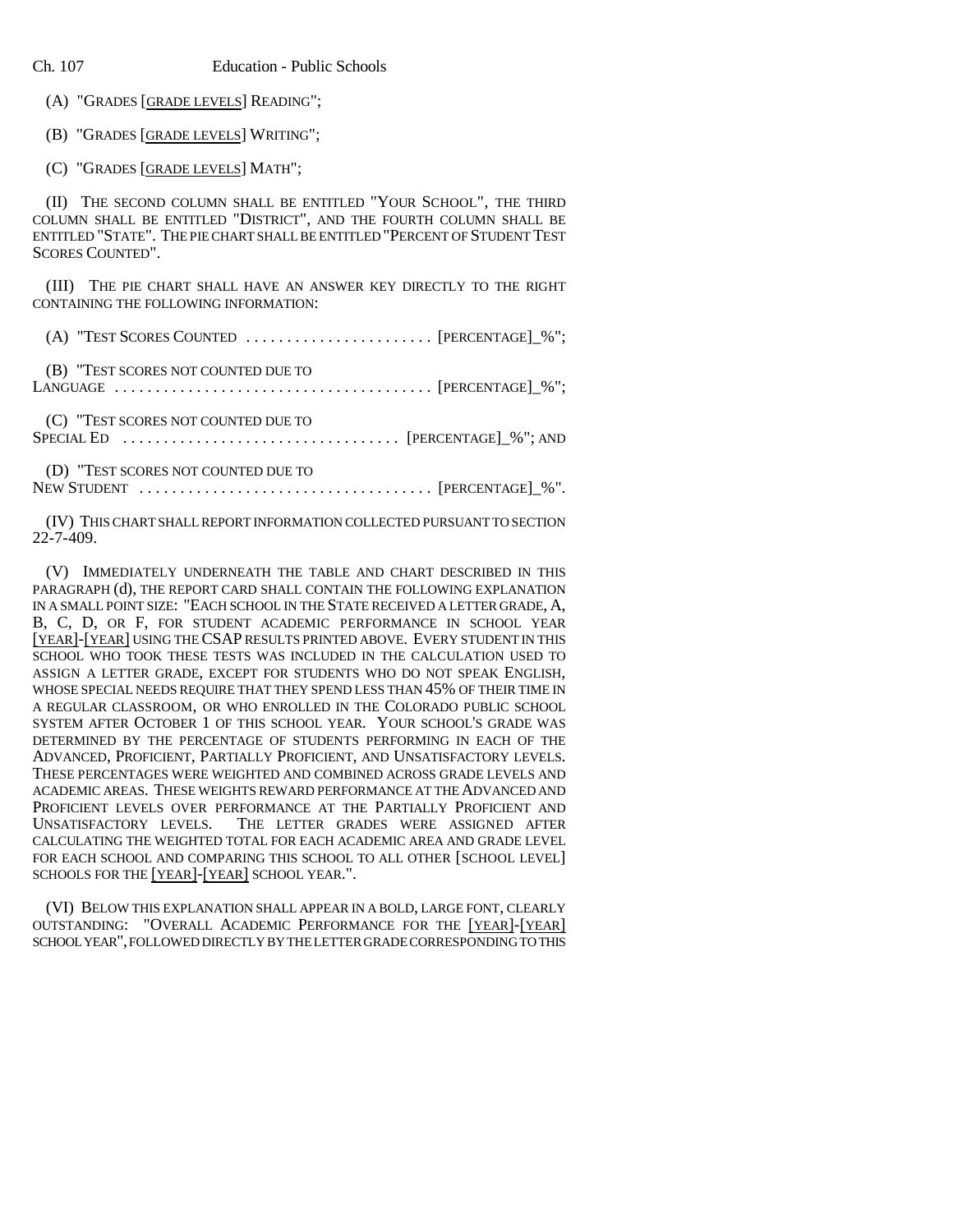CATEGORY CALCULATED PURSUANT TO SECTION 22-7-604 (5) FOR THE SCHOOL.

(8) **School history.** (a) THE REPORT CARD SHALL CONTAIN A PAGE CLEARLY MARKED IN LARGE FONT AS THE "SCHOOL HISTORY" PAGE. BELOW THE TITLE "SCHOOL HISTORY" SHALL APPEAR THE WORDS "OVERALL ACADEMIC PERFORMANCE" FOLLOWED BY THE GRADES RECEIVED BY THE SCHOOL PURSUANT TO SECTION 22-7-604 (5) IN THE CURRENT YEAR, THE IMMEDIATELY PRECEDING YEAR, AND THE YEAR BEFORE THE IMMEDIATELY PRECEDING YEAR. THE THREE GRADES SHALL FORM THREE COLUMNS. THE COLUMNS SHALL BE LABELED BY THE APPROPRIATE SCHOOL YEAR.

(b) IF THE PUBLIC SCHOOL HAS RECEIVED IN THE CURRENT YEAR OR THE TWO PRECEDING YEARS A GRADE FOR SCHOOL IMPROVEMENT PURSUANT TO SECTION 22-7-604 (6), THERE SHALL APPEAR A SECOND ROW ENTITLED "SCHOOL IMPROVEMENT". THE WORDS "SCHOOL IMPROVEMENT" SHALL BE FOLLOWED BY THE GRADE THE PUBLIC SCHOOL RECEIVED PURSUANT TO SECTION 22-7-604 (6), WHEN APPLICABLE, IN THE CURRENT YEAR, THE IMMEDIATELY PRECEDING YEAR, AND THE YEAR BEFORE THE IMMEDIATELY PRECEDING YEAR.

(c) IF THE PUBLIC SCHOOL RECEIVED A DESIGNATION IN THE CURRENT YEAR PURSUANT TO SECTION 22-7-604 (7), THEN IMMEDIATELY BELOW THE ONE OR TWO ROWS DESCRIBED IN PARAGRAPHS (a) AND (b) OF THIS SUBSECTION (8), WHICHEVER IS APPLICABLE, THE FOLLOWING WORDS SHALL APPEAR: "DURING THE [CURRENT SCHOOL YEAR] [NAME OF SCHOOL] WAS NOTED FOR ["IMPROVEMENT IN SCHOOL PERFORMANCE", "DECLINE IN SCHOOL PERFORMANCE", OR "SIGNIFICANT DECLINE IN SCHOOL PERFORMANCE", WHICHEVER IS APPLICABLE PURSUANT TO SECTION 22-7-604 (7)].".

(d) DIRECTLY BELOW THE INFORMATION CONTAINED IN PARAGRAPHS (a) TO (c) OF THIS SUBSECTION (8) SHALL APPEAR A PARAGRAPH IN SMALL POINT SIZE THAT STATES: "A SCHOOL THAT RECEIVED A GRADE OF "C", "D", OR "F" FOR ACADEMIC PERFORMANCE IS GRADED FOR SCHOOL IMPROVEMENT FROM THE PREVIOUS YEAR. A SCHOOL THAT RECEIVED A GRADE OF "A" OR "B" FOR ACADEMIC PERFORMANCE MAY BE DESIGNATED FOR IMPROVEMENT OR DECLINE IN PERFORMANCE IF ITS OVERALL ACADEMIC PERFORMANCE IMPROVES OR DECLINES NOTABLY. EACH SCHOOL RECEIVING A GRADE OF EITHER "B", "C", "D", OR "F" CAN IMPROVE ITS LETTER GRADE NEXT YEAR BY IMPROVING STUDENT PERFORMANCE ON THE [YEAR]-[YEAR] [NEXT ACADEMIC YEAR] CSAP.".

(e) BELOW THE PARAGRAPH SPECIFIED IN PARAGRAPH (d) OF THIS SUBSECTION (8) SHALL APPEAR THREE CHARTS. EACH OF THE THREE CHARTS SHALL REPRESENT ONE OF THE THREE SUBJECT AREAS TESTED BY THE CSAP, "READING", "WRITING", AND "MATH". EACH CHART SHALL CONTAIN ON THE LEFT THE FOLLOWING LINES: "[SUBJECT MATTER TESTED] PROFICIENCY LEVELS GRADES \_\_-\_\_ PERCENT PROFICIENT AND ADVANCED". IT SHALL THEN LIST ON SEPARATE LINES THE THREE MOST RECENT YEARS AND THE COMBINED ADVANCED AND PROFICIENT SCORES AS A PERCENTAGE FOR EACH YEAR ON THE ASSESSMENT GIVEN PURSUANT TO SECTION 22-7-409. TO THE RIGHT OF THIS TEXT SHALL BE GRAPHS WITH THREE BARS THAT SHOW AVERAGES, FIGURED PURSUANT TO SECTION 22-7-409, IN 100% STACKED COLUMNS FOR EACH OF THE IMMEDIATELY PRECEDING THREE YEARS. SUCH YEARS SHALL APPEAR ON THE HORIZONTAL AXIS OF THE CHART. THE CHARTS SHALL BE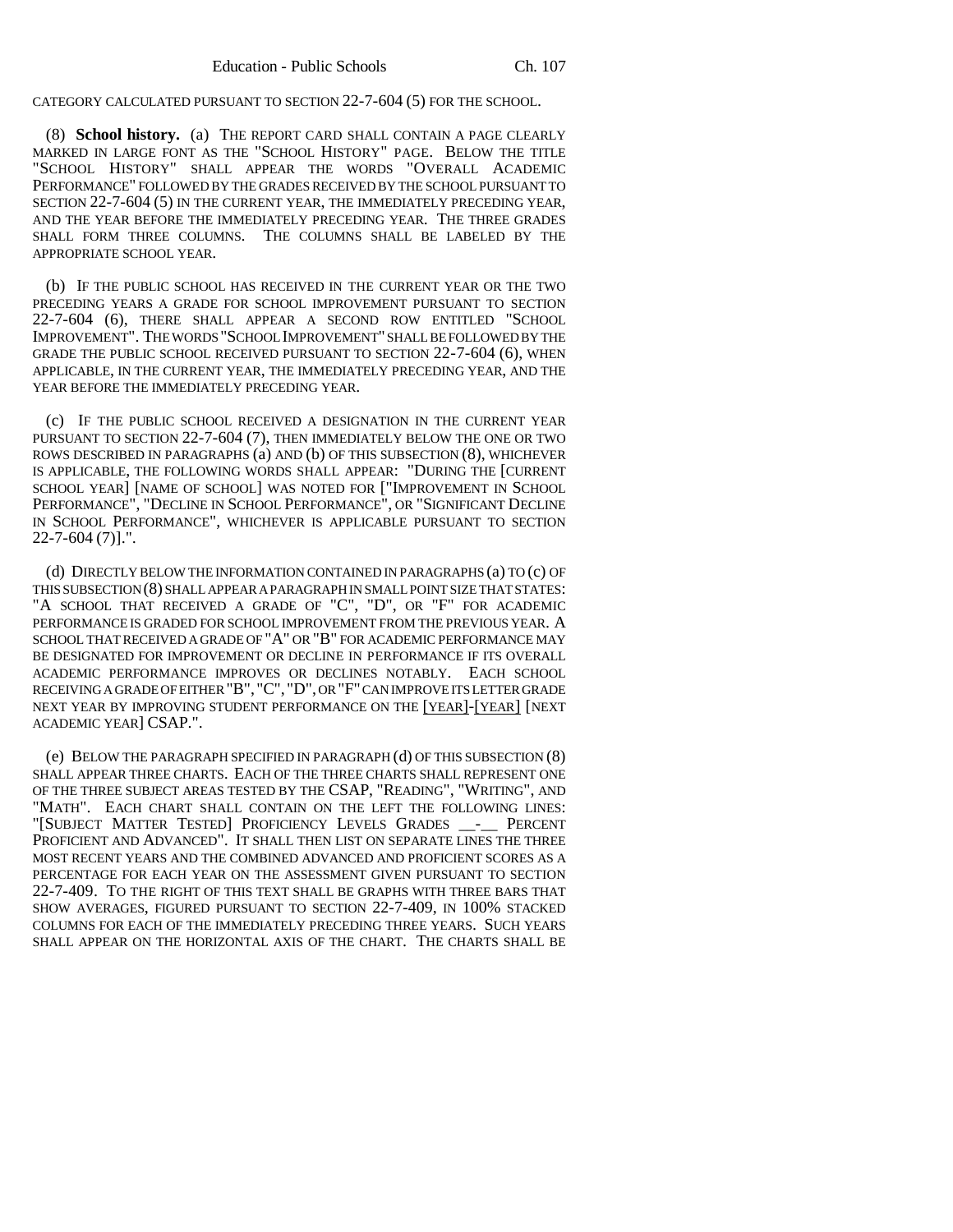CLEARLY DELINEATED BY COLOR OR SHADING. FROM TOP TO BOTTOM, THE CHARTS SHALL SHOW THE AREA REPRESENTING "ADVANCED", "PROFICIENT", "PARTIALLY PROFICIENT", AND "UNSATISFACTORY", RESPECTIVELY.

(9) **Taxpayers' report.** (a) THE REPORT CARD SHALL CONTAIN A PAGE CLEARLY MARKED IN LARGE-SIZE FONT AS THE "TAXPAYERS'REPORT" PAGE. FINANCIAL DATA FROM THIS PAGE SHALL BE FROM THE MOST RECENTLY AUDITED FISCAL YEAR.

(b) (I) THE PAGE SHALL CONTAIN, DIRECTLY UNDER THE TITLE SPECIFIED IN PARAGRAPH (a) OF THIS SUBSECTION (9), A TWO-COLUMN TABLE ON THE LEFT SIDE OF THE PAGE WITH THE TITLE: "SOURCES OF SCHOOL DISTRICT REVENUE".

(II) THE FIRST COLUMN OF THE TABLE SHALL CONTAIN THE FOLLOWING SEVEN ROWS:

(A) "LOCAL TAX CONTRIBUTION";

- (B) "STATE TAX CONTRIBUTION";
- (C) "FEDERAL GRANTS";
- (D) "STATE GRANTS";
- (E) "PRIVATE/PARTNERSHIP GRANTS";
- (F) "OTHER DISCRETIONARY INCOME"; AND
- (G) "TOTAL SCHOOL DISTRICT REVENUE".

(III) THE SECOND COLUMN OF THE TABLE SHALL CONTAIN DATA FROM THE MOST RECENTLY COMPLETED FISCAL YEAR BEING REPORTED AND THE FOLLOWING ROWS IN THE COLUMN SHALL REPORT THE DATA CORRESPONDING TO COLUMN ONE. THE BOTTOM ROW SHALL SUM THE ABOVE ROWS.

(IV) DIRECTLY BELOW THE LAST ROW IN THE TABLE SHALL APPEAR THE FOLLOWING LANGUAGE IN BOLD FONT: "TOTAL [YEAR]DISTRICT REVENUE PER PUPIL = \$[AMOUNT OF TOTAL SCHOOL DISTRICT REVENUE LISTED IN CHART DIVIDED BY TOTAL DISTRICT PUPIL ENROLLMENT FROM THAT FISCAL YEAR]".

(V) IMMEDIATELY ADJACENT TO THIS TABLE ON THE RIGHT SIDE OF THE PAGE SHALL BE A PIE CHART ENTITLED "DISTRICT SOURCE OF FUNDS – [YEAR]" THAT GRAPHICALLY REPRESENTS WITH PERCENT LABELS THE INFORMATION IN THE TABLE TO THE LEFT.

(VI) BELOW THE TABLE AND CHART DESCRIBED IN SUBPARAGRAPHS (II) THROUGH (V) OF THIS PARAGRAPH (b) SHALL APPEAR ANOTHER TABLE AND CHART. THE TABLE ON THE LEFT SIDE OF THE PAGE SHALL BE TITLED "DISTRICT USE OF FUNDS". THE TABLE SHALL BE IN TWO COLUMNS. THE ROWS IN THE FIRST COLUMN SHALL BE:

(A) "TEACHERS";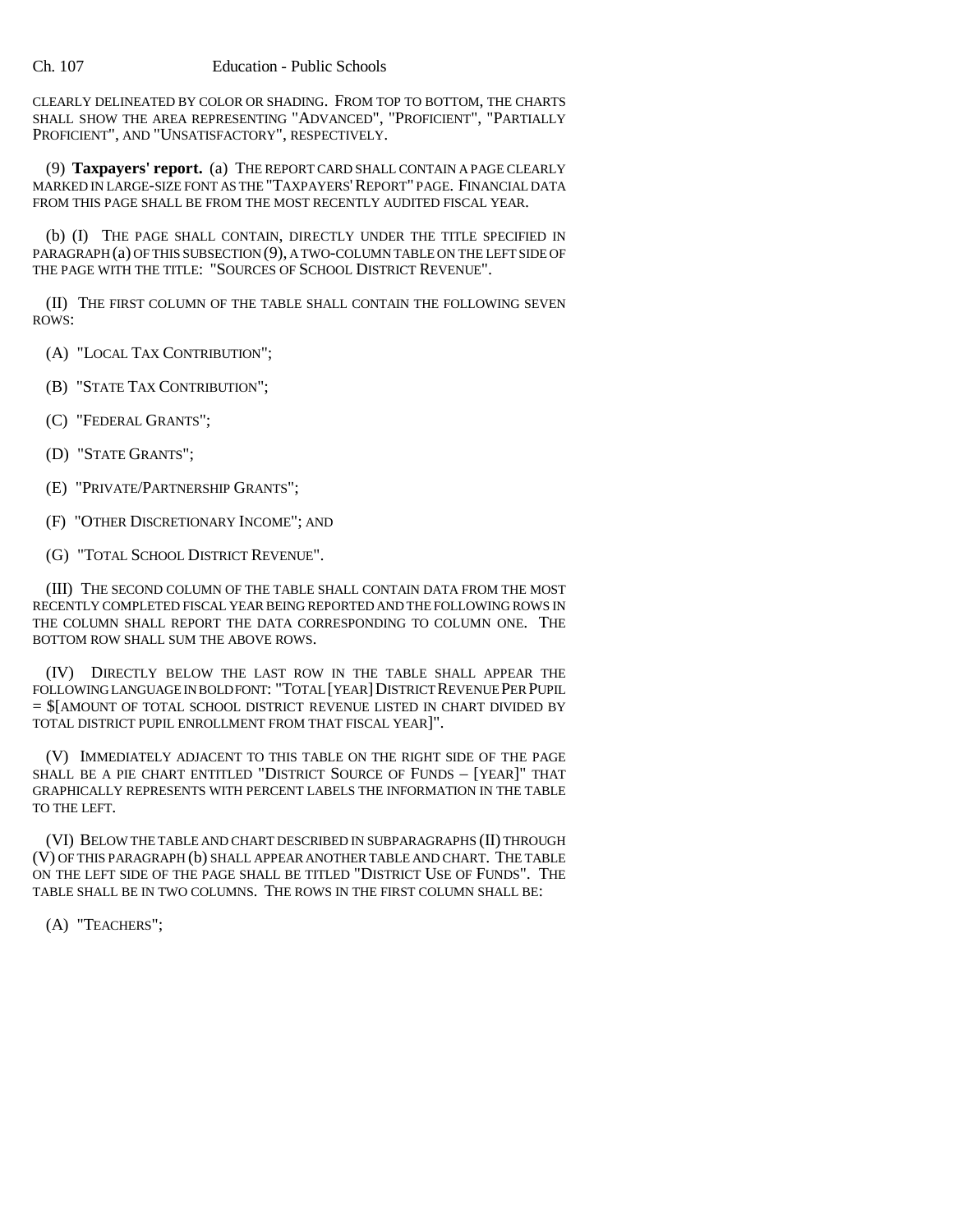- (B) "ADMINISTRATION";
- (C) "BUILDING & FACILITIES MAINTENANCE";
- (D) "OPERATIONAL EXPENSES";
- (E) "TEXTBOOKS & MATERIALS"; AND
- (F) "TOTAL".

(VII) THE SECOND COLUMN SHALL BE HEADED WITH THE FISCAL YEAR FOR WHICH THE DATA IS BEING REPORTED, AND IT SHALL INCLUDE THE CORRESPONDING DATA FOR THE CATEGORIES IN COLUMN ONE.

(VIII) IMMEDIATELY ADJACENT TO THE TABLE, ON THE RIGHT SIDE OF THE PAGE, SHALL APPEAR A PIE CHART ENTITLED "DISTRICT USE OF FUNDS – [YEAR]" THAT GRAPHICALLY REPRESENTS WITH PERCENT LABELS THE INFORMATION IN THE TABLE TO THE LEFT.

(IX) IMMEDIATELY BELOW THE CHART AND TABLE DESCRIBED IN SUBPARAGRAPHS (VI) THROUGH (VIII) OF THIS PARAGRAPH (b) SHALL APPEAR A TABLE ENTITLED: "DISTRICT DEBT AND FACILITY CONSTRUCTION". THE TABLE SHALL HAVE TWO COLUMNS, THE FIRST COLUMN WITH THE FOLLOWING ROWS:

- (A) "TOTAL OUTSTANDING BONDED DEBT";
- (B) "AVERAGE ANNUAL PERCENTAGE INTEREST RATE ON DEBT";
- (C) "AMOUNT RAISED FROM MOST RECENT BOND";
- (D) "AMOUNT SPENT ON NEW SCHOOL BUILDINGS DURING LAST TWO YEARS";

(X) THE SECOND COLUMN OF THE TABLE SHALL INCLUDE THE CORRESPONDING FIGURES FOR COLUMN ONE.

(c) **Voter-approved funding changes.** "THE TAXPAYERS'REPORT" PAGE SHALL CONTAIN THE SUBTITLE, "VOTER-APPROVED FUNDING CHANGES", ACCOMPANIED BY A TABLE WITH THE FOLLOWING LINES: "YOUR COMMUNITY DID  $\Box$  / DID NOT  $\Box$  HOLD AN ELECTION LAST NOVEMBER. THE FOLLOWING ITEMS HAVE BEEN APPROVED BY VOTERS:". THE CENTER ROW SHALL INCLUDE THE TERMS "TABOR OVERRIDE", "BOND", AND "MILL LEVY INCREASE". EACH OF THESE THREE TERMS SHALL BE ATTACHED TO A CORRESPONDING CHECK BOX ABOVE THEM; THE APPROPRIATE BOXES SHALL BE CHECKED BASED ON ELECTION RESULTS. UNDERNEATH EACH OF THE THREE LINES SHALL BE THE APPROVED DOLLAR AMOUNT, IF ANY, THAT WAS RAISED FOR THE CATEGORY.

(d) THE BOTTOM OF THE PAGE DESCRIBED IN THIS SUBSECTION (9) SHALL LIST IN BOLD FONT THE NAME OF THE PUBLIC SCHOOL THAT THE SCHOOL REPORT CARD IS DETAILING AND ITS ADDRESS. THE SECOND FROM LAST LINE OF THE PAGE SHALL STATE: "FOR MORE INFORMATION AND FURTHER DETAILS ABOUT THIS REPORT, VISIT: WWW.STATE.CO.US/SCHOOLS". THE LAST LINE OF THE PAGE SHALL STATE: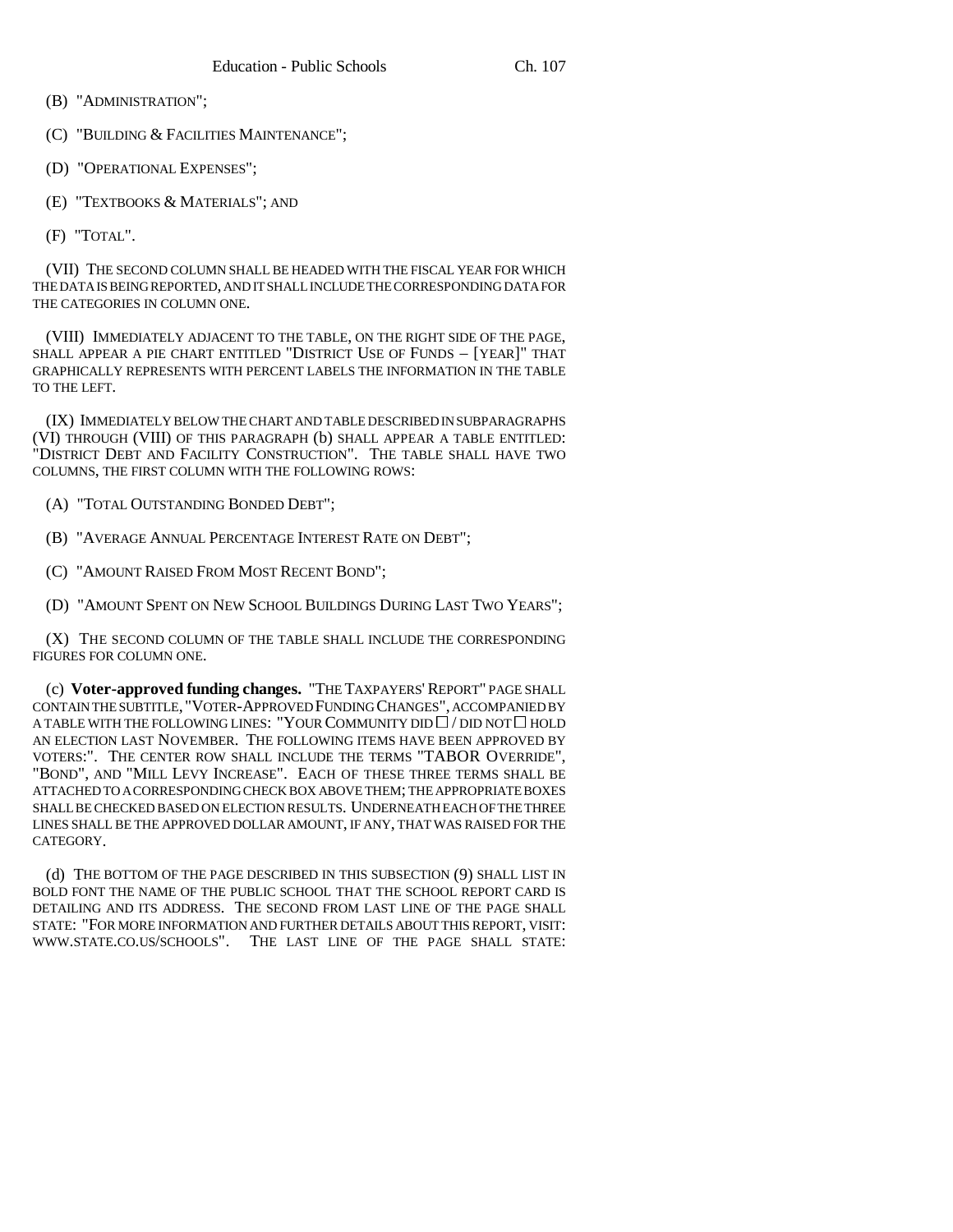"COLORADO DEPARTMENT OF EDUCATION [ADDRESS]".

(10) THE DEPARTMENT SHALL MAKE ONLY THE NECESSARY MODIFICATIONS TO THE REPORT CARD TO ENSURE THAT A PUBLIC SCHOOL'S REPORT CARD IS FORMATTED WITH THE APPROPRIATE INFORMATION FOR ELEMENTARY SCHOOLS, MIDDLE SCHOOLS, JUNIOR HIGH SCHOOLS, AND SENIOR HIGH SCHOOLS. THE DEPARTMENT SHALL EMPLOY SUCH LAYOUT, DESIGN, COLOR, AND GRAPHICAL ELEMENTS NECESSARY FOR THE REPORT CARD TO BE PARENT-FRIENDLY AND EASY TO READ AND TO ENHANCE RATHER THAN DETRACT FROM THE DATA TO BE REPORTED.

**22-7-606. School report cards - delivery web site - repeal.** (1) (a) THE DEPARTMENT SHALL DELIVER EACH PUBLIC SCHOOL'S ANNUAL REPORT CARD TO THE PUBLIC SCHOOL BY AUGUST 15, 2001, AND BY AUGUST 15 EACH YEAR THEREAFTER. THE DEPARTMENT SHALL PRINT AND PROVIDE TO THE PUBLIC SCHOOL COPIES OF THE REPORT CARDS IN THE AMOUNT OF: TOTAL PUPIL ENROLLMENT AT LAST ANNUAL COUNT, PLUS THE TOTAL NUMBER OF TEACHERS AS LISTED ON THE SCHOOL REPORT CARD, PLUS AN ADDITIONAL TWENTY-FIVE PERCENT.

(b) ON OR BEFORE JANUARY 1, 2001, THE DEPARTMENT SHALL ENTER INTO A CONTRACT FOR THE PRODUCTION OF THE SCHOOL REPORT CARDS. THE DEPARTMENT SHALL AWARD THE CONTRACT BASED UPON A COMPETITIVE BID; EXCEPT THAT THE PROVISIONS OF THE "PROCUREMENT CODE", ARTICLES 101 TO 112 OF TITLE 24, C.R.S., SHALL NOT APPLY TO THIS CONTRACT.

(2) THE PUBLIC SCHOOL SHALL DISTRIBUTE ITS ANNUAL REPORT CARD TO THE PARENT OR LEGAL GUARDIAN OF EACH STUDENT ENROLLED IN THE PUBLIC SCHOOL AND TO ANY MEMBERS OF THE PUBLIC WHO REQUEST A COPY.

(3) THE DEPARTMENT SHALL DEVELOP AN INTERNET WEBSITE, WHICH HOMEPAGE ADDRESS SHALL BE "WWW.STATE.CO.US/SCHOOLS", SPECIFICALLY TO PLACE EACH PUBLIC SCHOOL'S REPORT CARD ON THE INTERNET. THE DEPARTMENT SHALL DESIGN THE WEBSITE SO THAT USERS MAY SEARCH FOR A PARTICULAR SCHOOL'S REPORT CARD THROUGH A NUMBER OF SORTING FUNCTIONS, INCLUDING BUT NOT LIMITED TO SCHOOL DISTRICT, COUNTY, CITY, AND ZIP CODE. THE DEPARTMENT SHALL ANNUALLY UPDATE THE WEBSITE TO INCLUDE EACH SCHOOL REPORT CARD PREPARED BY THE DEPARTMENT AND SHALL MAINTAIN AT THE WEBSITE AN ARCHIVE ACCESSIBLE BY INTERNET USERS OF THE THREE PREVIOUS YEARS' SCHOOL REPORT CARDS. THE WEBSITE SHALL ALLOW USERS TO EASILY COMPARE SCHOOLS' OVERALL ACADEMIC PERFORMANCE GRADES AS DETERMINED PURSUANT TO SECTION 22-7-604. SUCH COMPARISON SHALL BE FACILITATED BY SEARCH TOOLS THAT ALLOW A USER, AT A MINIMUM, TO FIND SCHOOLS WITHIN DIFFERENT GEOGRAPHIC RANGES OF ANOTHER SCHOOL AND TO FIND SCHOOLS WITHIN DIFFERENT GEOGRAPHIC AREAS AND ZIP CODES. ON OR BEFORE JANUARY 1, 2001, THE STATE BOARD SHALL CONTRACT WITH A PRIVATE ENTITY FOR THE DESIGN, INCLUDING THE SEARCH AND SORT FUNCTIONS, OF THE SCHOOL REPORT CARD WEBSITE. THE DEPARTMENT SHALL AWARD THE CONTRACT BASED UPON A COMPETITIVE BID; EXCEPT THAT BUT THE PROVISIONS OF THE "PROCUREMENT CODE", ARTICLES 101 TO 112 OF TITLE 24, C.R.S., SHALL NOT APPLY TO THIS CONTRACT.

(4) ON OR BEFORE JANUARY 1, 2001, AND EACH JANUARY 1 THEREAFTER, THE STATE BOARD SHALL CONTRACT WITH A NATIONALLY RECOGNIZED, INDEPENDENT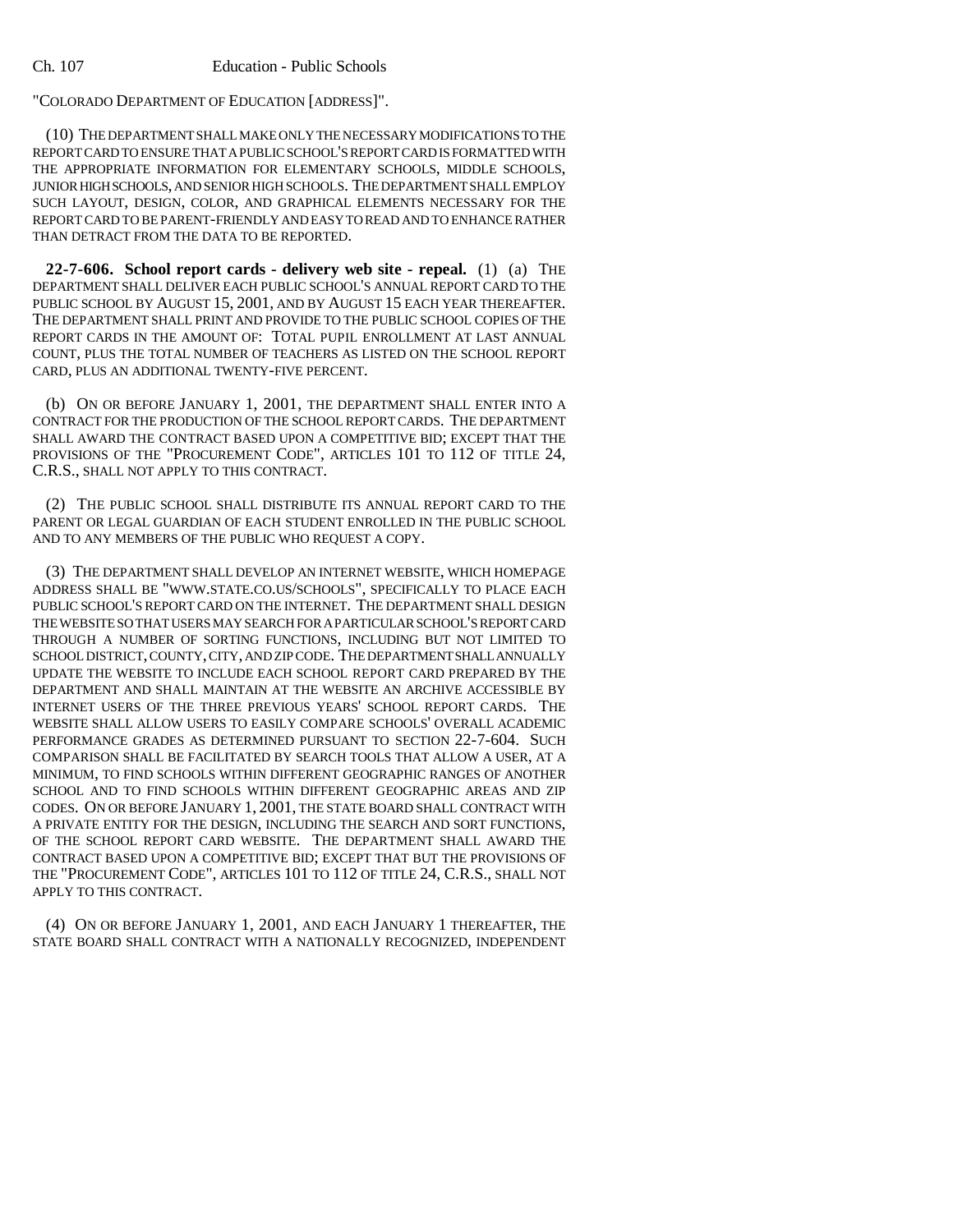AUDITING FIRM TO ANNUALLY AUDIT THE PROCESS OF PREPARING THE REPORT CARDS DEVELOPED PURSUANT TO SECTION 22-7-605 TO ENSURE DATA AND REPORTING INTEGRITY AND QUALITY CONTROL.THE DEPARTMENT SHALL AWARD THE CONTRACT BASED UPON A COMPETITIVE BID; EXCEPT THAT THE PROVISIONS OF THE "PROCUREMENT CODE", ARTICLES 101 TO 112 OF TITLE 24,C.R.S., SHALL NOT APPLY TO THIS CONTRACT. THE NAME OF THE INDEPENDENT AUDITING FIRM SHALL APPEAR ON ALL REPORT CARDS PRINTED PURSUANT TO THIS SECTION.

(5) (a) DURING FEBRUARY, 2005, THE STATE BOARD SHALL REPORT TO THE EDUCATION COMMITTEES OF THE SENATE AND THE HOUSE OF REPRESENTATIVES ON ALL ASPECTS OF THE SCHOOL REPORT CARDS ISSUED PURSUANT TO THIS PART 6. SUCH REPORT SHALL INCLUDE BUT NOT BE LIMITED TO:

(I) WHETHER THE SCORES OF STUDENTS HAVE IMPROVED SINCE THE REPORT CARDS WERE ISSUED;

(II) DATA ON SAFETY INCIDENTS INVOLVING STUDENTS;

(III) WHETHER THE FORMAT OF THE SCHOOL REPORT CARDS COULD BE IMPROVED;

(IV) WHETHER THE STATE BOARD OR DEPARTMENT HAS BEEN INFORMED OF PROBLEMS WITH THE REPORT CARDS; AND

(V) WHETHER THE STATE BOARD RECOMMENDS THAT THE SCHOOL REPORT CARDS SHOULD BE CONTINUED.

(b) THIS SUBSECTION (5) IS REPEALED, EFFECTIVE JULY 1, 2005.

**22-7-607. School report cards - nonpublic schools.** THE STATE BOARD SHALL PROMULGATE RULES AND PROCEDURES BY WHICH ANY NONPUBLIC SCHOOL IN COLORADO MAY OPT TO HAVE THE STATE COMPLETE A SCHOOL REPORT CARD ON ITS SCHOOL. THE STATE BOARD SHALL ENSURE THAT THE NONPUBLIC SCHOOL REPORTS THE ASSESSMENT AND SAFETY DATA NECESSARY TO PREPARE THE REPORT CARD PURSUANT TO THIS PART 6. FURTHERMORE, THE STATE BOARD SHALL CHARGE A FEE TO THE NONPUBLIC SCHOOL FOR THE COST OF PREPARING AND PRINTING THE SCHOOL REPORT CARD. ANY REPORT CARD PREPARED FOR A NONPUBLIC SCHOOL SHALL BE INCLUDED IN ALL LISTINGS AND COMPARISONS OF SCHOOL PERFORMANCE AND SHALL BE MADE AVAILABLE TO THE GENERAL PUBLIC. THE INFORMATION SHALL BE PLACED ON THE SCHOOL REPORT CARD WEBSITE ALONG WITH ALL OTHER PUBLIC SCHOOL REPORT CARDS AND SHALL BE INTEGRATED INTO THE SEARCH AND SORT FUNCTIONS OF THE WEBSITE.

**22-7-608. Low-graded schools.** (1) IF A PUBLIC SCHOOL RECEIVES AN ACADEMIC PERFORMANCE GRADE OF "D" ON THE SCHOOL REPORT CARD, THE STATE BOARD MAY DETERMINE THAT THE SCHOOL DISTRICT OR PUBLIC SCHOOL HAS NOT TAKEN STEPS SUFFICIENT FOR STUDENTS IN THE PUBLIC SCHOOL TO BE ACADEMICALLY WELL SERVED. THE STATE BOARD SHALL INSTRUCT THE COMMISSIONER TO ESTABLISH A VOLUNTARY ASSESSMENT TEAM FOR EACH PUBLIC SCHOOL THAT RECEIVES A PERFORMANCE GRADE OF "D" TO REVIEW THE SCHOOL PERFORMANCE DATA AND DETERMINE CAUSES FOR THE LOW PERFORMANCE. MEMBERS OF THE TEAM SHALL NOT BE PAID OR REIMBURSED FOR EXPENSES. THE TEAM SHALL HAVE ACCESS TO PUBLIC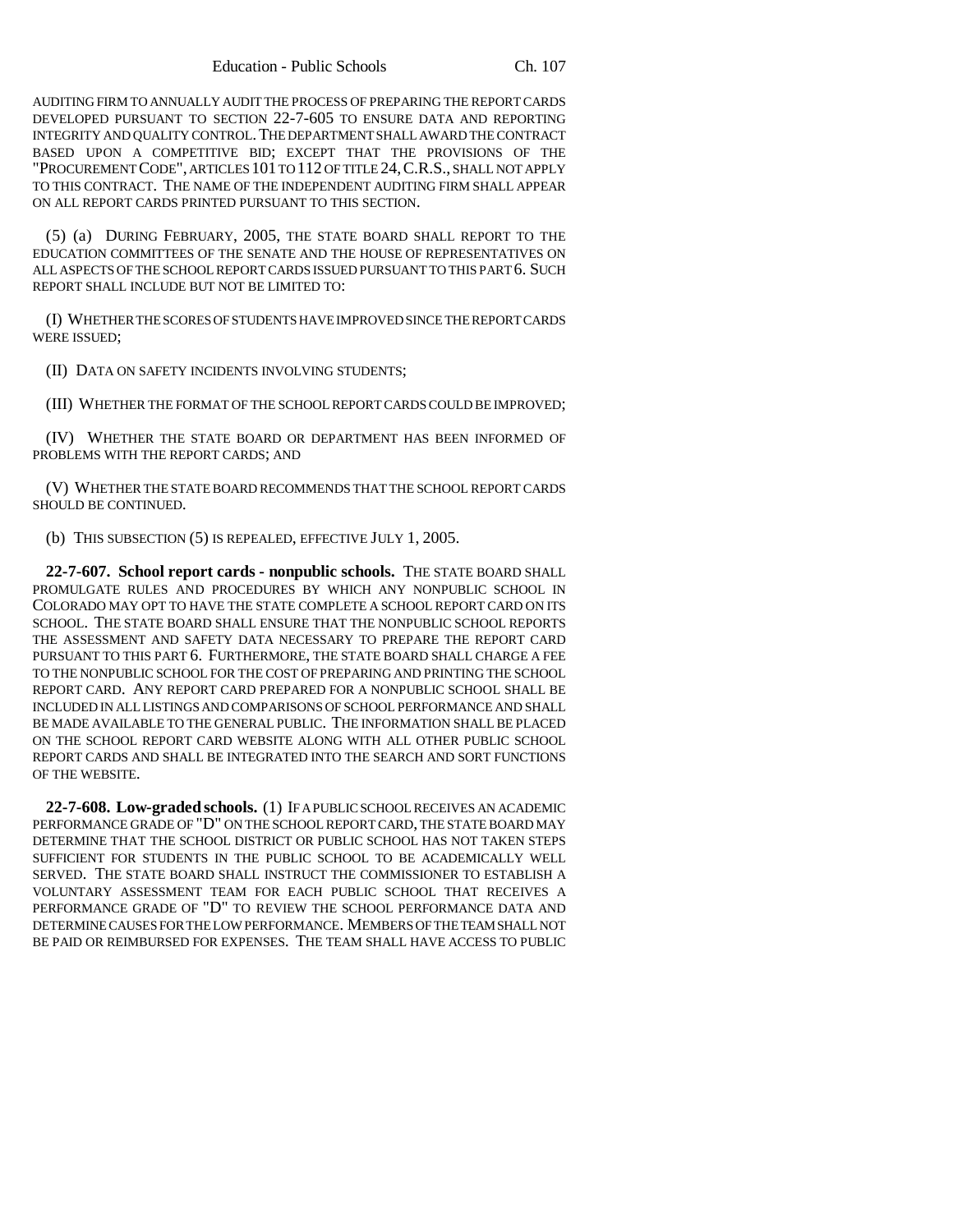#### Ch. 107 Education - Public Schools

SCHOOL AND SCHOOL DISTRICT DATA AS DEEMED APPROPRIATE BY THE COMMISSIONER. THE TEAM SHALL MAKE RECOMMENDATIONS TO THE COMMISSIONER FOR IMPLEMENTING AN ASSISTANCE AND INTERVENTION PLAN THAT WILL ADDRESS THE CAUSES OF THE SCHOOL'S LOW PERFORMANCE. THE ASSESSMENT TEAM SHALL BE APPOINTED BY THE COMMISSIONER WITH THE APPROVAL OF THE STATE BOARD AND CONSIST OF: A PRINCIPAL AND A TEACHER FROM A PUBLIC SCHOOL THAT RECEIVED AN OVERALL ACADEMIC PERFORMANCE GRADE OF "A" OR "B" PURSUANT TO SECTION 22-7-604 AND THAT IS AT THE SAME SCHOOL LEVEL AS THE PUBLIC SCHOOL THAT IS UNDER REVIEW; A PARENT FROM THE SCHOOL ADVISORY COUNCIL AT THE PUBLIC SCHOOL THAT IS UNDER REVIEW; A REPRESENTATIVE OF THE BUSINESS COMMUNITY; AND AN EXPERT ON EDUCATION REFORM.

(2) BASED ON THE RECOMMENDATIONS OF THE ASSESSMENT TEAM AND THOSE OF THE COMMISSIONER, THE STATE BOARD SHALL RECOMMEND ACTION TO A DISTRICT SCHOOL BOARD INTENDED TO IMPROVE EDUCATIONAL SERVICES TO STUDENTS IN THE PUBLIC SCHOOL THAT IS UNDER REVIEW. THE STATE BOARD IS SPECIFICALLY AUTHORIZED TO RECOMMEND ONE OR MORE OF THE FOLLOWING STRATEGIES TO A DISTRICT SCHOOL BOARD TO ENABLE STUDENTS IN THE PUBLIC SCHOOL UNDER REVIEW TO BE ACADEMICALLY WELL SERVED BY THE PUBLIC SCHOOL SYSTEM:

(a) UTILIZE RESOURCES MORE EFFECTIVELY, ESPECIALLY FEDERAL FUNDS, IMPLEMENT PROVEN CURRICULUM AND LEARNING STRATEGIES, CHANGE CERTAIN PRACTICES, AND PROVIDE TECHNICAL ADVICE IF THE STATE BOARD DETERMINES THAT THE CAUSES OF INADEQUATE PROGRESS ARE RELATED TO A SCHOOL DISTRICT MANAGEMENT POLICY OR PRACTICE;

(b) REORGANIZE THE PUBLIC SCHOOL AT THE END OF THE SCHOOL YEAR UNDER A NEW PRINCIPAL WHO IS AUTHORIZED TO HIRE NEW STAFF AND IMPLEMENT A PLAN THAT ADDRESSES THE CAUSES OF INADEQUATE PROGRESS; OR

(c) OTHER APPROPRIATE ACTION, INCLUDING INCREASED FUNDING FROM THE STATE OR SCHOOL DISTRICT, TO IMPROVE THE PUBLIC SCHOOL'S PERFORMANCE.

(3) IN ADDITION TO ANY OTHER ASSISTANCE OFFERED TO PUBLIC SCHOOLS THAT RECEIVE AN ACADEMIC PERFORMANCE GRADE OF "D" OR "F" ON THE SCHOOL REPORT CARD, THE DEPARTMENT SHALL WORK WITH OTHER STATE DEPARTMENTS AND AGENCIES TO COORDINATE THE PROVISION OF SERVICES TO SUCH SCHOOLS. SUCH SERVICES SHOULD BE DESIGNED TO ASSIST LOW-PERFORMING STUDENTS IN IMPROVING THEIR BASIC SKILLS IN READING, WRITING, AND MATHEMATICS AND MAY ADDRESS SOCIAL, ECONOMIC, OR OTHER NEEDS OF THE STUDENTS. ALL STATE DEPARTMENTS AND AGENCIES SHALL COOPERATE AND ASSIST PUBLIC SCHOOLS RECEIVING ACADEMIC PERFORMANCE GRADES OF "D" OR "F" ON THE SCHOOL REPORT CARD.

**22-7-609. School improvement plans.** (1) AS USED IN THIS SECTION, UNLESS THE CONTEXT OTHERWISE REQUIRES, "LOCAL BOARD OF EDUCATION" MEANS THE BOARD OF EDUCATION OF THE SCHOOL DISTRICT FOR A PUBLIC SCHOOL.

(2) ON OR BEFORE JUNE 15, 2001, AND ON OR BEFORE EACH JUNE 15 THEREAFTER, THE STATE BOARD SHALL NOTIFY A LOCAL BOARD OF EDUCATION WHAT SCHOOL, IF ANY, IN ITS DISTRICT WILL RECEIVE AN ACADEMIC PERFORMANCE GRADE OF "F",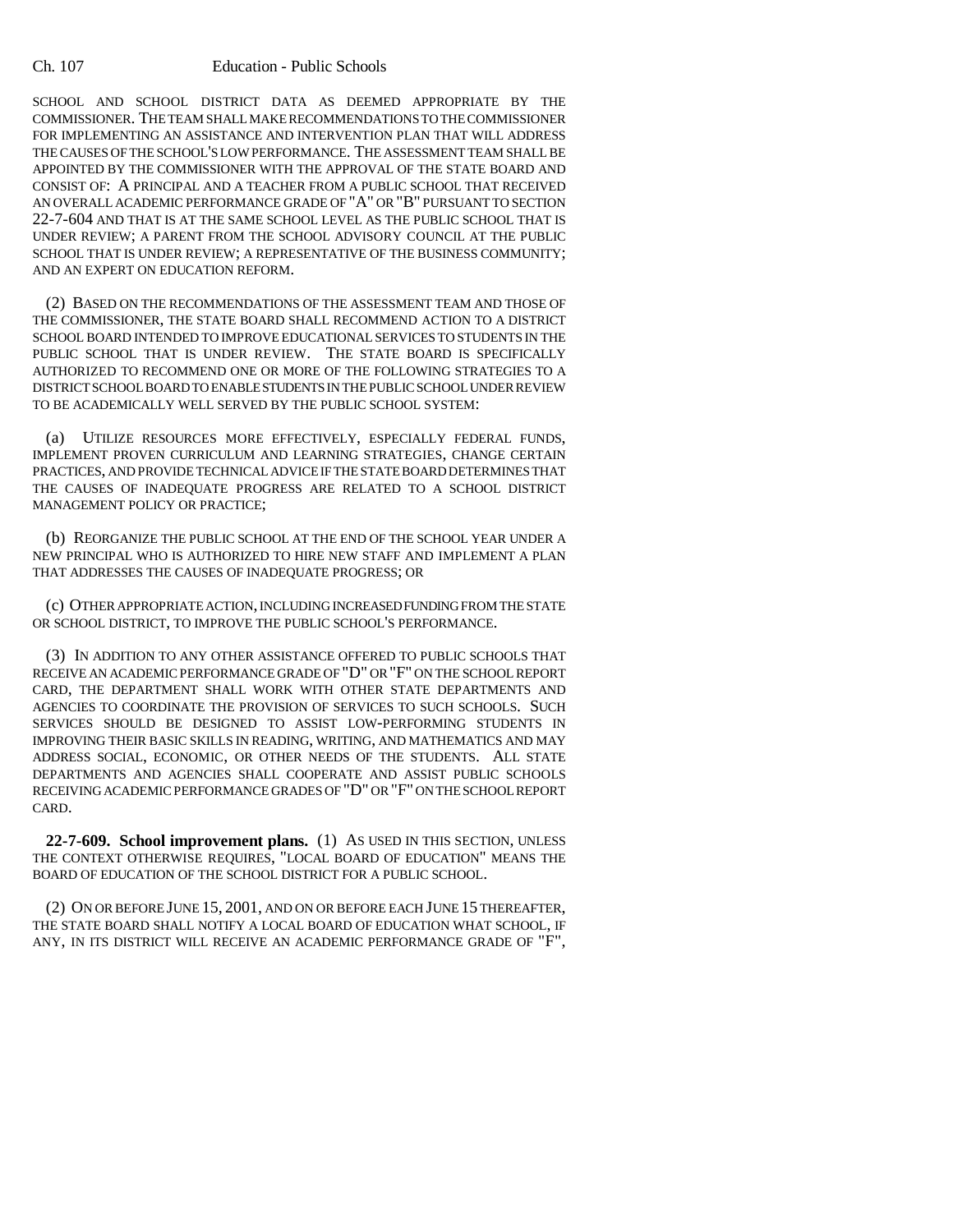PURSUANT TO SECTION 22-7-604 (5), ON THE SCHOOL REPORT CARD BEING PREPARED FOR THAT ACADEMIC YEAR. THE STATE BOARD SHALL NOTIFY THE LOCAL BOARD OF EDUCATION THAT IT MUST SUBMIT A SCHOOL IMPROVEMENT PLAN PURSUANT TO THIS SECTION OR THE STATE BOARD SHALL RECOMMEND AN INDEPENDENT CHARTER SCHOOL PURSUANT TO PART 3 OF ARTICLE 30.5 OF THIS TITLE. THE LOCAL BOARD OF EDUCATION SHALL HAVE THE OPTION OF DEVELOPING AND IMPLEMENTING A SCHOOL IMPROVEMENT PLAN PURSUANT TO THIS SECTION OR HAVING THE STATE BOARD RECOMMEND AN INDEPENDENT CHARTER SCHOOL.

(3) (a) IF THE LOCAL BOARD OF EDUCATION CHOOSES TO DEVELOP AND IMPLEMENT A SCHOOL IMPROVEMENT PLAN, WITHIN NINETY DAYS AFTER RECEIVING THE NOTIFICATION FROM THE STATE BOARD IN SUBSECTION (2) OF THIS SECTION, THE LOCAL BOARD OF EDUCATION SHALL SUBMIT TO THE STATE BOARD A SCHOOL IMPROVEMENT PLAN. THE PLAN MUST BE ADOPTED BY THE LOCAL BOARD OF EDUCATION AFTER A PUBLIC HEARING ON THE PROPOSED PLAN.

(b) THE STATE BOARD SHALL ADOPT RULES SPECIFYING THE INFORMATION REQUIRED TO BE CONTAINED IN A SCHOOL IMPROVEMENT PLAN. SUCH INFORMATION SHALL INCLUDE BUT IS NOT LIMITED TO:

(I) A DETERMINATION OF THE CAUSES FOR THE PUBLIC SCHOOL'S LOW ACADEMIC PERFORMANCE;

(II) CURRICULUM, MANAGERIAL, OR OTHER PRACTICES THAT HINDER STUDENT ACHIEVEMENT AT THE PUBLIC SCHOOL;

(III) PROPOSED CHANGES IN STAFFING, CURRICULUM, OR DISTRICT POLICIES TO IMPROVE STUDENT ACHIEVEMENT AT THE PUBLIC SCHOOL; AND

(IV) PROPOSED CHANGES IN RESOURCE ALLOCATIONS, INCLUDING GRANTS AND FEDERAL TITLE I MONEYS TO TARGET RESOURCES ON IMPROVING STUDENT ACHIEVEMENT AT THE PUBLIC SCHOOL.

(c) WITHIN FORTY-FIVE DAYS AFTER THE STATE BOARD'S RECEIPT OF A SCHOOL IMPROVEMENT PLAN UNDER THIS SECTION, THE DEPARTMENT SHALL FORWARD BACK TO THE LOCAL BOARD OF EDUCATION COMMENTS AND SUGGESTIONS ON THE PLAN. THE COMMENTS AND SUGGESTIONS OF THE DEPARTMENT SHALL BE ADVISORY. IF THE LOCAL BOARD OF EDUCATION ADOPTS ANY OF THE SUGGESTIONS AND COMMENTS, THE LOCAL BOARD OF EDUCATION SHALL SUBMIT TO THE STATE BOARD AN AMENDED SCHOOL IMPROVEMENT PLAN ADOPTED BY THE LOCAL BOARD OF EDUCATION AFTER A PUBLIC HEARING ON THE PROPOSED AMENDED PLAN.

(4) IF A SCHOOL IMPROVEMENT PLAN PROPOSES THE RESTRUCTURING OF FEDERAL TITLE I MONEYS, TO THE EXTENT PERMISSIBLE UNDER FEDERAL LAW, THE STATE BOARD SHALL AUTOMATICALLY WAIVE REQUIREMENTS FOR THE USE OF SUCH MONEYS.

(5) (a) IF, UPON COMPLETION OF THE FIRST SCHOOL YEAR OF OPERATION UNDER A SCHOOL IMPROVEMENT PLAN PURSUANT TO THIS SECTION, A PUBLIC SCHOOL RECEIVES AN OVERALL ACADEMIC PERFORMANCE GRADE OF "F" PURSUANT TO SECTION 22-7-604 (5), THE STATE BOARD SHALL PROCEED WITH THE RECOMMENDATION FOR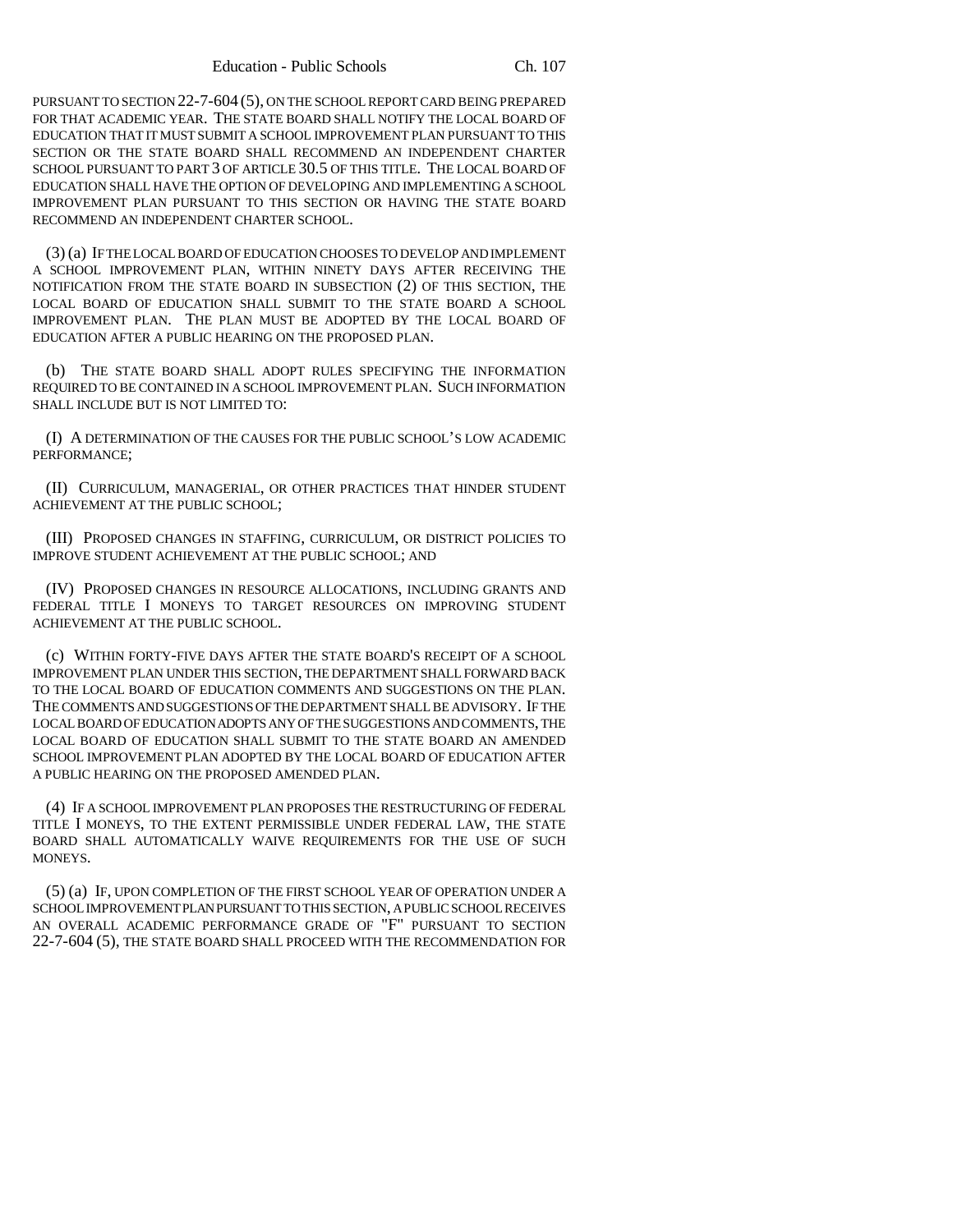#### Ch. 107 Education - Public Schools

THE CONVERSION TO AN INDEPENDENT CHARTER SCHOOL PURSUANT TO PART 3 OF ARTICLE 30.5 OF THIS TITLE; EXCEPT THAT THE STATE BOARD SHALL NOT PROCEED WITH THE RECOMMENDATION IF THE PUBLIC SCHOOL HAD AN IMPROVEMENT OF 0.5 OF A POINT OR GREATER FROM THE STANDARD DEVIATION OVER THE IMMEDIATELY PRECEDING YEAR'S OVERALL STANDARDIZED, WEIGHTED TOTAL SCORE PURSUANT TO 22-7-604 (6), AND THE SCHOOL DISTRICT SHALL BE ALLOWED TO CONTINUE TO OPERATE THAT SCHOOL UNDER THE SCHOOL IMPROVEMENT PLAN FOR ANOTHER YEAR.

(b) IF, UPON COMPLETION OF THE SECOND SCHOOL YEAR OF OPERATION UNDER A SCHOOL IMPROVEMENT PLAN PURSUANT TO THIS SECTION, A PUBLIC SCHOOL RECEIVES AN OVERALL ACADEMIC PERFORMANCE GRADE OF "F" PURSUANT TO SECTION 22-7-604 (5), THE STATE BOARD SHALL PROCEED WITH THE RECOMMENDATION FOR THE CONVERSION TO AN INDEPENDENT CHARTER SCHOOL PURSUANT TO PART 3 OF ARTICLE 30.5 OF THIS TITLE.

**22-7-610. High-graded or improved school.** (1) THE GENERAL ASSEMBLY RECOGNIZES THAT IF SOME PUBLIC SCHOOLS ARE SINGLED OUT FOR POOR PERFORMANCE, OTHER PUBLIC SCHOOLS THAT RECEIVE ACADEMIC PERFORMANCE GRADES PURSUANT TO SECTION 22-7-604 OF "A" OR THAT SHOW SUBSTANTIAL IMPROVEMENT IN THEIR ACADEMIC PERFORMANCE GRADE SHOULD BE ACKNOWLEDGED AND REWARDED.

(2) AT THE TIME THAT THE ACADEMIC PERFORMANCE GRADES ARE GIVEN TO PUBLIC SCHOOLS PURSUANT TO SECTION 22-7-604, THE STATE BOARD SHALL PROVIDE NOTICE TO EACH DISTRICT SCHOOL BOARD OF EACH PUBLIC SCHOOL WITHIN THE SCHOOL DISTRICT THAT IS ELIGIBLE FOR A MONETARY AWARD PURSUANT TO PART 3 OF ARTICLE 11 OF THIS TITLE.

**SECTION 2.** 22-2-112 (1) (h), Colorado Revised Statutes, is amended to read:

**22-2-112. Commissioner - duties.** (1) Subject to the supervision of the state board, the commissioner has the following duties:

(h) To establish and maintain adequate statistical, ACADEMIC PERFORMANCE, SAFETY ENVIRONMENT, and financial records of school districts, and to maintain a continuous research program to stimulate improvements in education, INCLUDING RECORDS REQUIRED BY SECTIONS 22-7-604 AND 605;

**SECTION 3.** 22-2-117, Colorado Revised Statutes, is amended BY THE ADDITION OF A NEW SUBSECTION to read:

**22-2-117. Additional power - state board - waiver of requirements.** (1.5) NOTWITHSTANDING ANY PROVISION OF THIS SECTION OR ANY OTHER PROVISION OF LAW, THE STATE BOARD SHALL NOT WAIVE REQUIREMENTS CONTAINED IN PART 6 OF ARTICLE 7 OF THIS TITLE OR SECTIONS 22-7-409, 22-32-105, 22-32-109 (1) (w), (1) (bb) (I), AND (2), AND 22-33-104 (4).

**SECTION 4.** 22-30.5-104 (6), Colorado Revised Statutes, is amended to read:

**22-30.5-104. Charter school - requirements - authority.** (6) Pursuant to contract, a charter school may operate free from specified school district policies and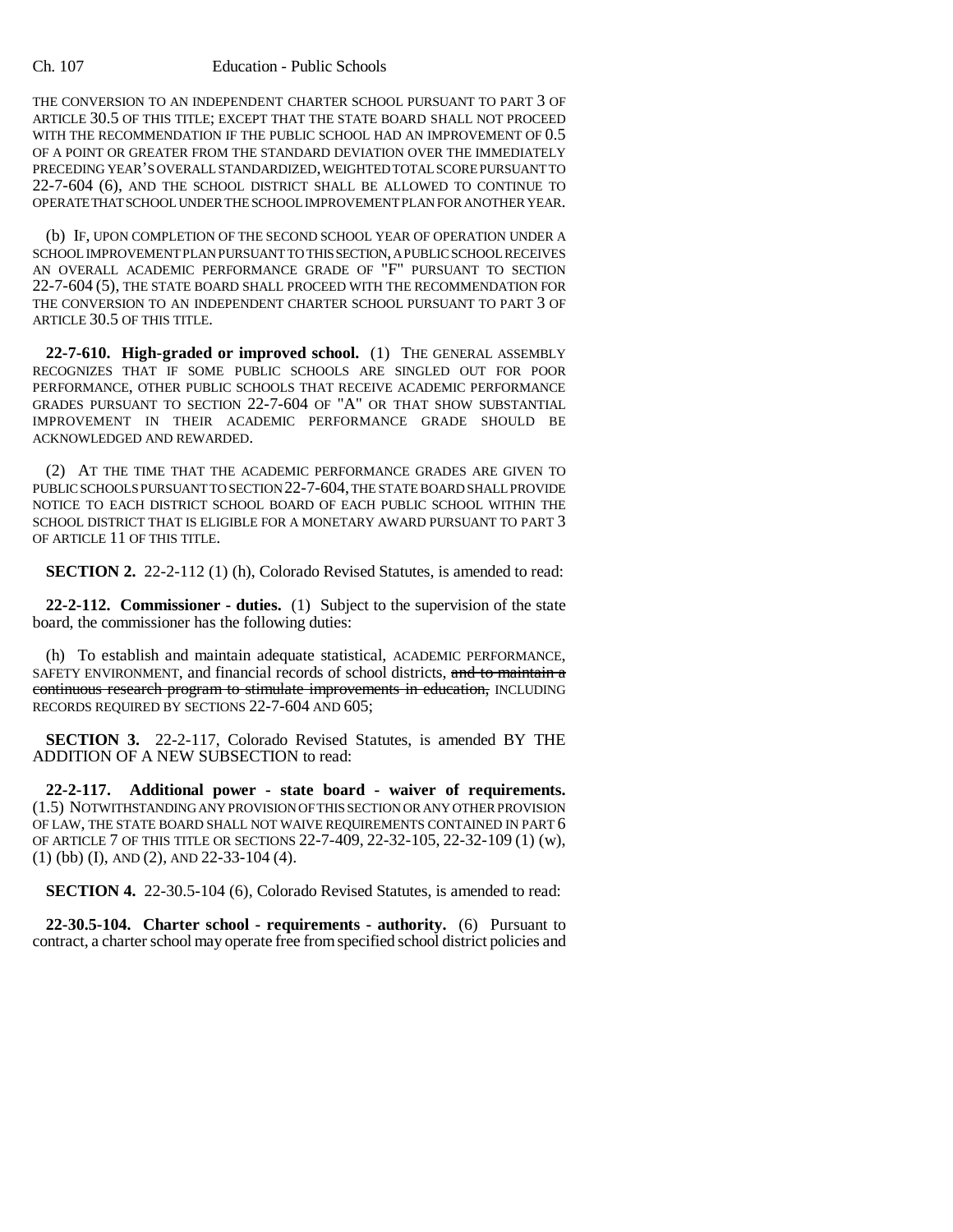Education - Public Schools Ch. 107

state regulations. Pursuant to contract, a local board of education may waive locally imposed school district requirements, without seeking approval of the state board. The state board may waive state statutory requirements or rules promulgated by the state board; EXCEPT THAT THE STATE BOARD MAY NOT WAIVE ANY STATUTE OR RULE RELATING TO THE ASSESSMENTS REQUIRED TO BE ADMINISTERED PURSUANT TO SECTION 22-7-409 OR NECESSARY TO PREPARE THE SCHOOL REPORT CARDS PURSUANT TO PART 6 OF ARTICLE 7 OF THIS TITLE. Upon request of the charter applicant, the state board and the local board of education shall provide summaries of such regulations and policies to use in preparing a charter school application. The department of education shall prepare the summary of state regulations within existing appropriations. Any waiver of state or local school district regulations made pursuant to this subsection (6) shall be for the term of the charter for which the waiver is made; except that a waiver of state statutes or regulations by the state board shall be subject to review every two years and may be revoked if the waiver is deemed no longer necessary by the state board.

**SECTION 5.** 22-11-104 (2) (a), Colorado Revised Statutes, is amended to read:

**22-11-104. Accreditation indicators.** (2) **Contents.** The accreditation indicators shall include but shall not be limited to the following:

(a) (I) Results on statewide assessment instruments administered pursuant to section 22-7-409, including but not limited to the reading assessments implemented pursuant to part 5 of article 7 of this title, and the assessment administered pursuant to section 22-7-409 (1.5). All assessment results shall be aggregated by grade level and subject area.

(II) ALL ACCREDITATION INDICATORS RELATING TO THE STATEWIDE ASSESSMENTS SHALL BE CONSISTENT WITH THE METHODOLOGY FOR DETERMINING ACADEMIC PERFORMANCE GRADES PURSUANT TO SECTION 22-7-604. THE BASELINE YEAR FOR THE ACCREDITATION INDICATORS SHALL BE THE 2000 - 2001 SCHOOL YEAR.

**SECTION 6.** 22-11-201 (6) (a), Colorado Revised Statutes, is amended to read:

**22-11-201. Accreditation contract.** (6) **Term.** (a) The term of the accreditation contract shall be six years. THE INITIAL ACCREDITATION CONTRACTS SHALL TAKE EFFECT JULY 1, 2001.

**SECTION 7.** 22-30.5-204, Colorado Revised Statutes, is amended BY THE ADDITION OF A NEW SUBSECTION to read:

**22-30.5-204. Charter school districts - creation requirements.** (1.5) NOTWITHSTANDING THE PROVISIONS OF SUBSECTION (1) OF THIS SECTION, ALL CHARTER SCHOOL DISTRICTS SHALL BE SUBJECT TO THE COLORADO STATEWIDE ASSESSMENT PROGRAM ESTABLISHED IN PART 4 OF ARTICLE 7 OF THIS TITLE AND SHALL SUPPLY TO THE DEPARTMENT ALL INFORMATION REQUIRED TO PREPARE THE SCHOOL REPORT CARDS PURSUANT TO PART 6 OF ARTICLE 7 OF THIS TITLE.

**SECTION 8.** Article 30.5 of title 22, Colorado Revised Statutes, is amended BY THE ADDITION OF A NEW PART to read: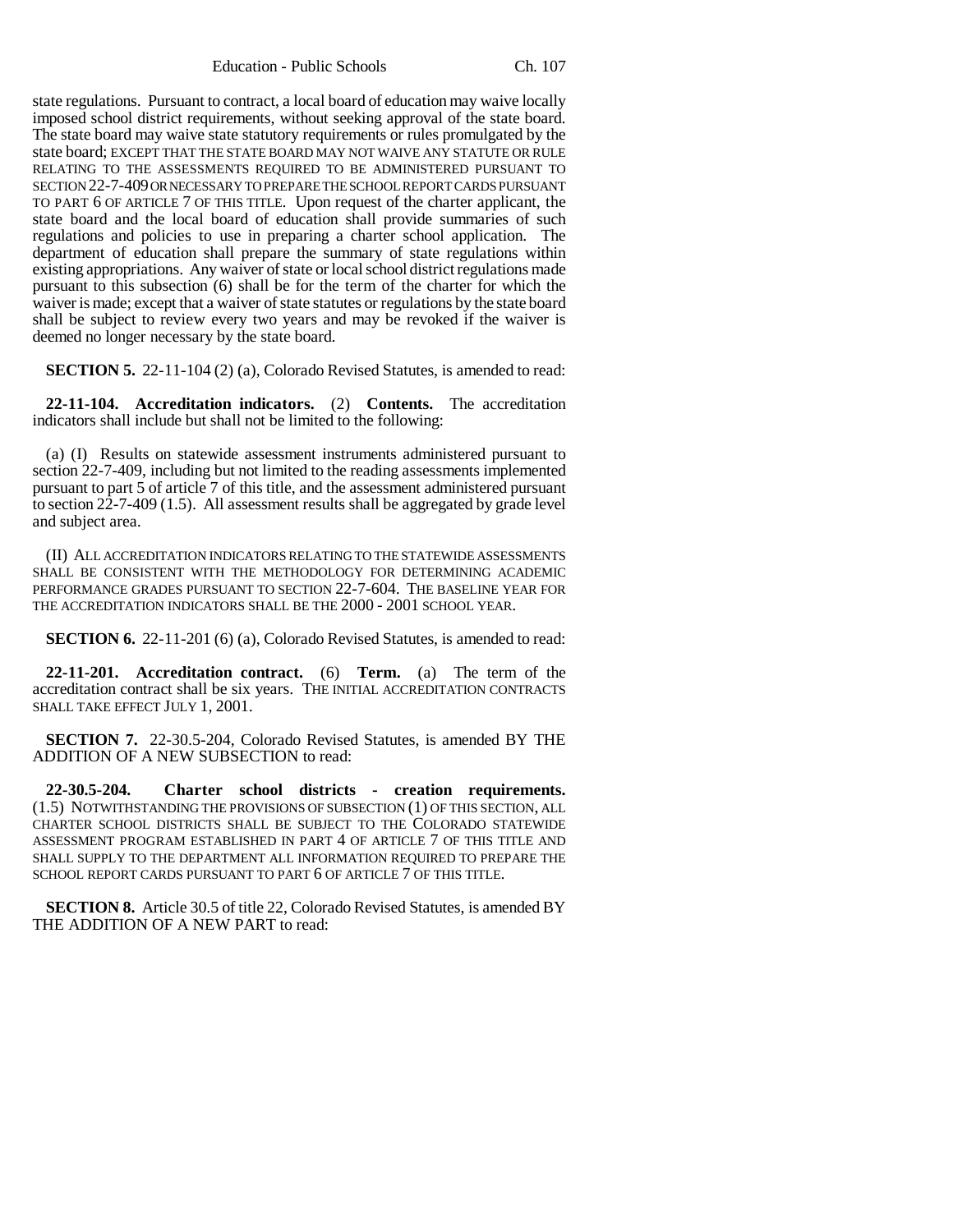## PART 3 INDEPENDENT CHARTER SCHOOLS

**22-30.5-301. Legislative declaration.** (1) THE GENERAL ASSEMBLY HEREBY FINDS THAT SECTION 2 OF ARTICLE IX OF THE STATE CONSTITUTION REQUIRES THE GENERAL ASSEMBLY TO PROVIDE FOR THE ESTABLISHMENT AND MAINTENANCE OF A THOROUGH AND UNIFORM SYSTEM OF FREE PUBLIC SCHOOLS. THE STATE THEREFORE HAS AN OBLIGATION TO ENSURE THAT EVERY STUDENT HAS A CHANCE TO ATTEND A SCHOOL THAT WILL PROVIDE AN OPPORTUNITY FOR A QUALITY EDUCATION. IF A SCHOOL IS NOT PROVIDING A THOROUGH AND ADEQUATE EDUCATION, AS DETERMINED BY THE ACADEMIC PERFORMANCE GRADING SYSTEM ESTABLISHED IN SECTION 22-7-604, THE STATE HAS AN OBLIGATION TO THE STUDENTS ENROLLED IN THAT SCHOOL TO MAKE CHANGES TO ENSURE THAT THEY HAVE AN OPPORTUNITY TO RECEIVE A QUALITY EDUCATION COMPARABLE TO STUDENTS IN OTHER PUBLIC SCHOOLS IN THE STATE.

(2) THEREFORE, THE GENERAL ASSEMBLY FINDS IT NECESSARY TO ESTABLISH A SYSTEM FOR INDEPENDENT CHARTER SCHOOLS TO OPERATE WITHIN LOCAL SCHOOL BUILDINGS WHEN SCHOOL DISTRICTS HAVE FAILED TO PROVIDE ADEQUATE EDUCATIONAL OPPORTUNITIES.

**22-30.5-302. Definitions.** AS USED IN THIS PART 3, UNLESS THE CONTEXT OTHERWISE REQUIRES:

(1) "APPLICANT" MEANS THE PERSON OR GROUP OF PERSONS SUBMITTING A PROPOSAL FOR AN INDEPENDENT CHARTER TO OPERATE AN INDEPENDENT CHARTER SCHOOL PURSUANT TO THE PROVISIONS OF THIS PART 3. AN "APPLICANT" MAY INCLUDE, BUT SHALL NOT BE LIMITED TO, AN INDIVIDUAL, A GROUP OF INDIVIDUALS, A NONPROFIT OR FOR-PROFIT COMPANY, AN EXISTING PUBLIC SCHOOL, A SCHOOL DISTRICT, OR AN INSTITUTION OF HIGHER EDUCATION.

(2) "COMMISSIONER" MEANS THE COMMISSIONER OF EDUCATION APPOINTED PURSUANT TO SECTION 22-2-110.

(3) "DEPARTMENT" MEANS THE DEPARTMENT OF EDUCATION CREATED AND EXISTING PURSUANT TO SECTION 24-1-115, C.R.S.

(4) "INDEPENDENT CHARTER" MEANS THE AGREEMENT BETWEEN A LOCAL BOARD OF EDUCATION AND AN INDEPENDENT CHARTER SCHOOL GOVERNING THE EXISTENCE AND OPERATION OF THE INDEPENDENT CHARTER SCHOOL.

(5) "INDEPENDENT CHARTER PROPOSAL" MEANS A PROPOSAL FOR THE OPERATION OF AN INDEPENDENT CHARTER SCHOOL SUBMITTED IN RESPONSE TO A REQUEST FOR PROPOSALS PURSUANT TO THE PROVISIONS OF THIS PART 3.

(6) "INDEPENDENT CHARTER SCHOOL" MEANS A CHARTER SCHOOL APPROVED PURSUANT TO THIS PART 3 THAT IS A PUBLIC SCHOOL OF A SCHOOL DISTRICT.

(7) "LOCAL BOARD OF EDUCATION" MEANS THE BOARD OF EDUCATION OF THE SCHOOL DISTRICT IN WHICH THE INDEPENDENT CHARTER SCHOOL IS OR IS PROPOSED TO BE LOCATED.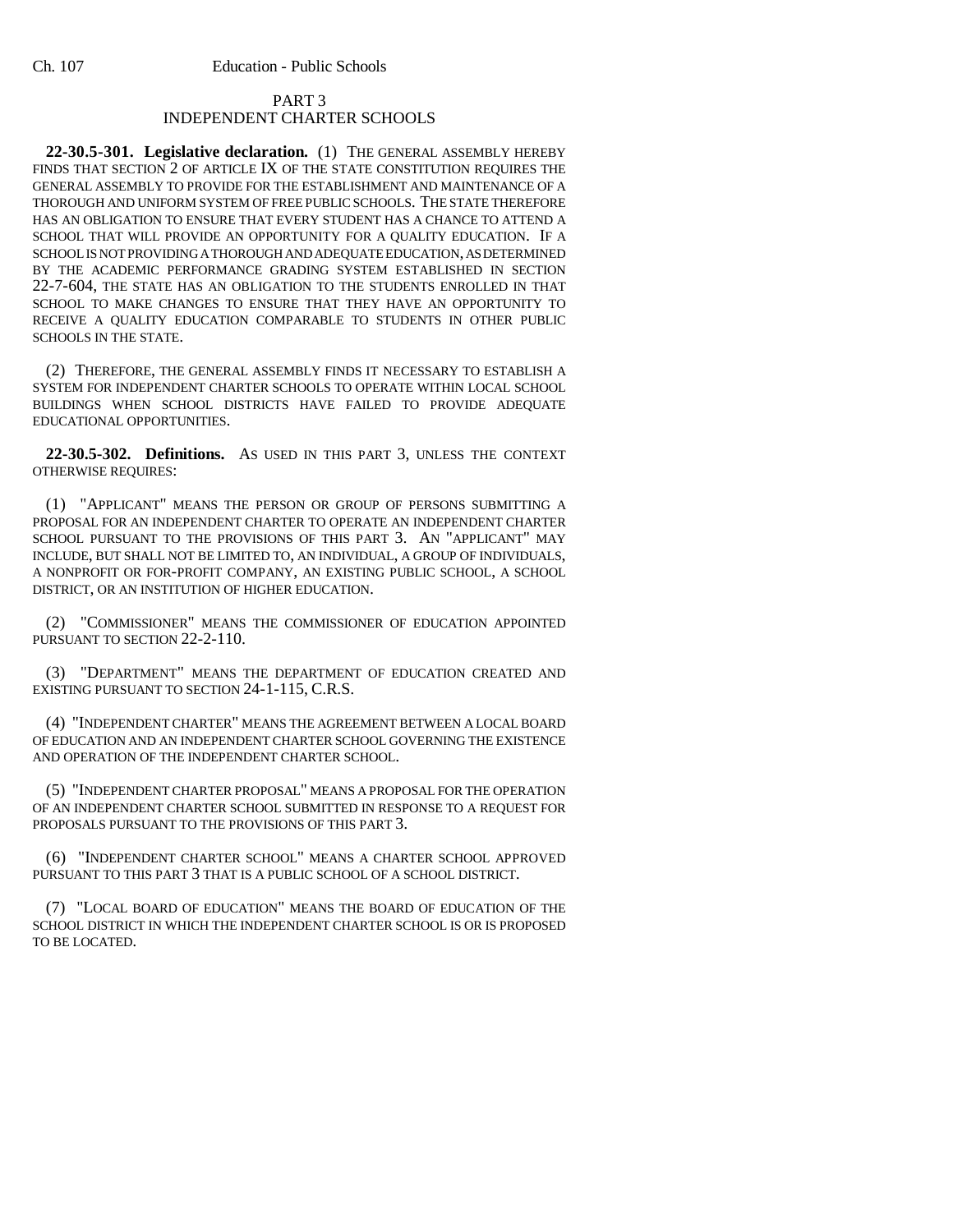(8) "STATE BOARD" MEANS THE STATE BOARD OF EDUCATION CREATED PURSUANT TO SECTION 1 OF ARTICLE IX OF THE STATE CONSTITUTION.

**22-30.5-303. Independent charter schools - request for proposals - response contents.** (1) WHENEVER THE STATE BOARD DETERMINES THAT IT IS NECESSARY TO RECOMMEND CONVERSION OF A PUBLIC SCHOOL TO AN INDEPENDENT CHARTER SCHOOL TO A LOCAL BOARD OF EDUCATION PURSUANT TO THE PROVISIONS OF SECTION 22-7-609 (5), THE STATE BOARD SHALL ISSUE A REQUEST FOR PROPOSALS PURSUANT TO SUBSECTION (2) OF THIS SECTION AND SUPERVISE THE APPOINTMENT OF A REVIEW COMMITTEE PURSUANT TO SECTION 22-30.5-304.

(2) (a) IF AN INDEPENDENT CHARTER SCHOOL IS TO BE ORGANIZED, THE STATE BOARD, ON OR BEFORE AUGUST 30 OF THE YEAR PRECEDING THE OPENING OF SUCH A SCHOOL, SHALL CAUSE TO BE ISSUED A REQUEST FOR PROPOSALS. THE REQUEST FOR PROPOSALS SHALL SOLICIT PROPOSALS FROM INTERESTED PARTIES, INCLUDING BUT NOT LIMITED TO INDIVIDUALS, PERSONS, NONPROFIT OR FOR-PROFIT COMPANIES, EXISTING PUBLIC SCHOOLS OR SCHOOL DISTRICTS, AND INSTITUTIONS OF HIGHER EDUCATION, FOR THE OPERATION OF AN INDEPENDENT CHARTER SCHOOL WITHIN A BUILDING THAT CURRENTLY HOUSES A PUBLIC SCHOOL OF A SCHOOL DISTRICT. RESPONSES TO THE REQUEST FOR PROPOSALS SHALL BE DUE NO LATER THAN DECEMBER 31 OF THE YEAR PRECEDING THE OPENING OF SUCH A SCHOOL. THE STATE BOARD SHALL ISSUE THE REQUEST FOR PROPOSALS WITHOUT REGARD TO THE PROVISIONS OF THE "PROCUREMENT CODE", ARTICLES 101 TO 112 OF TITLE 24, C.R.S.

(b) THE STATE BOARD SHALL ADOPT RULES SPECIFYING THE INFORMATION THAT AN INDEPENDENT CHARTER PROPOSAL SHALL INCLUDE IN ORDER TO BE ELIGIBLE FOR CONSIDERATION. SUCH INFORMATION SHALL INCLUDE, BUT NEED NOT BE LIMITED TO, THE FOLLOWING:

(I) DEMONSTRABLE EVIDENCE THAT THE APPLICANT FOR THE INDEPENDENT CHARTER HAS PRIOR EXPERIENCE IN IMPROVING THE ACADEMIC PERFORMANCE OF STUDENTS;

(II) THE GOALS, OBJECTIVES, AND STUDENT PERFORMANCE STANDARDS TO BE ACHIEVED BY THE INDEPENDENT CHARTER SCHOOL;

(III) A DESCRIPTION OF THE INDEPENDENT CHARTER SCHOOL'S EDUCATIONAL PROGRAM, STUDENT PERFORMANCE STANDARDS, AND CURRICULUM, WHICH SHALL MEET OR EXCEED THE STATE MODEL CONTENT STANDARDS ADOPTED PURSUANT TO PART 4 OF ARTICLE 7 OF THIS TITLE AND SHALL BE DESIGNED TO ENABLE EACH STUDENT TO ACHIEVE SUCH STANDARDS;

(IV) A DESCRIPTION OF THE INDEPENDENT CHARTER SCHOOL'S PLAN FOR EVALUATING STUDENT PERFORMANCE, THE TYPES OF ASSESSMENTS THAT SHALL BE USED TO MEASURE STUDENT PROGRESS TOWARD ACHIEVEMENT OF THE SCHOOL'S STUDENT PERFORMANCE STANDARDS, INCLUDING BUT NOT LIMITED TO THE STATEWIDE ASSESSMENTS ADMINISTERED UNDER THE COLORADO STUDENT ASSESSMENT PROGRAM PURSUANT TO SECTION 22-7-409, THE TIMELINE FOR ACHIEVEMENT OF THE SCHOOL'S STUDENT PERFORMANCE STANDARDS, AND THE PROCEDURES FOR TAKING CORRECTIVE ACTION IN THE EVENT THAT STUDENT PERFORMANCE AT THE INDEPENDENT CHARTER SCHOOL FAILS TO MEET SUCH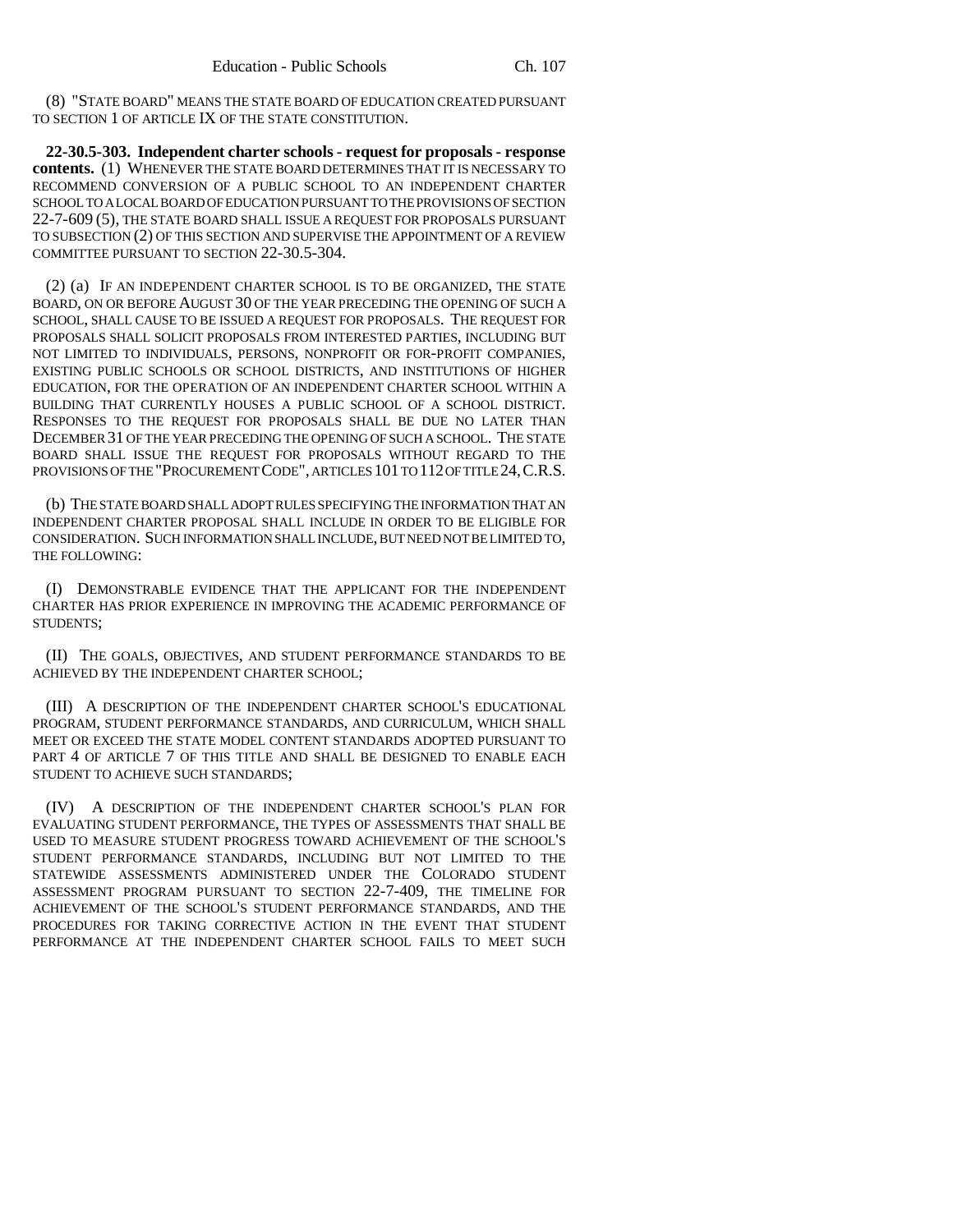STANDARDS;

(V) EVIDENCE THAT THE APPLICANT IS ECONOMICALLY SOUND, INCLUDING BALANCE SHEETS AND OPERATING STATEMENTS FOR RECENT YEARS OF OPERATION WHEN APPROPRIATE, A PROPOSED BUDGET FOR THE TERM OF THE INDEPENDENT CHARTER, AND A DESCRIPTION OF THE MANNER IN WHICH AN ANNUAL AUDIT OF THE FINANCIAL AND ADMINISTRATIVE OPERATIONS OF THE INDEPENDENT CHARTER SCHOOL IS TO BE CONDUCTED;

(VI) A LIST OF THE RULES AND STATUTORY REQUIREMENTS FOR WHICH THE INDEPENDENT CHARTER SCHOOL IS REQUESTING A WAIVER AND AN EXPLANATION OF THE MANNER IN WHICH THE INDEPENDENT CHARTER SCHOOL SHALL COMPLY WITH THE INTENT OF ANY RULE OR STATUTORY REQUIREMENT THAT IS WAIVED;

(VII) A DESCRIPTION OF THE GOVERNANCE AND OPERATION OF THE INDEPENDENT CHARTER SCHOOL;

(VIII) AN EXPLANATION OF THE RELATIONSHIP THAT WILL EXIST BETWEEN THE INDEPENDENT CHARTER SCHOOL AND ITS EMPLOYEES;

(IX) THE EMPLOYMENT POLICIES OF THE INDEPENDENT CHARTER SCHOOL;

(X) HOW THE INDEPENDENT CHARTER SCHOOL WILL HANDLE LEGAL LIABILITY BETWEEN THE SCHOOL AND THE SCHOOL DISTRICT AND ANY APPLICABLE INSURANCE COVERAGE;

(XI) A DESCRIPTION OF HOW THE INDEPENDENT CHARTER SCHOOL PLANS TO MEET THE TRANSPORTATION NEEDS OF ITS STUDENTS AND, IF THE INDEPENDENT CHARTER SCHOOL PLANS TO PROVIDE TRANSPORTATION FOR ITS STUDENTS, A PLAN FOR ADDRESSING THE TRANSPORTATION NEEDS OF LOW-INCOME STUDENTS;

(XII) A DESCRIPTION OF THE INDEPENDENT CHARTER SCHOOL'S ENROLLMENT POLICY, CONSISTENT WITH THE REQUIREMENTS OF SECTION 22-30.5-104(3), AND THE CRITERIA FOR ENROLLMENT DECISIONS, WHICH SHALL INCLUDE OFFERING ENROLLMENT TO STUDENTS ALREADY ENROLLED IN THE SCHOOL AND STUDENTS WHO WOULD BE ASSIGNED TO THE SCHOOL UNDER SCHOOL DISTRICT POLICY.

(c) IF THE COMMISSIONER FINDS THAT THE INFORMATION IN ANY INDEPENDENT CHARTER PROPOSAL IS INCOMPLETE, THE COMMISSIONER SHALL REQUEST THE INFORMATION NECESSARY TO COMPLETE THE MINIMUM REQUIREMENTS FOR THE PROPOSAL.

**22-30.5-304. Review committee - membership - recommendations.** (1) WHENEVER AN INDEPENDENT CHARTER SCHOOL IS TO BE ORGANIZED PURSUANT TO THIS PART 3, ON OR BEFORE JANUARY 15 OF THE YEAR IN WHICH THE INDEPENDENT CHARTER SCHOOL IS TO OPEN, THE COMMISSIONER SHALL CAUSE A REVIEW COMMITTEE TO BE FORMED. THE REVIEW COMMITTEE SHALL CONSIST OF:

(a) THE COMMISSIONER OR A DESIGNEE OF THE COMMISSIONER, WHO SHALL CHAIR THE REVIEW COMMITTEE BUT SHALL BE A NONVOTING MEMBER OF THE COMMITTEE;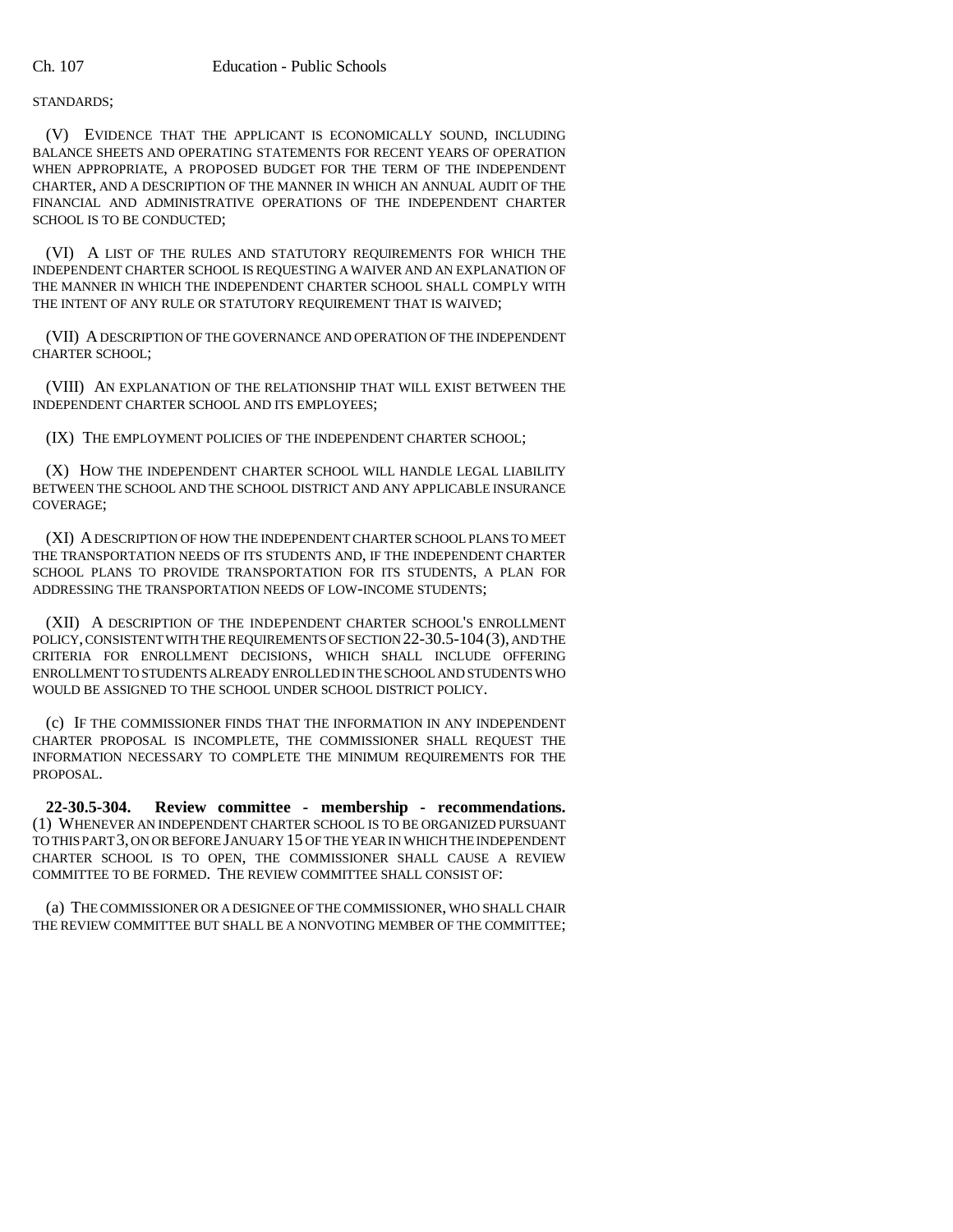(b) A MEMBER OF THE BOARD OF EDUCATION OF THE SCHOOL DISTRICT IN WHICH THE SCHOOL IS GEOGRAPHICALLY LOCATED WHO SHALL BE THE MEMBER ELECTED FROM THE DIRECTOR DISTRICT IN WHICH THE SCHOOL IS GEOGRAPHICALLY LOCATED, IF MEMBERS OF THE BOARD ARE ELECTED FROM DIRECTOR DISTRICTS, OR THE MEMBER WHO RESIDES CLOSEST TO THE SCHOOL, IF MEMBERS ARE NOT ELECTED FROM DIRECTOR DISTRICTS;

(c) (I) A LICENSED PROFESSIONAL EMPLOYED AT THE SCHOOL WHO IS ELECTED BY A VOTE OF ALL LICENSED PROFESSIONALS WHO PROVIDE INSTRUCTION AT THE SCHOOL OR HAVE AN OFFICE IN THE SCHOOL;

(II) THE ELECTION REQUIRED BY THIS PARAGRAPH (c) SHALL BE CONDUCTED DURING OCTOBER OF THE YEAR PRIOR TO THE OPENING OF THE INDEPENDENT CHARTER SCHOOL.

(d) (I) TWO PARENTS OF STUDENTS ENROLLED IN THE SCHOOL WHO ARE MEMBERS OF THE SCHOOL ADVISORY COUNCIL AND ARE ELECTED BY A VOTE OF THE MEMBERS OF THE SCHOOL ADVISORY COUNCIL.

(II) THE ELECTION REQUIRED BY THIS PARAGRAPH (d) SHALL BE CONDUCTED DURING OCTOBER OF THE YEAR PRIOR TO THE OPENING OF THE INDEPENDENT CHARTER SCHOOL;

(e) (I) A PRINCIPAL OF A SCHOOL AT THE SAME ELEMENTARY, MIDDLE, OR HIGH SCHOOL LEVEL AS THE INDEPENDENT CHARTER SCHOOL THAT IS TO BE ORGANIZED, APPOINTED BY THE GOVERNOR;

(II) IN APPOINTING A PRINCIPAL PURSUANT TO THIS PARAGRAPH (e), THE GOVERNOR SHALL APPOINT A PRINCIPAL OF A PUBLIC SCHOOL THAT RECEIVED AN ACADEMIC PERFORMANCE GRADE OF "A", PURSUANT TO SECTION 22-7-604, FOR THE IMMEDIATELY PRECEDING SCHOOL YEAR.

(f) (I) A TEACHER IN A SCHOOL AT THE SAME ELEMENTARY, MIDDLE, OR HIGH SCHOOL LEVEL AS THE INDEPENDENT CHARTER SCHOOL THAT IS TO BE ORGANIZED, APPOINTED BY THE GOVERNOR;

(II) IN APPOINTING A TEACHER PURSUANT TO THIS PARAGRAPH (f), THE GOVERNOR SHALL APPOINT A TEACHER FROM A PUBLIC SCHOOL THAT RECEIVED AN ACADEMIC PERFORMANCE GRADE OF "A", PURSUANT TO SECTION 22-7-604; AND

(g) A BUSINESS REPRESENTATIVE, APPOINTED BY THE GOVERNOR, WHO RESIDES IN THE NEIGHBORHOOD OF THE SCHOOL.

(2) THE COMMITTEE SHALL MEET BY CALL OF THE CHAIR OF THE REVIEW COMMITTEE AS NEEDED TO REVIEW THE PROPOSALS RECEIVED IN RESPONSE TO THE REQUEST FOR PROPOSALS ISSUED PURSUANT TO SECTION 22-30.5-303. THE COMMITTEE SHALL EVALUATE THE PROPOSALS AND ON OR BEFORE MARCH 1 OF THE YEAR IN WHICH THE INDEPENDENT CHARTER SCHOOL IS TO OPEN, SHALL FORWARD TO THE STATE BOARD ALL PROPOSALS AND ITS RECOMMENDATIONS ON EACH PROPOSAL. THE COMMITTEE MAY MAKE RECOMMENDATIONS ON APPLICANTS WITHOUT REGARD TO THE PROVISIONS OF THE "PROCUREMENT CODE", ARTICLES 101 TO 112 OF TITLE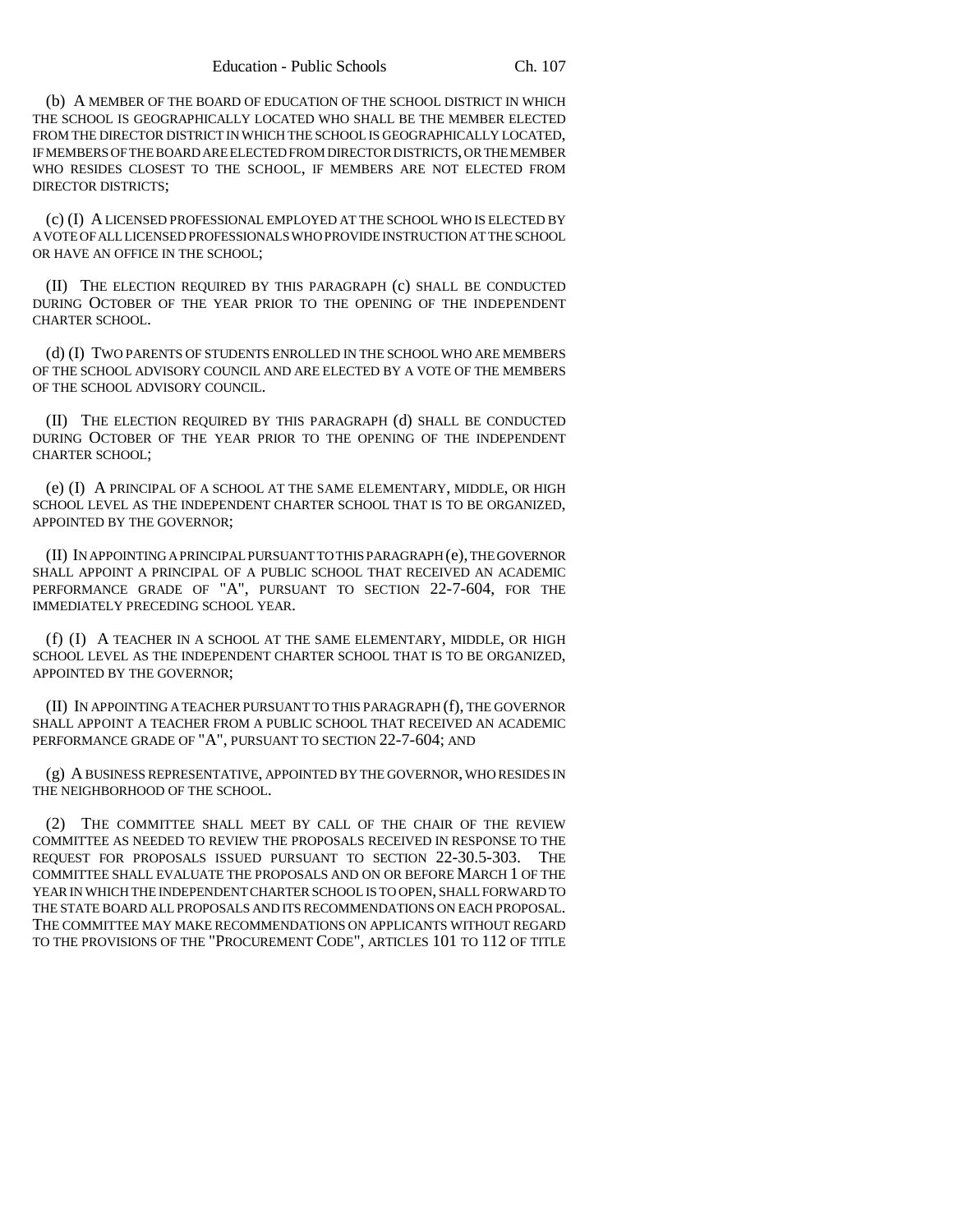## 24, C.R.S.

**22-30.5-305. Independent charter schools - selection.** (1) ON OR BEFORE MARCH 30 OF THE YEAR IN WHICH THE INDEPENDENT CHARTER SCHOOL IS TO OPEN, THE STATE BOARD SHALL SELECT AN APPLICANT TO RECOMMEND TO THE LOCAL BOARD OF EDUCATION. THE STATE BOARD MAY SELECT THE APPLICANT WITHOUT REGARD TO THE PROVISIONS OF THE "PROCUREMENT CODE", ARTICLES 101 TO 112 OF TITLE 24, C.R.S.

(2) ON OR BEFORE APRIL 15 OF THE YEAR IN WHICH THE INDEPENDENT CHARTER SCHOOL IS TO OPEN, THE COMMISSIONER SHALL FORWARD TO THE LOCAL BOARD OF EDUCATION A COPY OF THE SELECTED APPLICANT'S RESPONSE TO THE REQUEST FOR PROPOSALS.

(3) THE COMMISSIONER OR THE COMMISSIONER'S DESIGNEE SHALL ASSIST THE SELECTED APPLICANT IN NEGOTIATING AN INDEPENDENT CHARTER WITH THE LOCAL BOARD OF EDUCATION PURSUANT TO SECTION 22-30.5-306.

**22-30.5-306. Independent charter school - charter - term.** (1) THE RESPONSE TO THE REQUEST FOR PROPOSALS FORWARDED BY THE COMMISSIONER PURSUANT TO SECTION 22-30.5-305 (2) SHALL CONSTITUTE THE APPLICATION FOR A CHARTER PURSUANT TO SECTION 22-30.5-106. NOTWITHSTANDING THE TIME LIMIT ESTABLISHED IN SECTION 22-30.5-107 (1), THE LOCAL BOARD OF EDUCATION SHALL CONSIDER THE APPLICATION FOR THE UPCOMING SCHOOL YEAR.

(2) WITH THE ASSISTANCE FROM THE COMMISSIONER OR THE COMMISSIONER'S DESIGNEE, THE SELECTED APPLICANT AND THE LOCAL BOARD OF EDUCATION SHALL NEGOTIATE THE TERMS OF THE INDEPENDENT CHARTER, WHICH MAY BE DIFFERENT FROM OR IN ADDITION TO THE TERMS OF THE RESPONSE TO THE REQUEST FOR PROPOSALS; EXCEPT THAT:

(a) THE INDEPENDENT CHARTER SCHOOL SHALL BE ENTITLED TO USE THE SCHOOL BUILDING IN WHICH THE PUBLIC SCHOOL THAT RECEIVED AN ACADEMIC PERFORMANCE GRADE OF "F" WAS OPERATED. THE INDEPENDENT CHARTER SCHOOL AND THE LOCAL BOARD OF EDUCATION SHALL NEGOTIATE AN AMOUNT OF RENT TO BE PAID, WHICH SHALL BE NOT MORE THAN TWELVE DOLLARS PER YEAR, AND ALL OTHER COSTS FOR THE OPERATION AND MAINTENANCE OF THE BUILDING AND RELATED FACILITIES; AND

(b) THE TERM OF THE INDEPENDENT CHARTER SCHOOL'S CHARTER SHALL BE FOUR YEARS.

(3) (a) ON OR BEFORE MAY 30 OF THE YEAR IN WHICH THE INDEPENDENT CHARTER SCHOOL IS TO OPEN, ALL NEGOTIATIONS BETWEEN THE SELECTED APPLICANT AND THE LOCAL BOARD OF EDUCATION SHALL BE CONCLUDED AND THE LOCAL BOARD OF EDUCATION SHALL ACCEPT THE APPLICATION FOLLOWING A PUBLIC HEARING HELD UPON PUBLIC NOTICE.

(b) NOTWITHSTANDING THE PROVISIONS OF PARAGRAPH (a) OF THIS SUBSECTION (3), IF, DURING THE YEAR PRIOR TO THE YEAR IN WHICH THE INDEPENDENT CHARTER SCHOOL IS TO OPEN, THE SCHOOL RECEIVES AN ACADEMIC PERFORMANCE GRADE OF "D" OR BETTER, THE LOCAL BOARD OF EDUCATION AND THE APPLICANT MAY JOINTLY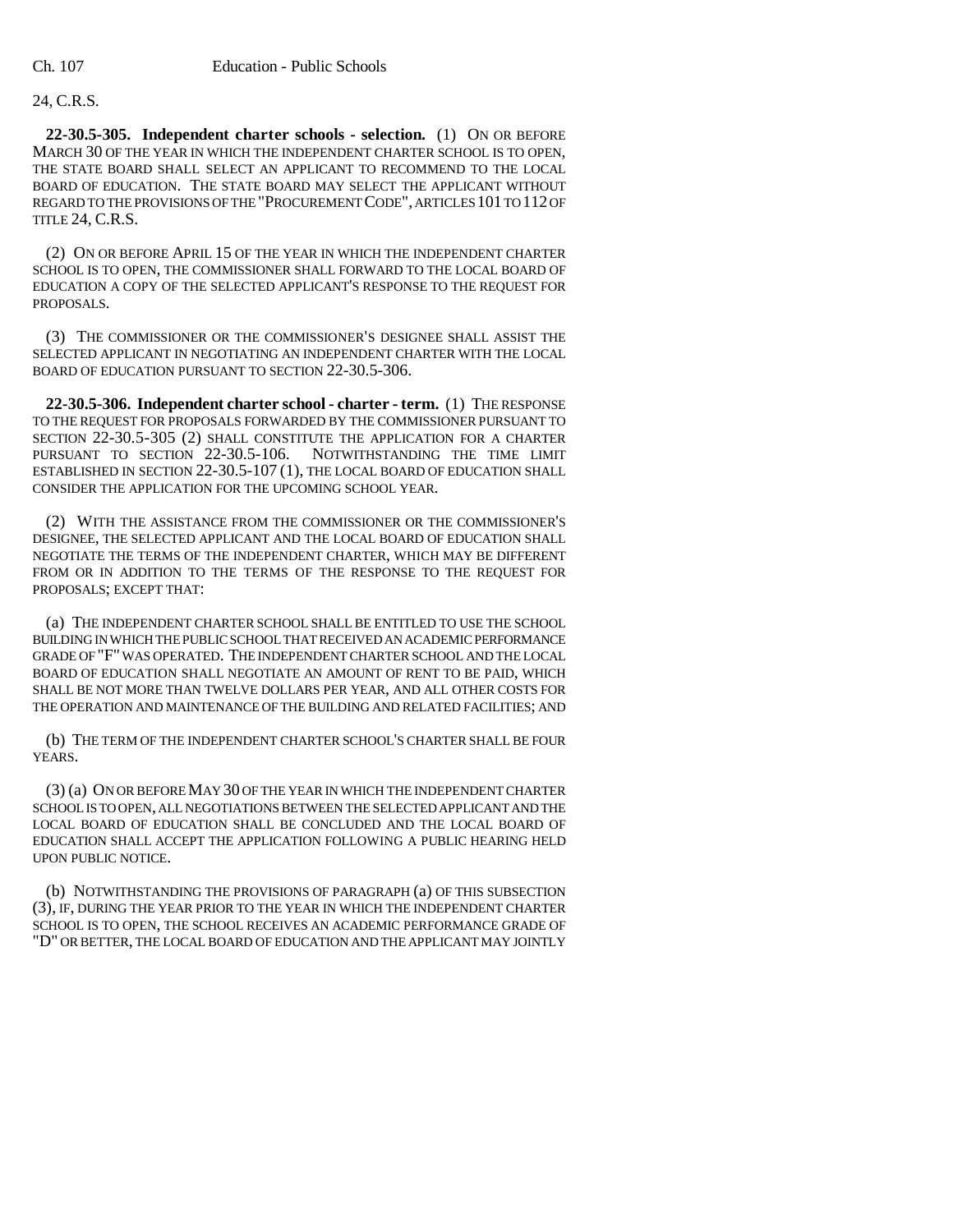AGREE TO ALLOW THE SCHOOL TO REMAIN UNDER THE ADMINISTRATION OF THE LOCAL BOARD OF EDUCATION.

(4) EXCEPT AS SPECIFICALLY PROVIDED IN THIS PART 3, AN INDEPENDENT CHARTER SCHOOL SHALL BE ENTITLED TO ALL OF THE RIGHTS GRANTED BY AND SUBJECT TO THE OBLIGATIONS IMPOSED BY SECTION 22-30.5-104.

(5) (a) IF, DURING THE FIRST TWO YEARS OF AN INDEPENDENT CHARTER, AN INDEPENDENT CHARTER SCHOOL RECEIVES AN ACADEMIC PERFORMANCE GRADE OF "F" PURSUANT TO SECTION 22-7-604, THE INDEPENDENT CHARTER SCHOOL SHALL NOT BE SUBJECT TO THE PROVISIONS OF SECTION 22-30.5-303 THAT WOULD REQUIRE THE ESTABLISHMENT OF A NEW INDEPENDENT CHARTER SCHOOL.

(b) IF, DURING THE FIRST TWO YEARS OF THE INDEPENDENT CHARTER, THE INDEPENDENT CHARTER SCHOOL RECEIVES AN ACADEMIC PERFORMANCE GRADE OF "D" PURSUANT TO SECTION 22-7-604, THE INDEPENDENT CHARTER SCHOOL SHALL NOT BE SUBJECT TO THE PROVISIONS OF SECTION 22-7-608 THAT REQUIRE APPOINTMENT OF AN ASSESSMENT TEAM FOR LOW-PERFORMING SCHOOLS.

**22-30.5-307. Independent charter schools - expiration - renewal - conversion.** (1) IF THE ACADEMIC PERFORMANCE GRADE OF AN INDEPENDENT CHARTER SCHOOL IS A "D" OR AN "F", AS DETERMINED PURSUANT TO SECTION 22-7-604, DURING THE THIRD YEAR OF THE SCHOOL'S INDEPENDENT CHARTER, THE STATE BOARD SHALL ISSUE A NEW REQUEST FOR PROPOSALS PURSUANT TO SECTION 22-30.5-303 (2), AND A NEW INDEPENDENT CHARTER SCHOOL APPLICATION PROCESS SHALL COMMENCE.

(2) IF THE ACADEMIC PERFORMANCE GRADE OF AN INDEPENDENT CHARTER SCHOOL IS HIGHER THAN A "D", AS DETERMINED PURSUANT TO SECTION 22-7-604, DURING THE THIRD YEAR OF THE SCHOOL'S INDEPENDENT CHARTER, THE PARENTS AND LEGAL GUARDIANS OF THE STUDENTS ENROLLED AT THE INDEPENDENT CHARTER SCHOOL SHALL DECIDE BY MAJORITY VOTE WHETHER, AT THE EXPIRATION OF THE INDEPENDENT CHARTER SCHOOL'S CHARTER, THE SCHOOL SHALL APPLY FOR A RENEWAL OF THE INDEPENDENT CHARTER OR SHALL SEEK TO BECOME A REGULAR SCHOOL OF THE SCHOOL DISTRICT IN WHICH THE INDEPENDENT CHARTER SCHOOL IS LOCATED.

(3) THE INDEPENDENT CHARTER SCHOOL SHALL ARRANGE FOR AN ELECTION TO DECIDE WHICH OF THE OPTIONS SPECIFIED IN SUBSECTION (2) OF THIS SECTION THE SCHOOL SHALL PURSUE. THE ELECTION SHALL BE CONDUCTED DURING THE MONTH OF SEPTEMBER OF THE FOURTH SCHOOL YEAR OF THE INDEPENDENT CHARTER. ALL PARENTS AND LEGAL GUARDIANS OF STUDENTS ENROLLED IN THE INDEPENDENT CHARTER SCHOOL ON THE DATE OF THE ELECTION AND FOR AT LEAST THIRTY DAYS PRIOR TO THE ELECTION SHALL BE ELIGIBLE TO VOTE IN THE ELECTION CONDUCTED PURSUANT TO THIS SUBSECTION (3).

(4) IF A MAJORITY OF THE PARENTS AND LEGAL GUARDIANS VOTE IN FAVOR OF RENEWING THE INDEPENDENT CHARTER APPLICATION, THE RENEWAL PROCESS SHALL BE GOVERNED BY SECTION 22-30.5-110. IF A MAJORITY OF THE PARENTS AND LEGAL GUARDIANS VOTE IN FAVOR OF BECOMING A REGULAR SCHOOL OF THE SCHOOL DISTRICT, THE INDEPENDENT CHARTER SCHOOL'S CHARTER SHALL NOT BE RENEWED, AND THE OPERATION OF THE SCHOOL SHALL RETURN TO THE LOCAL BOARD OF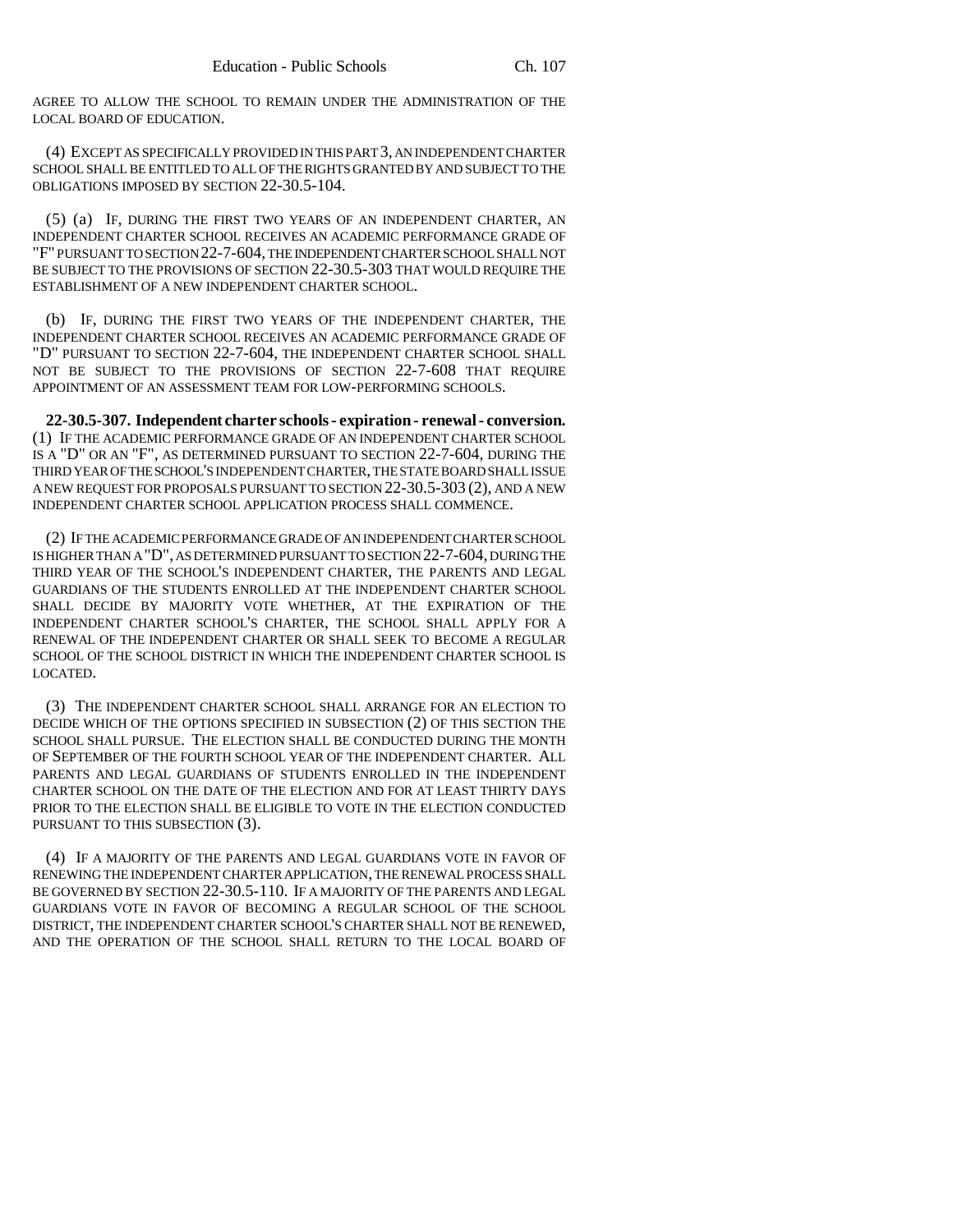EDUCATION.

**22-30.5-308. Independent charter schools - employee options - financing options - guidelines.** (1) THE PROVISIONS OF SECTION 22-30.5-111 SHALL APPLY TO EMPLOYEES OF AN INDEPENDENT CHARTER SCHOOL.

(2) THE PROVISIONS OF SECTION 22-30.5-112 SHALL GOVERN THE FINANCING OF INDEPENDENT CHARTER SCHOOLS.

**SECTION 9.** Part 1 of article 2 of title 22, Colorado Revised Statutes, is amended BY THE ADDITION OF A NEW SECTION to read:

**22-1-122. Transportation token program - legislative declaration - eligibility - fund.** (1) (a) IT IS THE INTENT OF THE GENERAL ASSEMBLY IN ENACTING THIS SECTION TO IMPROVE OPPORTUNITIES FOR STUDENTS TO GAIN THE KNOWLEDGE AND SKILLS NECESSARY FOR A SUCCESSFUL EXPERIENCE IN POSTSECONDARY EDUCATION OR AS MEMBERS OF THE WORK FORCE. THE GENERAL ASSEMBLY FINDS THAT A STUDENT SHOULD NOT BE COMPELLED BY THE LACK OF TRANSPORTATION TO REMAIN IN A SCHOOL THAT RECEIVES AN OVERALL ACADEMIC PERFORMANCE GRADE OF "D" OR "F" ISSUED PURSUANT TO SECTION 22-7-604. IT IS THEREFORE IN THE BEST INTERESTS OF THE CITIZENS OF THE STATE TO MAKE TRANSPORTATION TOKENS AVAILABLE TO ELIGIBLE STUDENTS TO ENABLE THEM TO ATTEND A PUBLIC SCHOOL THAT IS PERFORMING SATISFACTORILY.

(b) IT IS FURTHER THE INTENT OF THE GENERAL ASSEMBLY THAT THE DEPARTMENT OF EDUCATION PURSUE ALL OTHER SOURCES OF MONEYS FOR THE TRANSPORTATION TOKEN PROGRAM CREATED IN THIS SECTION, INCLUDING BUT NOT LIMITED TO FEDERAL GRANTS.

(2) AS USED IN THIS SECTION, UNLESS THE CONTEXT OTHERWISE REQUIRES:

(a) "DEPARTMENT" MEANS THE DEPARTMENT OF EDUCATION CREATED AND EXISTING PURSUANT TO SECTION 24-1-115, C.R.S.

(b) "ELIGIBLE STUDENT" MEANS A STUDENT:

(I) WHO IS ENROLLED IN A PUBLIC SCHOOL IN ANY OF THE FIRST THROUGH EIGHTH GRADES;

(II) WHO IS ELIGIBLE FOR FREE OR REDUCED-COST LUNCH PURSUANT TO THE "NATIONAL SCHOOL LUNCH ACT", 42 U.S.C. SEC. 1751 ET SEQ.;

(III) (A) WHO IS ENROLLED IN A NEIGHBORHOOD SCHOOL THAT RECEIVED AN ACADEMIC PERFORMANCE GRADE OF "D" OR "F", PURSUANT TO SECTION 22-7-604, FOR THE PRECEDING SCHOOL YEAR; OR

(B) WHO HAS BEEN IN ATTENDANCE ELSEWHERE IN THE PUBLIC SCHOOL SYSTEM OR WHO IS ENTERING FIRST GRADE AND WHOSE PARENT OR LEGAL GUARDIAN HAS BEEN NOTIFIED THAT THE STUDENT HAS BEEN ASSIGNED TO A SCHOOL THAT HAS RECEIVED AN ACADEMIC PERFORMANCE GRADE OF "D" OR "F", PURSUANT TO SECTION 22-7-604, FOR THE PRECEDING SCHOOL YEAR; AND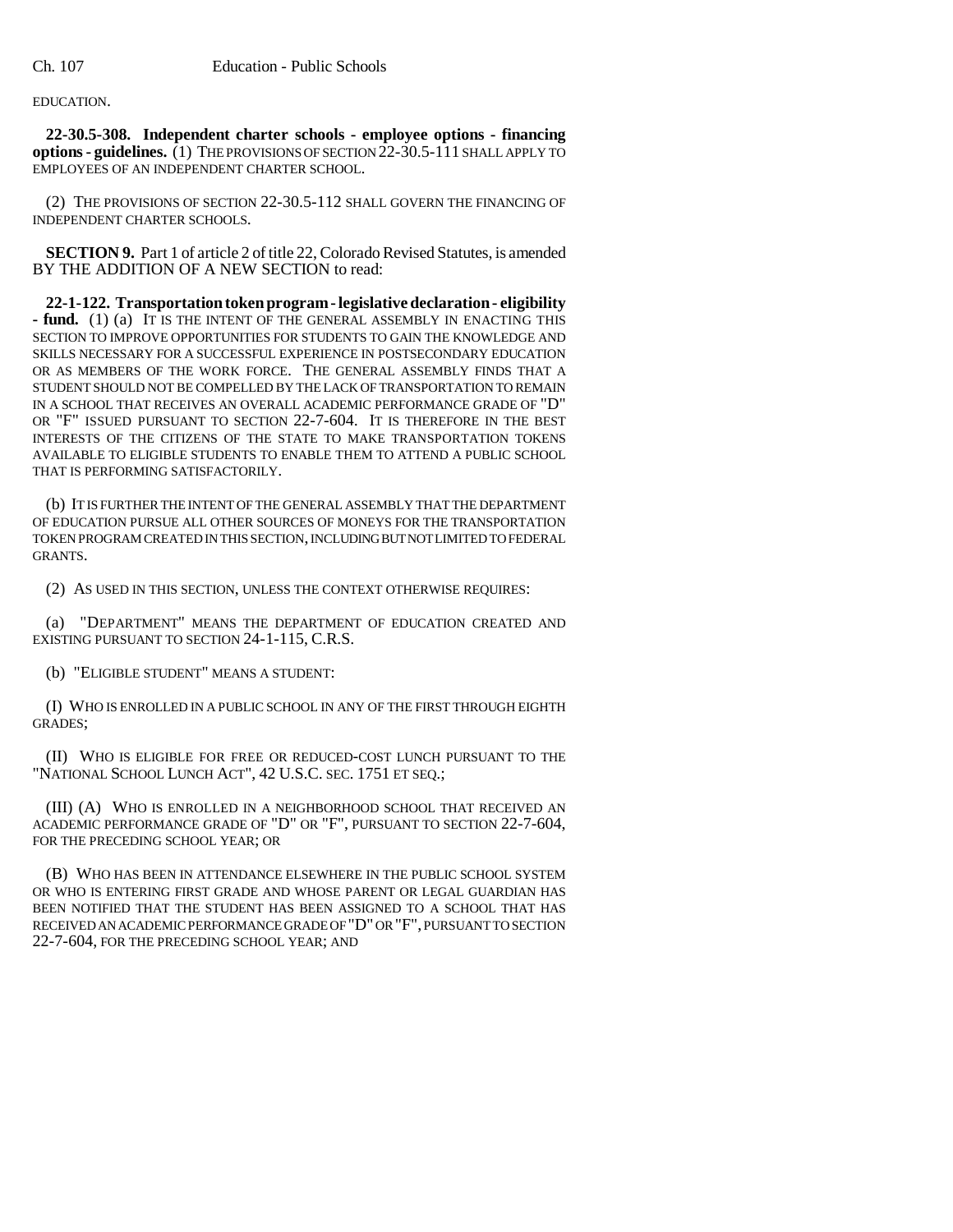(IV) WHO, WHILE ENROLLED IN THE NEIGHBORHOOD SCHOOL THAT RECEIVED AN ACADEMIC PERFORMANCE GRADE OF "D" OR "F" PURSUANT TO SECTION 22-7-604, MET THE ATTENDANCE POLICIES OF THE SCHOOL DISTRICT OF THE NEIGHBORHOOD SCHOOL, ADOPTED PURSUANT TO SECTION 22-33-104 (4).

(c) "NEIGHBORHOOD SCHOOL" MEANS A PUBLIC SCHOOL TO WHICH THE SCHOOL DISTRICT PROVIDES TRANSPORTATION FOR THE STUDENT OR WHICH IS LOCATED SO CLOSE TO THE RESIDENCE OF THE STUDENT THAT THE SCHOOL DISTRICT DOES NOT PROVIDE TRANSPORTATION FOR THE STUDENT.

(d) "STATE BOARD" MEANS THE STATE BOARD OF EDUCATION CREATED AND EXISTING PURSUANT TO SECTION 1 OF ARTICLE IX OF THE STATE CONSTITUTION.

(3) (a) THERE IS HEREBY CREATED IN THE DEPARTMENT THE TRANSPORTATION TOKEN PROGRAM, REFERRED TO IN THIS SECTION AS THE "PROGRAM", TO ASSIST A PARENT OR LEGAL GUARDIAN OF AN ELIGIBLE STUDENT IN TRANSPORTING THE STUDENT TO A PUBLIC SCHOOL OTHER THAN A NEIGHBORHOOD PUBLIC SCHOOL. PURSUANT TO RULES ADOPTED BY THE STATE BOARD, THE PARENT OR LEGAL GUARDIAN OF AN ELIGIBLE STUDENT MAY APPLY TO THE PROGRAM TO RECEIVE A TRANSPORTATION TOKEN FOR USE IN TRANSPORTING THE STUDENT TO THE NEAREST APPROPRIATE PUBLIC SCHOOL THAT IS NOT A NEIGHBORHOOD SCHOOL.

(b) AN ELIGIBLE STUDENT SHALL CONTINUE RECEIVING TRANSPORTATION TOKENS PURSUANT TO THIS SECTION SO LONG AS HE OR SHE CONTINUES TO MEET THE REQUIREMENTS SPECIFIED FOR AN ELIGIBLE STUDENT IN PARAGRAPH (b) OF SUBSECTION (2) OF THIS SECTION; EXCEPT THAT, AFTER THE FIRST YEAR IN WHICH AN ELIGIBLE STUDENT RECEIVES TRANSPORTATION TOKENS, THE REQUIREMENT SPECIFIED IN SUBPARAGRAPH (III) OF PARAGRAPH (b) OF SUBSECTION (2) OF THIS SECTION SHALL NO LONGER APPLY. AN ELIGIBLE STUDENT SHALL NO LONGER RECEIVE TRANSPORTATION TOKENS PURSUANT TO THIS SECTION IF HE OR SHE MOVES TO ANOTHER RESIDENCE, THE NEIGHBORHOOD SCHOOL FOR WHICH RECEIVED AN ACADEMIC PERFORMANCE GRADE OF "C" OR HIGHER DURING THE SCHOOL YEAR PRECEDING THE YEAR IN WHICH THE STUDENT INITIALLY ENROLLS; EXCEPT THAT THE ELIGIBLE STUDENT MAY RECEIVE TRANSPORTATION TOKENS IN SCHOOL YEARS FOLLOWING INITIAL ENROLLMENT IN THE NEW NEIGHBORHOOD SCHOOL IF HE OR SHE AGAIN MEETS THE REQUIREMENTS SPECIFIED FOR AN ELIGIBLE STUDENT IN PARAGRAPH (b) OF SUBSECTION (2) OF THIS SECTION.

(4) THE STATE BOARD SHALL DETERMINE A MONETARY VALUE FOR THE TRANSPORTATION TOKEN ISSUED AT EACH PUBLIC SCHOOL THAT RECEIVES AN ACADEMIC PERFORMANCE GRADE OF "D" OR "F", PURSUANT TO SECTION 22-7-604. THE MONETARY VALUE MAY COVER A PORTION OF THE TRANSPORTATION COSTS. THE TRANSPORTATION TOKEN MAY TAKE THE FORM OF, BUT IS NOT LIMITED TO, SUBSIDIZED TOKENS, PASSES, OR FARES FOR BUSES, TAXIS, OR OTHER FORMS OF TRANSPORTATION APPROVED BY THE STATE BOARD. IN DETERMINING THE VALUE OF A TRANSPORTATION TOKEN, THE STATE BOARD SHALL TAKE INTO ACCOUNT THE VARIOUS TRANSPORTATION OPTIONS AVAILABLE TO THE ELIGIBLE STUDENT AND THE DISTANCE TO BE TRAVELED BY THE ELIGIBLE STUDENT TO ATTEND A PUBLIC SCHOOL OUTSIDE OF THE STUDENT'S NEIGHBORHOOD. THE TRANSPORTATION TOKEN USED BY AN ELIGIBLE STUDENT SHALL BE REDEEMABLE BY A TRANSPORTATION PROVIDER THROUGH THE DEPARTMENT.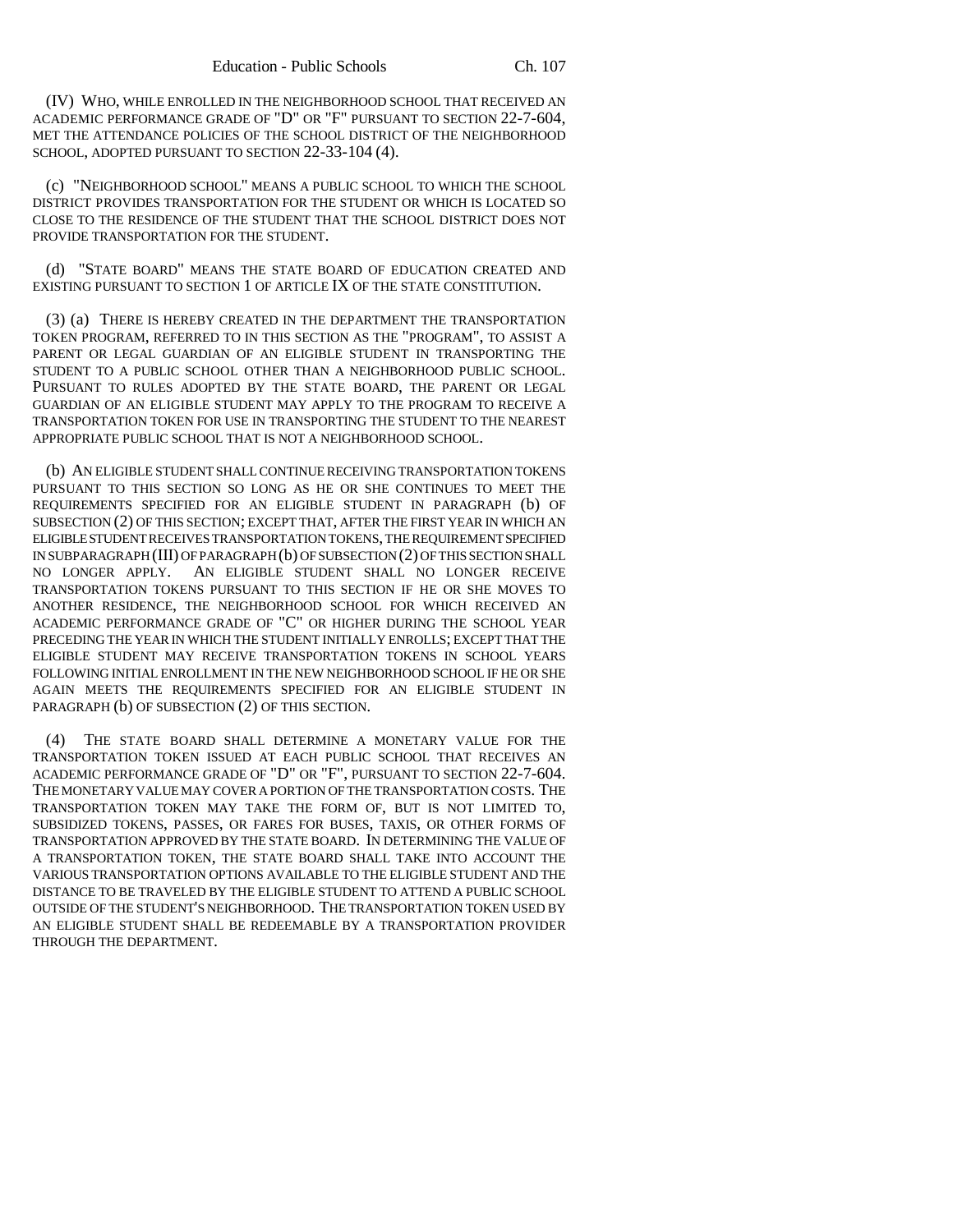(5) THE STATE BOARD SHALL ADOPT RULES GOVERNING THE PROGRAM, INCLUDING BUT NOT LIMITED TO:

(a) A PROCEDURE FOR PARENTS AND LEGAL GUARDIANS OF ELIGIBLE STUDENTS TO APPLY TO THE DEPARTMENT FOR TRANSPORTATION TOKENS;

(b) A PROCEDURE TO ESTABLISH THE VALUE OF THE TRANSPORTATION TOKENS ISSUED AT EACH PUBLIC SCHOOL; AND

(c) A PROCEDURE FOR TRANSPORTATION PROVIDERS TO RECEIVE REIMBURSEMENT FOR TRANSPORTATION TOKENS RECEIVED IN PROVIDING TRANSPORTATION TO ELIGIBLE STUDENTS.

(6) (a) THE DEPARTMENT SHALL ENSURE THAT FOR EACH ELIGIBLE STUDENT THE SCHOOL DISTRICT OF THE NEIGHBORHOOD SCHOOL SHALL:

(I) TIMELY NOTIFY THE ELIGIBLE STUDENT'S PARENT OR LEGAL GUARDIAN OF ALL OPTIONS AVAILABLE PURSUANT TO THIS SECTION AS SOON AS THE NEIGHBORHOOD SCHOOL RECEIVES AN ACADEMIC PERFORMANCE GRADE OF "D" OR "F", PURSUANT TO SECTION 22-7-604; AND

(II) OFFER EACH ELIGIBLE STUDENT'S PARENT OR LEGAL GUARDIAN AN OPPORTUNITY TO ENROLL THE STUDENT IN ANOTHER PUBLIC SCHOOL WITHIN THE DISTRICT.

(b) SO LONG AS AN ELIGIBLE STUDENT IS ENROLLED BEFORE OCTOBER 1, THE PARENT OR LEGAL GUARDIAN OF AN ELIGIBLE STUDENT MAY CHOOSE TO ENROLL THE ELIGIBLE STUDENT IN AND TRANSPORT THE ELIGIBLE STUDENT TO A PUBLIC SCHOOL IN ANOTHER SCHOOL DISTRICT THAT HAS AVAILABLE SPACE. SUCH SCHOOL DISTRICT SHALL ENROLL THE ELIGIBLE STUDENT AND INCLUDE THE ELIGIBLE STUDENT IN THE DISTRICT'S PUPIL ENROLLMENT FOR PURPOSES OF THE "PUBLIC SCHOOL FINANCE ACT OF 1994".

(c) THE PUBLIC SCHOOL IN WHICH AN ELIGIBLE STUDENT ENROLLS SHALL CERTIFY TO THE STATE BOARD THE ATTENDANCE OF THE ELIGIBLE STUDENT.

(7) THERE IS HEREBY CREATED IN THE STATE TREASURY THE TRANSPORTATION TOKEN FUND, REFERRED TO IN THIS SUBSECTION (7) AS THE "FUND". THE FUND SHALL CONSIST OF ALL MONEYS APPROPRIATED TO THE FUND BY THE GENERAL ASSEMBLY AND ALL OTHER GIFTS, GRANTS, DONATIONS, AND OTHER MONEYS OBTAINED BY THE DEPARTMENT TO PROVIDE TRANSPORTATION ASSISTANCE TO PARENTS AND LEGAL GUARDIANS OF ELIGIBLE STUDENTS. MONEYS IN THE FUND SHALL BE ANNUALLY APPROPRIATED BY THE GENERAL ASSEMBLY TO THE DEPARTMENT TO PROVIDE TRANSPORTATION ASSISTANCE TO PARENTS AND LEGAL GUARDIANS OF ELIGIBLE STUDENTS PURSUANT TO THIS SECTION. AT THE END OF ANY FISCAL YEAR, ALL UNEXPENDED AND UNENCUMBERED MONEYS IN THE FUND SHALL REMAIN IN THE FUND AND SHALL NOT BE CREDITED OR TRANSFERRED TO THE GENERAL FUND. HOWEVER, IN ACCORDANCE WITH SECTION 24-36-114,C.R.S., ANY INTEREST DERIVED FROM THE DEPOSIT AND INVESTMENT OF MONEYS IN THE FUND SHALL BE CREDITED TO THE GENERAL FUND.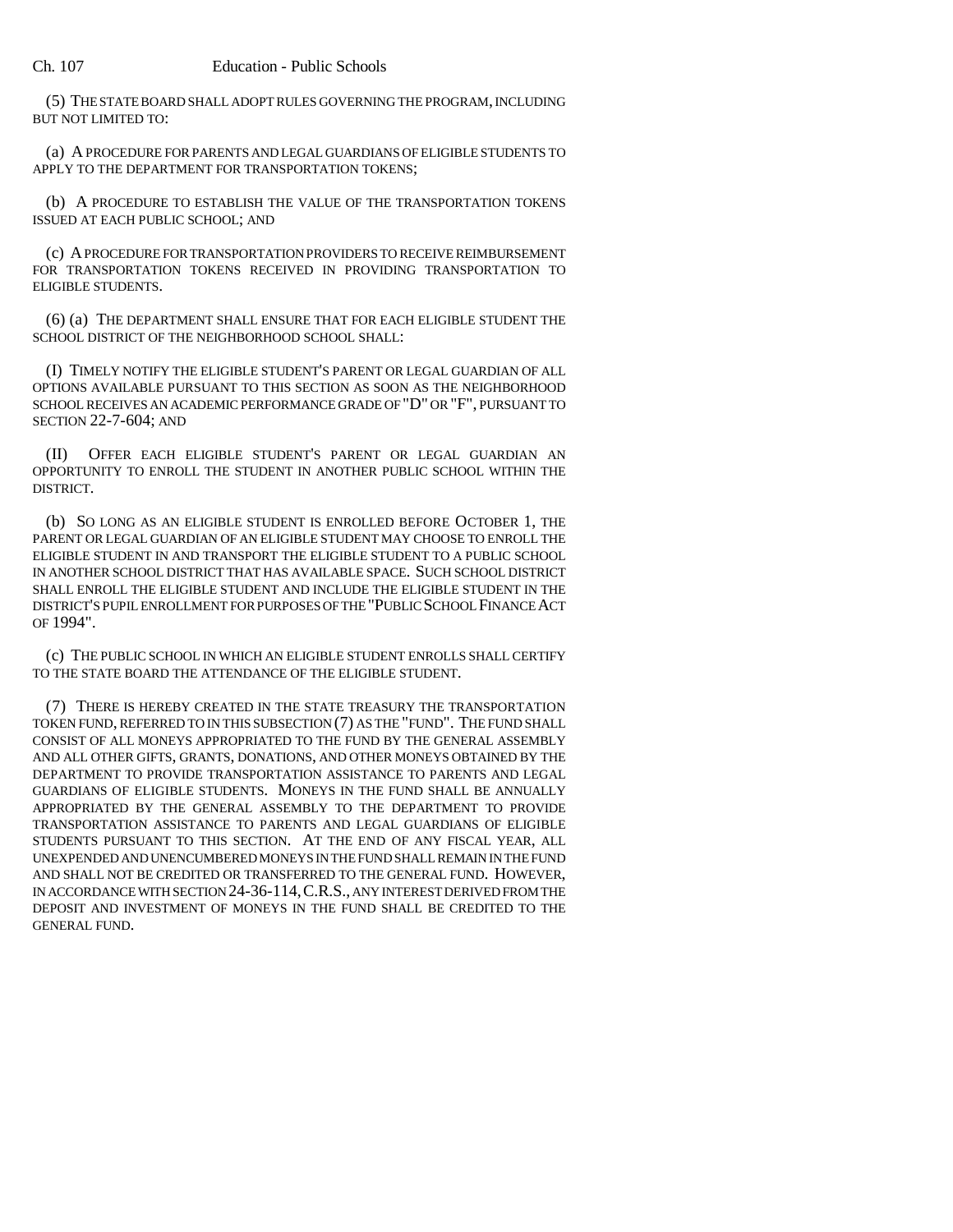**SECTION 10.** 22-11-301, Colorado Revised Statutes, is amended to read:

**22-11-301. Colorado school awards program - created - rules.** (1) There is hereby established the excellent schools COLORADO SCHOOL AWARDS program, referred to in this part 3 as the "program", to be administered by the department. The state board shall promulgate reasonable rules for the administration of this part 3 and the program. Such rules shall include but need not be limited to procedures for applying for TRANSMITTING the financial awards to schools that demonstrate outstanding performance OR IMPROVEMENT as indicated by student achievement and other factors as set forth in this part 3 THE ACADEMIC PERFORMANCE GRADES ISSUED TO PUBLIC SCHOOLS PURSUANT TO SECTION 22-7-604.

(2) For purposes of this part 3, "PUBLIC school" means a public school of a school district in this state.

**SECTION 11.** 22-11-302, Colorado Revised Statutes, is REPEALED AND REENACTED, WITH AMENDMENTS, to read:

**22-11-302. Colorado school awards program - John Irwin schools of excellence awards - governor's distinguished improvement awards - repeal.** (1) THE STATE BOARD SHALL ANNUALLY PRESENT FINANCIAL AWARDS TO THE HIGHEST PERFORMING AND TO THE MOST IMPROVED PUBLIC SCHOOLS IN THE STATE BASED ON THE ACADEMIC PERFORMANCE GRADES PURSUANT TO SECTION 22-7-604.

(2) (a) OF THE MONEYS AVAILABLE FOR AWARDS PURSUANT TO THIS PART 3, ONE-THIRD SHALL BE AWARDED TO THE PUBLIC SCHOOLS WHOSE OVERALL STANDARDIZED, WEIGHTED TOTAL SCORE FOR ACADEMIC PERFORMANCE IS WITHIN THE TOP EIGHT PERCENT OF ALL PUBLIC SCHOOLS PURSUANT TO SECTION 22-7-604. AWARDS ISSUED PURSUANT TO THIS SUBSECTION (2) SHALL BE KNOWN AS "JOHN IRWIN SCHOOLS OF EXCELLENCE AWARDS".

(b) (I) NOTWITHSTANDING THE PROVISIONS OF PARAGRAPH (a) OF THIS SUBSECTION (2) AND SUBSECTION (3) OF THIS SECTION, FOR THE FIRST SCHOOL YEAR THAT SCHOOL PERFORMANCE GRADES ARE ISSUED, ALL OF THE MONEYS AVAILABLE FOR AWARDS UNDER THIS PART 3 SHALL BE AWARDED TO THE PUBLIC SCHOOLS THAT RECEIVE AN ACADEMIC PERFORMANCE GRADE OF "A" ISSUED PURSUANT TO SECTION 22-7-604.

(II) THIS PARAGRAPH (b) IS REPEALED, EFFECTIVE JULY 1, 2003.

(3) (a) OF THE MONEYS AVAILABLE FOR AWARDS PURSUANT TO THIS PART 3, TWO-THIRDS SHALL BE AWARDED PURSUANT TO THIS SUBSECTION (3).

(b) OF THE MONEYS AVAILABLE FOR AWARDS PURSUANT TO THIS SUBSECTION (3), AWARDS SHALL FIRST BE MADE TO SCHOOLS THAT IN THE PREVIOUS SCHOOL YEAR RECEIVED AN ACADEMIC PERFORMANCE GRADE OF "D" OR "F" PURSUANT TO SECTION 22-7-604 AND THAT RECEIVED AN ACADEMIC IMPROVEMENT GRADE OF "A", PURSUANT TO SECTION 22-7-604 (6).

(c) AFTER THE AWARDS HAVE BEEN ISSUED PURSUANT TO PARAGRAPH (b) OF THIS SUBSECTION (3), ANY MONEYS REMAINING FOR AWARDS PURSUANT TO THIS SUBSECTION (3) SHALL BE AWARDED TO THE PUBLIC SCHOOLS WHOSE OVERALL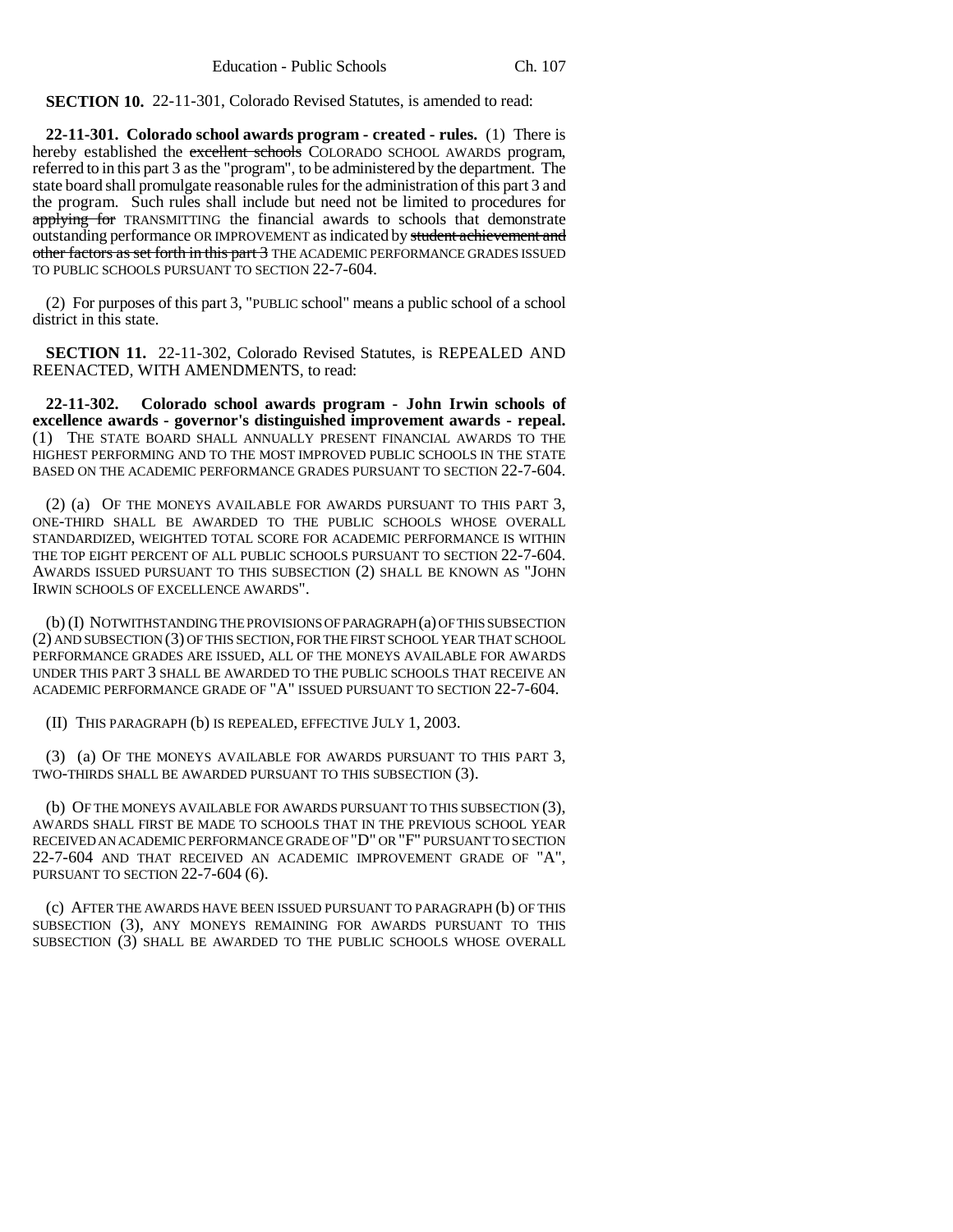#### Ch. 107 Education - Public Schools

STANDARDIZED, WEIGHTED TOTAL SCORE FOR ACADEMIC PERFORMANCE IMPROVED THE MOST AS COMPARED TO THE PREVIOUS SCHOOL YEAR; EXCEPT THAT TO BE ELIGIBLE FOR AN AWARD PURSUANT TO THIS PARAGRAPH (c), A SCHOOL MUST BE IN THE TOP EIGHT PERCENT OF ALL PUBLIC SCHOOLS WITH REGARD TO IMPROVEMENT IN OVERALL STANDARDIZED, WEIGHTED TOTAL SCORES AS COMPARED TO THE PREVIOUS SCHOOL YEAR AND THE SCHOOL MUST NOT HAVE RECEIVED AN AWARD PURSUANT TO PARAGRAPH (b) OF THIS SUBSECTION (3).

(d) AWARDS ISSUED PURSUANT TO THIS SUBSECTION (3) SHALL BE KNOWN AS THE "GOVERNOR'S DISTINGUISHED IMPROVEMENT AWARDS".

(4) SUBJECT TO AVAILABLE APPROPRIATIONS, THE AMOUNT OF EACH AWARD ISSUED PURSUANT TO THIS SECTION SHALL BE FIVE THOUSAND, TEN THOUSAND, OR FIFTEEN THOUSAND DOLLARS, DEPENDING ON THE NUMBER OF PUPILS ATTENDING THE PUBLIC SCHOOL RECEIVING THE AWARD. IF THE AVAILABLE APPROPRIATIONS ARE INSUFFICIENT TO AWARD EACH SCHOOL THE AMOUNT SPECIFIED IN THIS SUBSECTION (4), THE DEPARTMENT SHALL REDUCE ALL AWARDS FOR THAT YEAR PROPORTIONATELY. THE STATE BOARD SHALL ESTABLISH BY RULE THE PUPIL SIZE OF THE PUBLIC SCHOOL FOR EACH AWARD AMOUNT.

**SECTION 12.** 22-11-303, Colorado Revised Statutes, is amended to read:

**22-11-303. Colorado school awards program - distribution of award.** (1) Any award presented by the state board pursuant to section 22-11-302 shall be spent or distributed FOR USE WITHIN THE PUBLIC SCHOOL as the PRINCIPAL OF THE PUBLIC SCHOOL, AFTER CONSULTATION WITH THE SCHOOL advisory accountability committee COUNCIL for the PUBLIC school, deems appropriate.

(2) Any moneys made available to a PUBLIC school in the form of an award pursuant to the provisions of this part 3 shall not supplant moneys made available to such PUBLIC school from funding received by the school district pursuant to article 54 of this title or pursuant to the taxing authority of the school district.

**SECTION 13.** 22-11-304, Colorado Revised Statutes, is amended to read:

**22-11-304. School awards program fund - creation - contributions.** The department is hereby authorized to receive grants, gifts, and donations from any source, public or private, to fund financial awards to PUBLIC schools pursuant to the program established in this part 3. All public and private grants, gifts, and donations received by the department pursuant to this section shall be transmitted to the state treasurer who shall credit the same, in addition to any appropriations made by the general assembly, to the excellent schools SCHOOL AWARDS program fund, which is hereby created in the state treasury. Moneys in the excellent schools SCHOOL AWARDS program fund shall be subject to appropriations APPROPRIATION by the general assembly to the department of education for purposes of making financial awards pursuant to the provisions of this part 3. At the end of any fiscal year, all unexpended and unencumbered moneys in the excellent schools SCHOOL AWARDS program fund shall remain therein and shall not be credited or transferred to the general fund or any other fund. However, in accordance with section 24-36-114, C.R.S., all interest derived from the deposit and investment of moneys in the fund shall be credited to the general fund. Any moneys credited to the excellent schools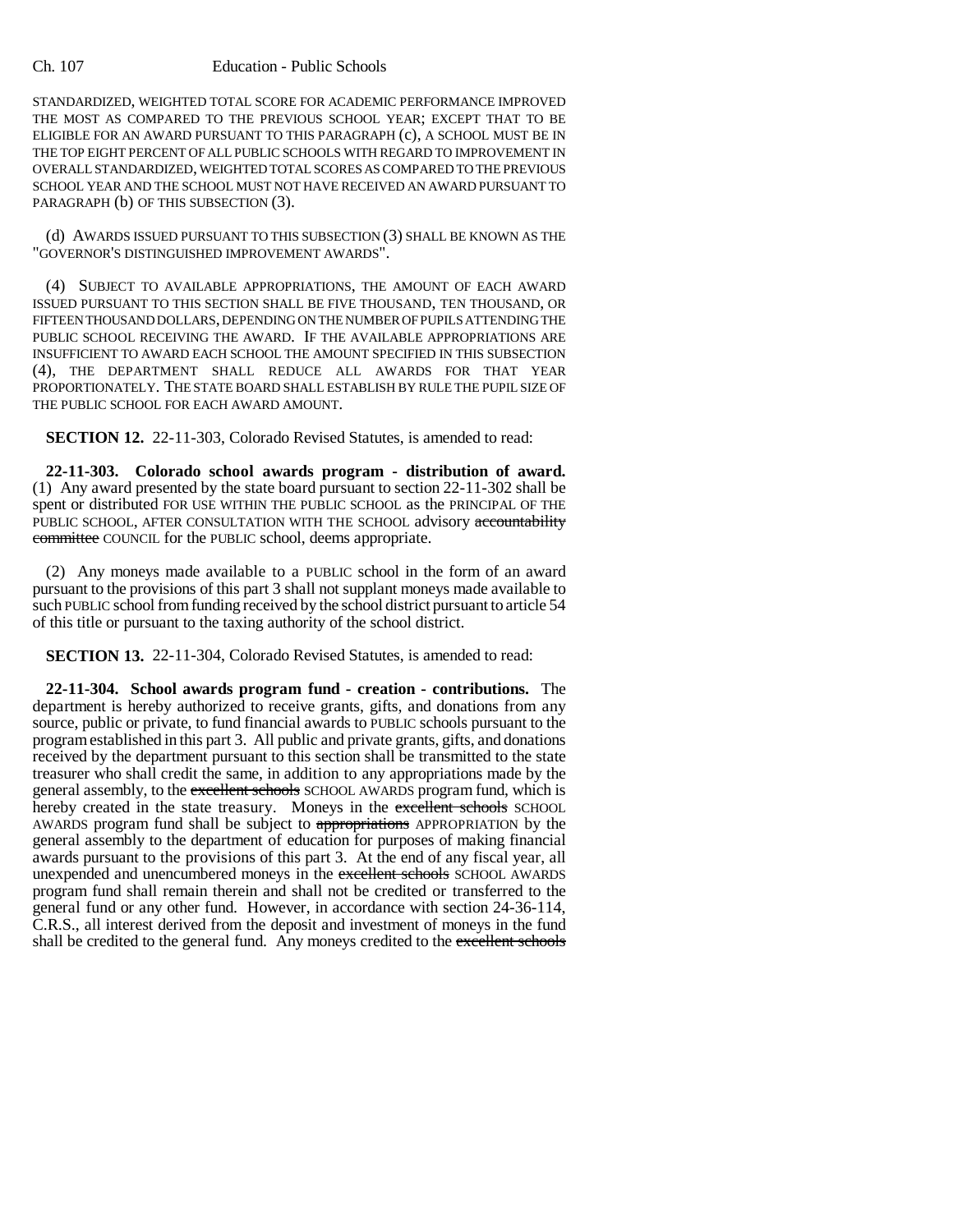SCHOOL AWARDS program fund shall be used exclusively for awards and shall not be used to pay for the expenses of the department in administering the program established in this part 3.

**SECTION 14.** 22-7-409 (1) and (1.5), Colorado Revised Statutes, are amended, and the said 22-7-409 is further amended BY THE ADDITION OF THE FOLLOWING NEW SUBSECTIONS, to read:

**22-7-409. Assessments - repeal.** (1) Beginning in the spring semester 1997, the department shall implement the Colorado student assessment program under which the department shall administer statewide assessments adopted by the board pursuant to section 22-7-406 in the first priority areas of reading, writing, mathematics, and science. THE DEPARTMENT SHALL ADMINISTER THE ENGLISH VERSIONS OF THE STATE ASSESSMENTS AND MAY ADMINISTER ANY ASSESSMENTS ADOPTED BY THE BOARD IN LANGUAGES OTHER THAN ENGLISH, AS MAY BE APPROPRIATE FOR STUDENTS WHOSE DOMINANT LANGUAGE IS NOT ENGLISH; EXCEPT THAT ANY STUDENT WHO HAS PARTICIPATED IN THE ENGLISH LANGUAGE PROFICIENCY PROGRAM, CREATED PURSUANT TO SECTION 22-24-104, FOR MORE THAN A TOTAL OF THREE SCHOOL YEARS SHALL BE INELIGIBLE TO TAKE THE ASSESSMENTS IN A LANGUAGE OTHER THAN ENGLISH. THE STATEWIDE ASSESSMENTS SHALL BE ADMINISTERED according to the following implementation schedule:

(a) Beginning in the spring semester 1997, and each spring semester thereafter, the department shall administer a statewide assessment in reading and writing to all students enrolled in fourth grade in public schools throughout the state.

(b) Beginning in the spring semester 1998, and each spring semester thereafter, the department shall administer a statewide assessment in reading to all students enrolled in the third grade in public schools throughout the state.

(c) (I) Beginning in the fall semester 1999, and each fall semester thereafter, the department shall administer a statewide assessment in mathematics to all students enrolled in the fifth grade in public schools throughout the state.

(II) BEGINNING IN THE SPRING SEMESTER 2001, AND EACH SPRING SEMESTER THEREAFTER, THE DEPARTMENT SHALL ADMINISTER A STATEWIDE ASSESSMENT IN MATHEMATICS TO ALL STUDENTS ENROLLED IN THE FIFTH GRADE IN PUBLIC SCHOOLS THROUGHOUT THE STATE.

(d) Beginning in the spring semester 1999, and each spring semester thereafter, the department shall administer a statewide assessment in reading and writing to all students enrolled in the seventh grade in public schools throughout the state.

(d.5) Beginning in the spring semester 2000, and each spring semester thereafter, the department shall administer a statewide assessment in mathematics and science to all students enrolled in the eighth grade in public schools throughout the state.

(e) Beginning in the spring semester 2001, and each spring semester thereafter, the department shall administer a statewide assessment IN READING TO ALL STUDENTS ENROLLED IN THE FIFTH, SIXTH, EIGHTH, AND NINTH GRADES IN PUBLIC SCHOOLS THROUGHOUT THE STATE AND in reading, writing, and mathematics to all students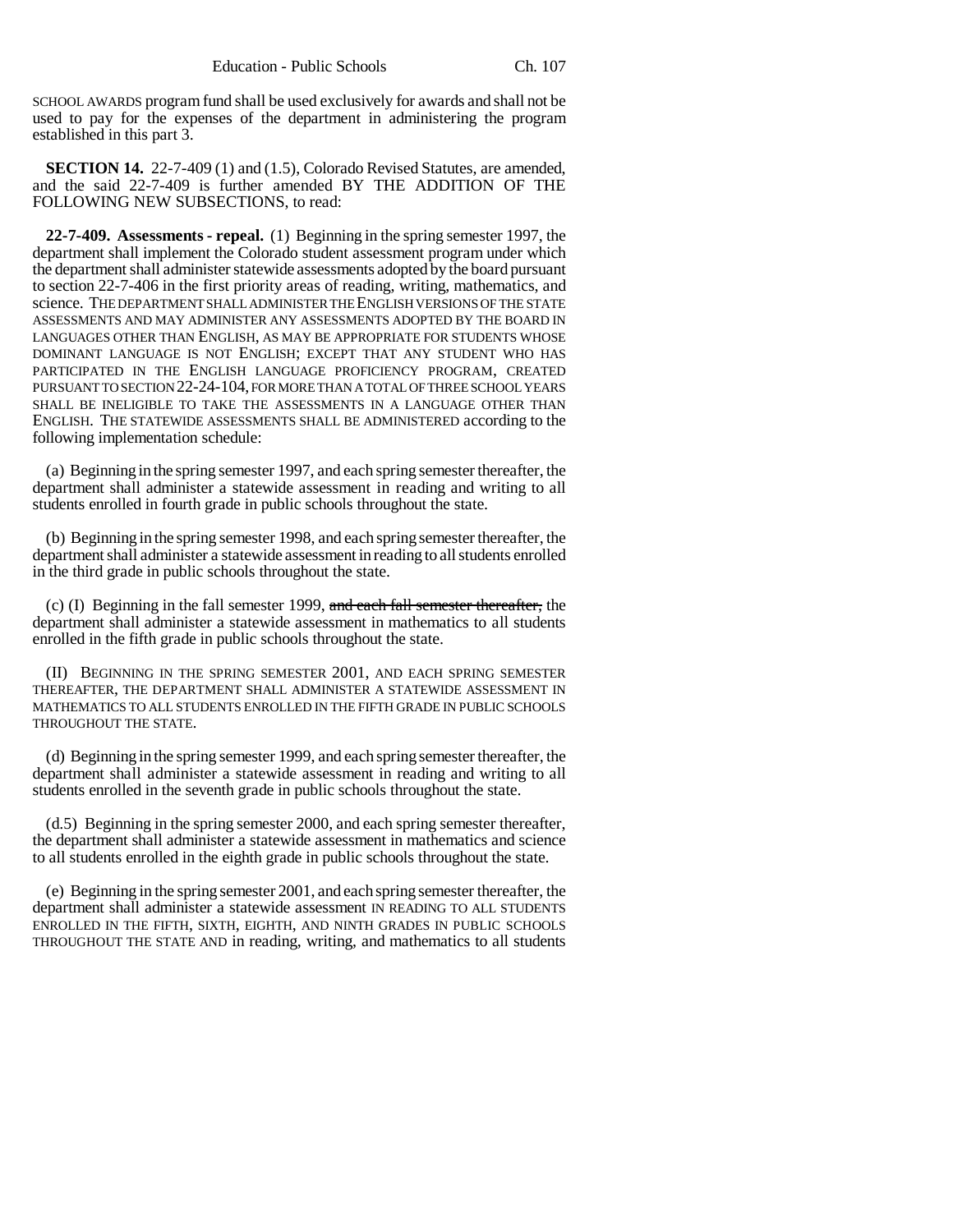enrolled in the tenth grade in public schools throughout the state.

(f) BEGINNING IN THE SPRING SEMESTER 2002, AND EACH SPRING SEMESTER THEREAFTER, THE DEPARTMENT SHALL ADMINISTER A STATEWIDE ASSESSMENT IN WRITING TO ALL STUDENTS ENROLLED IN THE THIRD, FIFTH, SIXTH, EIGHTH, AND NINTH GRADES IN PUBLIC SCHOOLS THROUGHOUT THE STATE AND IN MATHEMATICS TO ALL STUDENTS ENROLLED IN THE SIXTH, SEVENTH, AND NINTH GRADES IN PUBLIC SCHOOLS THROUGHOUT THE STATE.

(1.2) (a) (I) THE ASSESSMENTS REQUIRED BY SUBSECTION (1) OF THIS SECTION SHALL BE ALIGNED WITH THE MODEL CONTENT STANDARDS ADOPTED BY THE STATE BOARD PURSUANT TO SECTION 22-7-406. THE ASSESSMENTS SHALL BE CONDUCTED DURING THE PERIOD BEGINNING THE SECOND MONDAY IN MARCH AND ENDING ON THE THIRD MONDAY IN APRIL OF EACH YEAR. NO LATER THAN JUNE 1 OF EACH YEAR, THE DEPARTMENT SHALL PROVIDE TO EACH PUBLIC SCHOOL RESULTS OF ALL ASSESSMENTS ADMINISTERED. FOR REPORTING PURPOSES ONLY, RESULTS SHALL INCLUDE DIAGNOSTIC REPORTING FOR EACH STUDENT'S PERFORMANCE ON EACH ASSESSMENT, INCLUDING BUT NOT LIMITED TO CONTENT-BASED SUB-TEST SCORES FOR SEVERAL COMPONENTS OF EACH OF THE STANDARDS ASSESSED PURSUANT TO THIS SECTION.

(II) THE DEPARTMENT SHALL MAKE AVAILABLE TO SCHOOL DISTRICTS THE ASSESSMENT DATA OF INDIVIDUAL STUDENTS REQUIRED TO MEASURE ACADEMIC PROGRESS OVER TIME. THE STATE BOARD SHALL ENSURE THAT THE ASSESSMENTS ADMINISTERED PURSUANT TO SUBSECTION (1) OF THIS SECTION SHALL BE A COMBINATION OF CONSTRUCTED RESPONSE AND SELECTED RESPONSE TASKS THAT REQUIRE THE STUDENT TO PRODUCE INFORMATION OR PERFORM TASKS IN A WAY THAT THE STUDENT'S SKILLS AND COMPETENCIES CAN BE MEASURED.

(b) STARTING WITH THE ASSESSMENTS TO BE GIVEN IN THE SPRING OF 2002, THE ASSESSMENTS SHALL BE DESIGNED SO THAT EACH ASSESSMENT TEST SHALL TAKE NO MORE THAN FOUR HOURS TO COMPLETE; EXCEPT THAT THIS LIMITATION SHALL NOT APPLY TO THE CURRICULUM-BASED, ACHIEVEMENT COLLEGE ENTRANCE EXAMINATION.

(c) (I) FOR THE NEW ASSESSMENTS REQUIRED TO BE GIVEN IN 2001 PURSUANT TO PARAGRAPH (e) OF SUBSECTION (1) OF THIS SECTION, THE DEPARTMENT IS AUTHORIZED TO ENTER INTO AN AGREEMENT WITH THE SAME VENDOR THAT WAS AWARDED THE CONTRACT ON A COMPETITIVE BASIS TO PRODUCE THE OTHER ASSESSMENTS TO BE GIVEN IN THAT YEAR. SUCH CONTRACT OR CONTRACT AMENDMENT OR MODIFICATION MAY BE ISSUED WITHOUT COMPLIANCE WITH THE "PROCUREMENT CODE", ARTICLES 101 TO 112 OF TITLE 24, C.R.S.

(II) THIS PARAGRAPH (c) IS REPEALED, EFFECTIVE JULY 1, 2002.

(d) (I) EVERY STUDENT ENROLLED IN A PUBLIC SCHOOL SHALL BE REQUIRED TO TAKE THE ASSESSMENTS ADMINISTERED PURSUANT TO SUBSECTION (1) OF THIS SECTION; EXCEPT THAT THE STUDENTS DESCRIBED IN SUB-SUBPARAGRAPH (A) OF THIS SUBPARAGRAPH (I) SHALL BE REQUIRED ONLY TO TAKE THE ASSESSMENTS REQUIRED BY SAID SUB-SUBPARAGRAPH. HOWEVER, THE SCORES OF THE FOLLOWING STUDENTS SHALL NOT BE USED BY THE STATE FOR PURPOSES OF CALCULATING SCHOOL ACADEMIC PERFORMANCE GRADES PURSUANT TO SECTION 22-7-604 OR FOR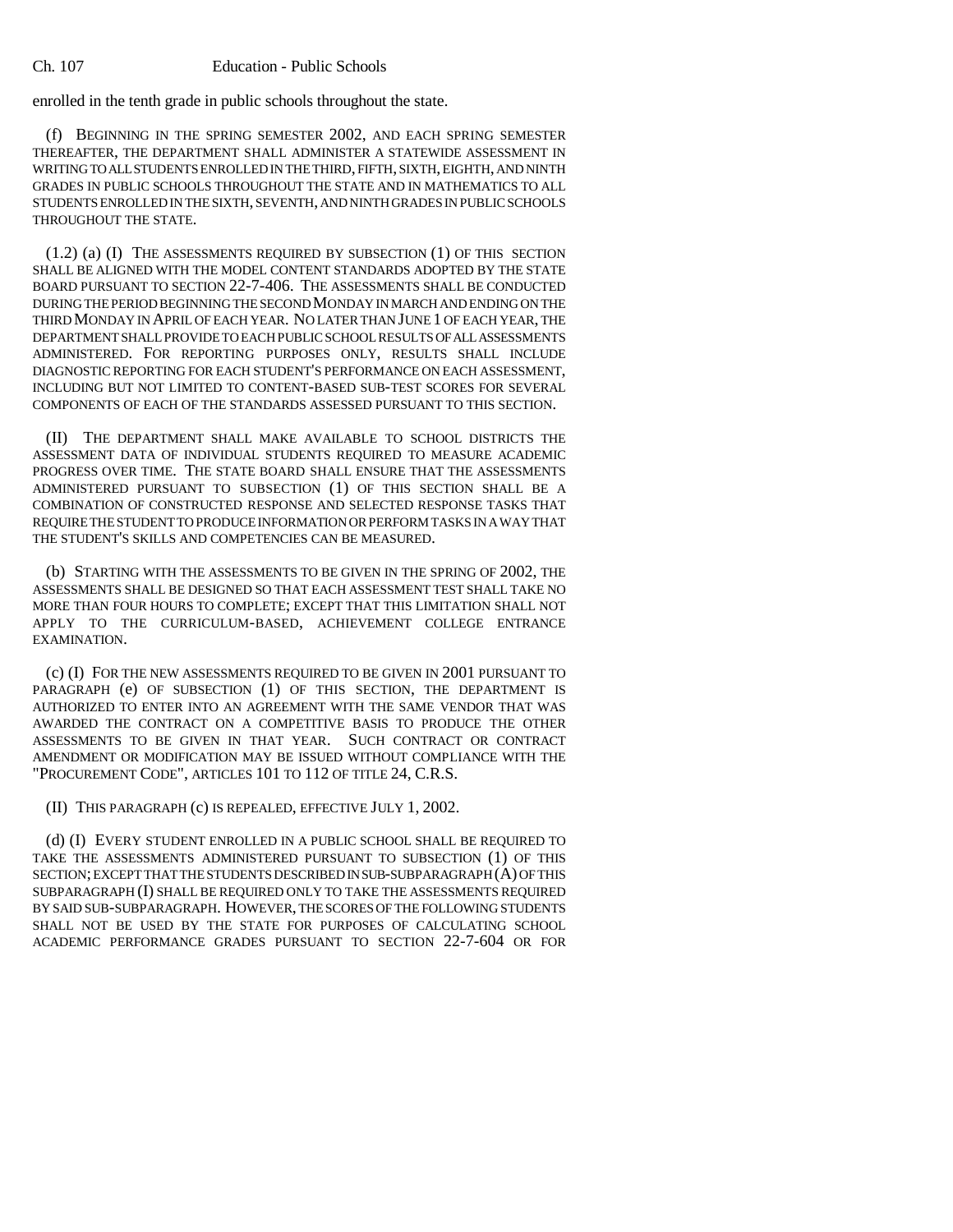ACCREDITATION PURSUANT TO ARTICLE 11 OF THIS TITLE:

(A) ANY STUDENT WHO IS ELIGIBLE FOR THE STATE'S ALTERNATIVE ASSESSMENT FOR STUDENTS WITH DISABILITIES AS STATED IN THE STUDENT'S INDIVIDUAL EDUCATION PROGRAM PURSUANT TO SECTION 22-20-108; EXCEPT THAT THE RESULTS OF ANY ALTERNATIVE ASSESSMENT SHALL BE REPORTED TO THE DEPARTMENT;

(B) ANY STUDENT WHO TRANSFERS INTO THE SCHOOL FROM ANOTHER STATE AFTER OCTOBER 1 OF THE SCHOOL YEAR IN WHICH THE ASSESSMENT IS ADMINISTERED; AND

(C) ANY STUDENT WHO AT THE TIME THAT HE OR SHE ENROLLS IN ANY PUBLIC SCHOOL OF THE STATE IS DEFINED AS A STUDENT WHOSE DOMINANT LANGUAGE IS NOT ENGLISH PURSUANT TO SECTION 22-24-103 (4) (a) OR (4) (b). HOWEVER, IF SUCH STUDENT IS ENROLLED IN THIRD GRADE, THAT STUDENT'S SCORES SHALL BE USED FOR CALCULATING ACADEMIC PERFORMANCE AND IMPROVEMENT GRADES AND FOR ACCREDITATION PURPOSES AFTER THE STUDENT HAS BEEN ENROLLED IN ANY PUBLIC SCHOOL IN THE STATE FOR TWO YEARS. IN ADDITION, IF SUCH STUDENT IS ENROLLED IN ONE OF GRADES FOUR THROUGH TEN, THAT STUDENT'S SCORES SHALL BE USED FOR CALCULATING ACADEMIC PERFORMANCE AND IMPROVEMENT GRADES AND FOR ACCREDITATION PURPOSES AFTER THE STUDENT HAS BEEN ENROLLED IN ANY PUBLIC SCHOOL IN THE STATE FOR THREE YEARS.

(II) ANY STUDENT WITH A DISABILITY WHO IS NOT ELIGIBLE FOR THE STATE'S ALTERNATIVE ASSESSMENT BUT WHO HAS AN INDIVIDUAL EDUCATIONAL PROGRAM PURSUANT TO SECTION 22-20-108 SHALL BE ASSESSED IN EACH CSAP AREA AT THE APPROPRIATE GRADE LEVEL, AS DETERMINED BY THE STUDENT'S INDIVIDUAL EDUCATIONAL PROGRAM. TO THE EXTENT APPLICABLE FOR THE PUBLIC SCHOOL'S SCHOOL LEVEL, AS DEFINED IN SECTION 22-7-602, THE SCORES OF ASSESSMENTS ADMINISTERED PURSUANT TO THIS SUBPARAGRAPH (II) SHALL BE USED AT THE GRADE LEVEL SPECIFIED IN THE STUDENT'S INDIVIDUAL EDUCATION PLAN FOR PURPOSES OF CALCULATING ACADEMIC PERFORMANCE AND IMPROVEMENT GRADES PURSUANT TO SECTION 22-7-604 AND FOR ACCREDITATION PURSUANT TO ARTICLE 11 OF THIS TITLE.

(III) NOTHING IN THIS SECTION SHALL BE CONSTRUED AS REQUIRING A CHILD PARTICIPATING IN A NON-PUBLIC HOME-BASED EDUCATIONAL PROGRAM PURSUANT TO SECTION 22-33-104.5 TO TAKE AN ASSESSMENT OR EXAM ADMINISTERED PURSUANT TO THIS SECTION.

(1.3) (a) THE DEPARTMENT SHALL PERMIT A NONPUBLIC SCHOOL TO ADMINISTER THE ASSESSMENTS REQUIRED BY SUBSECTION (1) OF THIS SECTION AND SHALL PROVIDE TO THE NONPUBLIC SCHOOL THE RESULTS OF ANY ASSESSMENTS ADMINISTERED, INCLUDING DIAGNOSTIC REPORTING FOR EACH STUDENT'S PERFORMANCE ON EACH ASSESSMENT. THE NONPUBLIC SCHOOL SHALL BE REQUIRED TO PAY ALL COSTS ASSOCIATED WITH ADMINISTERING AND PROVIDING RESULTS FOR SUCH ASSESSMENTS.

(b) A SCHOOL DISTRICT, UPON THE REQUEST OF THE PARENT OR LEGAL GUARDIAN OF A CHILD WHO IS PARTICIPATING IN A NON-PUBLIC HOME-BASED EDUCATIONAL PROGRAM PURSUANT TO SECTION 22-30-104.5, SHALL PERMIT SUCH CHILD TO TAKE ANY ASSESSMENT REQUIRED BY SUBSECTION (1) OF THIS SECTION AND SHALL PROVIDE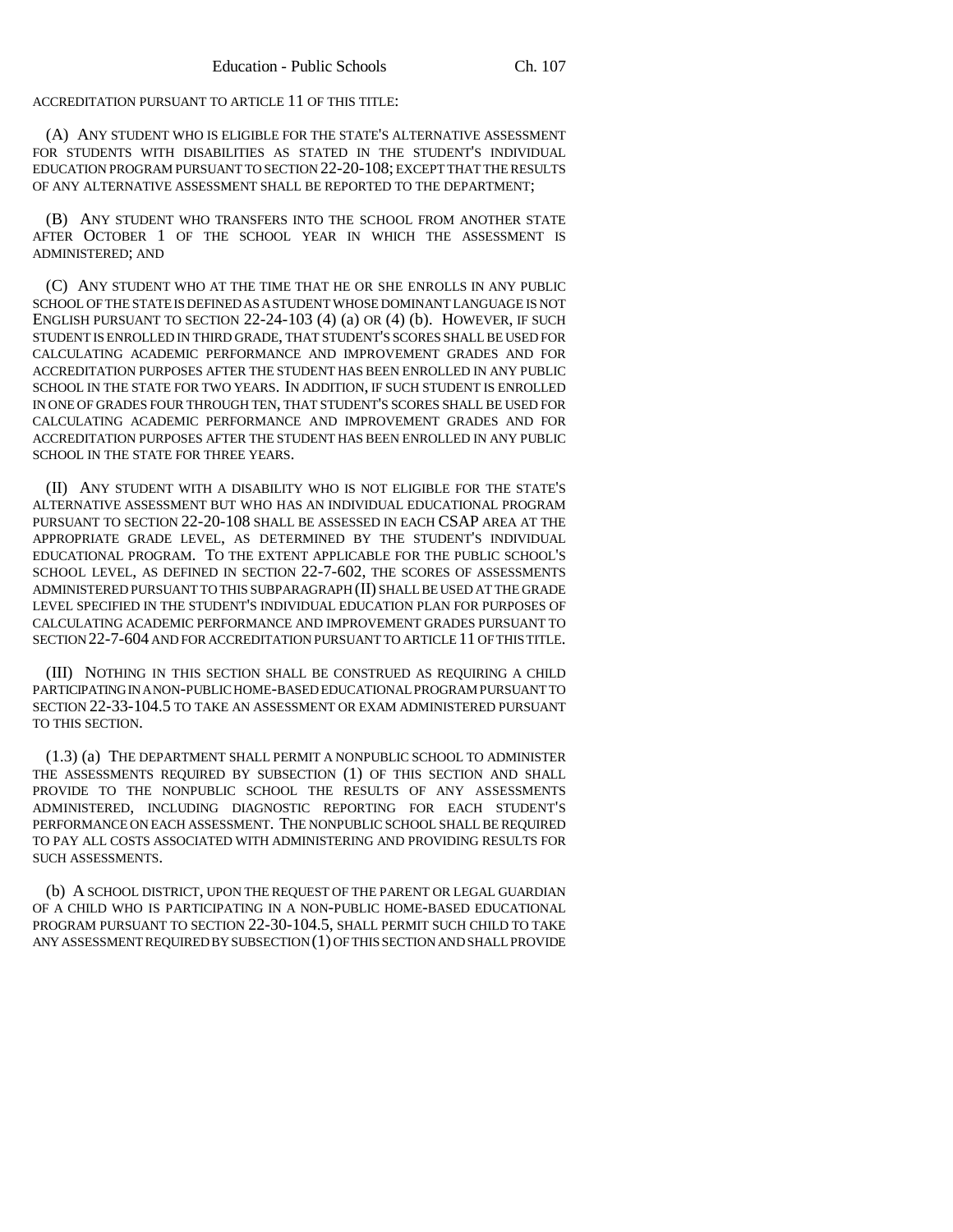TO THE PARENT OR LEGAL GUARDIAN OF THE CHILD THE RESULTS OF ANY ASSESSMENTS ADMINISTERED, INCLUDING DIAGNOSTIC REPORTING FOR SUCH CHILD'S PERFORMANCE ON EACH ASSESSMENT. THE PARENT OR LEGAL GUARDIAN OF SUCH A CHILD SHALL BE REQUIRED TO PAY ALL COSTS ASSOCIATED WITH ADMINISTERING AND PROVIDING RESULTS FOR SUCH ASSESSMENTS.

 $(1.5)$  Beginning in the spring semester  $2003$  2001, and each spring semester thereafter, all students enrolled in the twelfth ELEVENTH grade in public schools throughout the state who scored below proficient in the statewide assessment administered pursuant to paragraph (e) of subsection  $(1)$  of this section shall be required to take the assessment administered pursuant to paragraph (e) of subsection (1) of this section A STANDARDIZED, CURRICULUM-BASED, ACHIEVEMENT, COLLEGE ENTRANCE EXAMINATION SELECTED BY THE DEPARTMENT, ADMINISTERED THROUGHOUT THE UNITED STATES, AND RELIED UPON BY INSTITUTIONS OF HIGHER EDUCATION THAT, AT A MINIMUM, TESTS IN THE AREAS OF READING, WRITING, MATHEMATICS, AND SCIENCE, REFERRED TO IN THIS SECTION AS THE "CURRICULUM-BASED, ACHIEVEMENT COLLEGE ENTRANCE EXAM". The department shall maintain the results of the assessments administered pursuant to the provisions of this subsection (1.5) and shall consider such results as accreditation indicators pursuant to the provisions of section  $22-11-104$   $(2)$   $(a)$  PAY ALL COSTS ASSOCIATED WITH ADMINISTERING THE CURRICULUM-BASED, ACHIEVEMENT COLLEGE ENTRANCE EXAM AND SHALL SCHEDULE A DAY DURING WHICH THE CURRICULUM-BASED, ACHIEVEMENT COLLEGE ENTRANCE EXAM SHALL BE ADMINISTERED TO ALL ELEVENTH GRADE STUDENTS ENROLLED IN PUBLIC SCHOOLS THROUGHOUT THE STATE. THE STATE BOARD SHALL ADOPT RULES TO ENSURE THAT ANY REQUIREMENTS OF THE ADMINISTRATOR OF THE CURRICULUM-BASED, ACHIEVEMENT COLLEGE ENTRANCE EXAM, SUCH AS A SECURE ENVIRONMENT, ARE MET.

(1.9) THE RESULTS OF THE ASSESSMENTS REQUIRED BY SUBSECTION (1) OF THIS SECTION SHALL BE INCLUDED ON EACH STUDENT'S FINAL REPORT CARD FOR THAT SCHOOL YEAR AND SHALL BE PART OF THE STUDENT'S PERMANENT ACADEMIC RECORD. THE RESULTS OF THE CURRICULUM-BASED, ACHIEVEMENT COLLEGE ENTRANCE EXAM CONDUCTED PURSUANT TO SUBSECTION (1.5) OF THIS SECTION SHALL BE INCLUDED ON EACH STUDENT'S TRANSCRIPT; EXCEPT THAT, IF THE STUDENT RETAKES THE CURRICULUM-BASED, ACHIEVEMENT COLLEGE ENTRANCE EXAM AT A LATER TIME AT THE STUDENT'S EXPENSE, THE STUDENT MAY REQUEST THAT THE LATER RESULTS BE PLACED ON THE STUDENT'S TRANSCRIPT INSTEAD OF THE RESULTS OF THE CURRICULUM-BASED, ACHIEVEMENT COLLEGE ENTRANCE EXAM ADMINISTERED PURSUANT TO SUBSECTION (1.5) OF THIS SECTION.

**SECTION 15.** 22-7-102 (1), the introductory portion to 22-7-102 (2), and 22-7-102 (2) (d) and (2) (e), Colorado Revised Statutes, are amended to read:

**22-7-102. Legislative declaration.** (1) The general assembly declares that the purpose of this part 1 is to institute an accountability AND PARENTAL AND COMMUNITY INVOLVEMENT program to define and measure ACADEMIC AND SAFETY quality in education and thus to help the public schools of Colorado to achieve such quality and to expand the life opportunities and options of the students of this state; further, the purpose is to provide to local school boards AND LOCAL SCHOOLS assistance in helping their school patrons to determine the relative value of their school program as compared to its cost.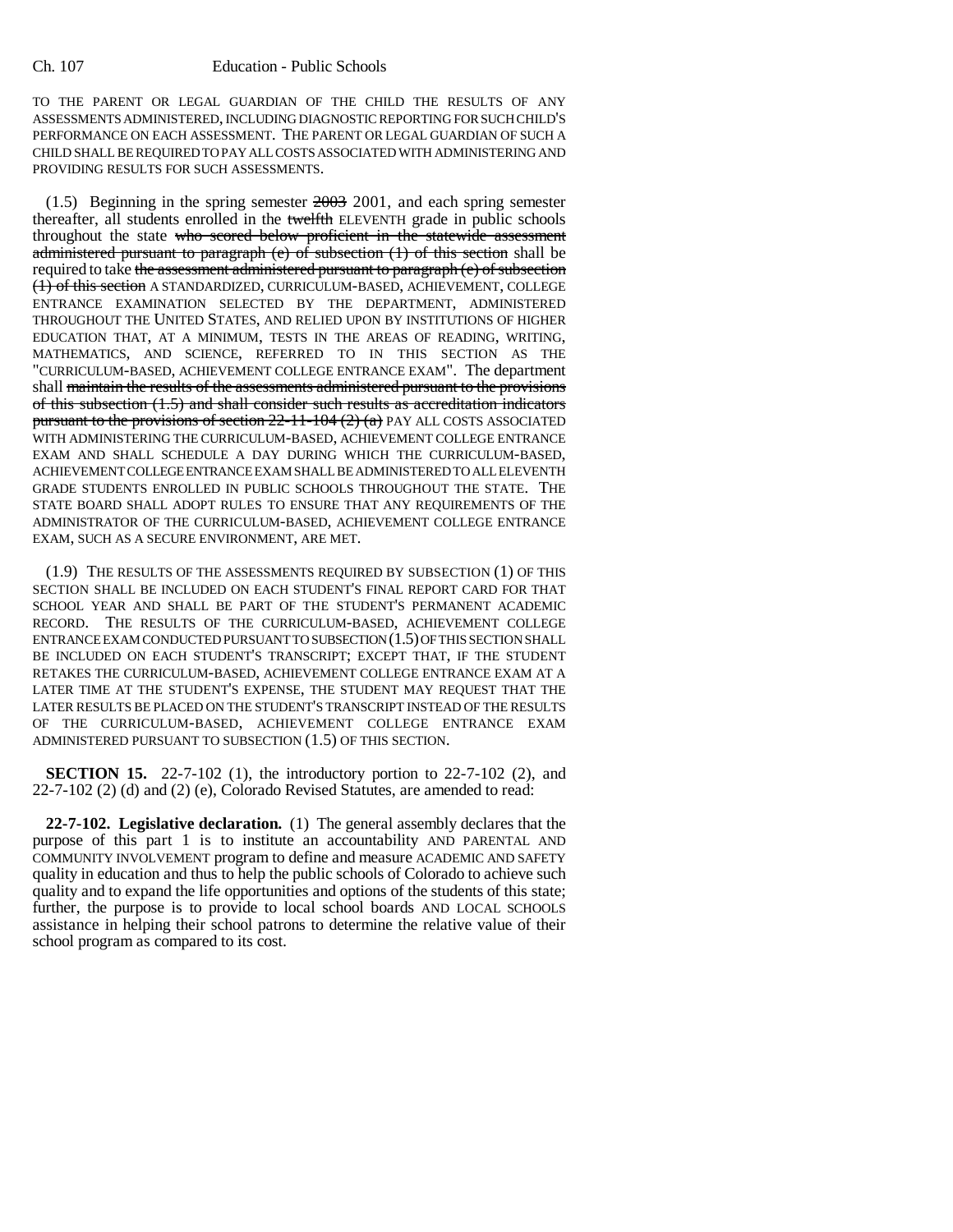Education - Public Schools Ch. 107

(2) The general assembly further declares that the educational accountability program developed under this part 1 should be designed to measure objectively the adequacy QUALITY and efficiency of the educational programs offered by the public schools. The program should begin by developing broad goals and specific performance objectives for the educational process and by identifying the activities of schools which THAT can advance students toward these goals and objectives. The program should then develop a means for evaluating the achievements and performance of students. It is the belief of the general assembly that, in developing the evaluation mechanism, the following approaches, as a minimum, should be explored:

(d) Reporting to students, parents, boards of education, educators, and the general public on the educational AND SAFETY performance of the public schools and providing data for the appraisal of such performance; and

(e) THE COLLECTION AND provision of PERFORMANCE information which THAT could help school districts to increase their efficiency in using available financial resources.

**SECTION 16.** 22-7-104 (1), Colorado Revised Statutes, is amended, and the said 22-7-104 is further amended BY THE ADDITION OF THE FOLLOWING NEW SUBSECTIONS, to read:

**22-7-104. School district accountability committees.** (1) The board of education of each school district in the state shall adopt a plan for a local accountability program designed to measure the adequacy and efficiency of educational programs offered by the district. EXCEPT AS PROVIDED IN SUBSECTION (4) OF THIS SECTION, the board shall appoint an advisory OR CREATE A PROCESS FOR THE ELECTION OF A SCHOOL DISTRICT accountability committee which THAT shall make recommendations to the board relative to the program of accountability, but it shall be the responsibility of the board to implement the provisions of this section. The areas of study by the district accountability committee and other appropriate accountability committees shall be cooperatively determined at least annually by the committee and the board of education. The advisory SCHOOL DISTRICT accountability committee shall consist of at least one parent THREE PARENTS OF STUDENTS ENROLLED IN A PUBLIC SCHOOL IN THE SCHOOL DISTRICT WHO ARE NOT EMPLOYEES OR RELATED TO EMPLOYEES OF THE DISTRICT, one teacher, one school administrator, and a taxpayer from the district ONE PERSON FROM THE COMMUNITY WHO IS INVOLVED IN BUSINESS.

(1.5) AS USED IN THIS SECTION, UNLESS THE CONTEXT OTHERWISE REQUIRES, "RELATED" OR "RELATIVE" MEANS A PERSON'S SPOUSE, SON, DAUGHTER, SISTER, OR BROTHER.

(4) ANY SCHOOL DISTRICT THAT DEMONSTRATES THAT, PRIOR TO JANUARY 1, 2000, THE SCHOOL DISTRICT HAD IN PLACE A COMMITTEE OR COUNCIL THAT PERFORMED AT LEAST THE DUTIES SPECIFIED FOR A SCHOOL DISTRICT ACCOUNTABILITY COMMITTEE IN THIS SECTION AND SECTION 22-7-105 IS NOT REQUIRED TO APPOINT OR ELECT A SCHOOL DISTRICT ACCOUNTABILITY COMMITTEE PURSUANT TO SUBSECTION (1) OF THIS SECTION.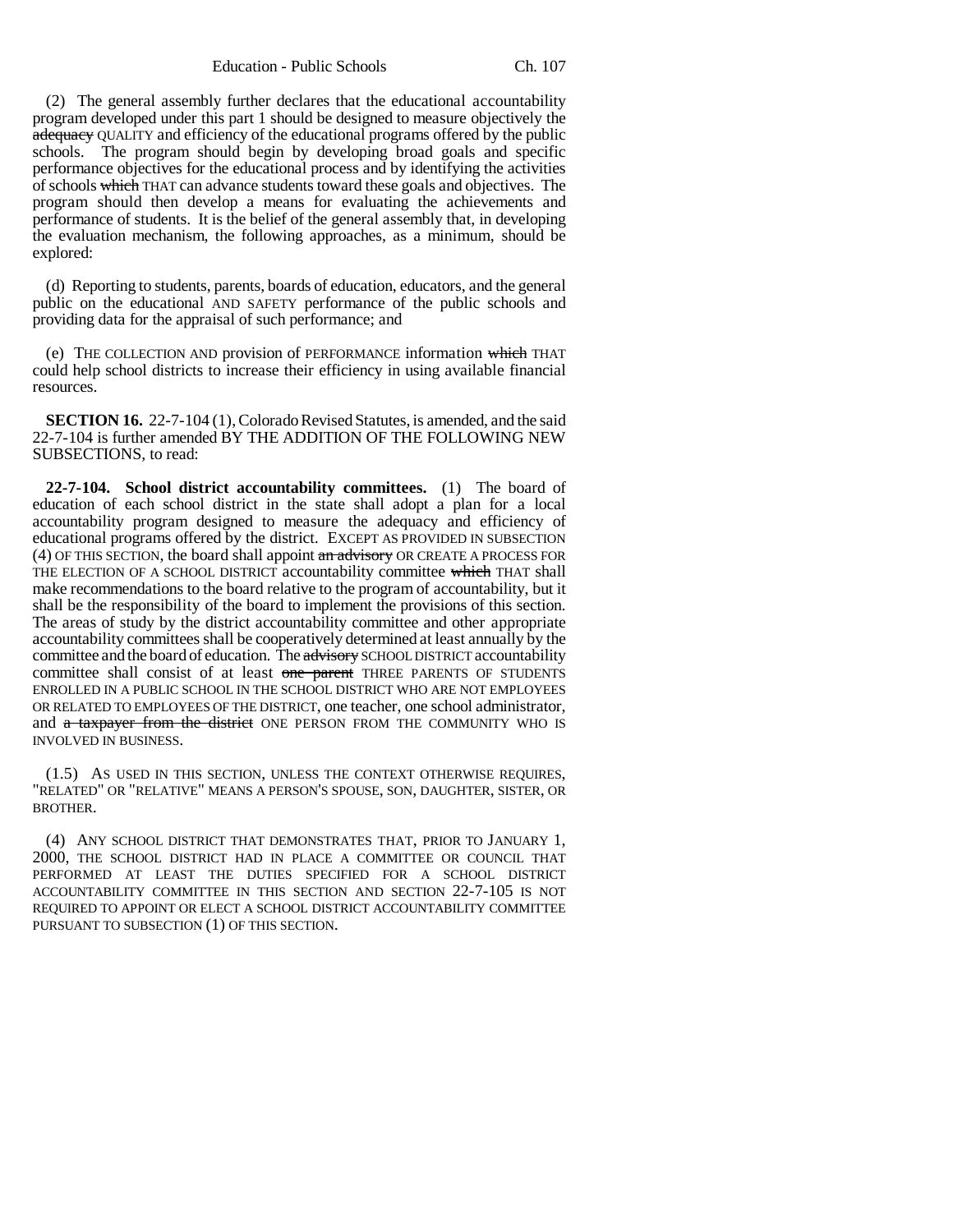Ch. 107 Education - Public Schools

**SECTION 17.** 22-7-105, Colorado Revised Statutes, is amended to read:

**22-7-105. School district accountability committee - recommendations prioritization of district expenditures.** In addition to any other duties and powers provided for by law, the advisory SCHOOL DISTRICT accountability committee of each school district shall make recommendations to the board of education of such school district relative to the prioritization of expenditures of school district moneys. WHENEVER THE SCHOOL DISTRICT ACCOUNTABILITY COMMITTEE MAKES RECOMMENDATIONS, IT SHALL ATTEMPT TO CONSULT WITH THE SCHOOL ADVISORY COUNCILS IN THE SCHOOL DISTRICT. The board of education shall consider such recommendations made by the SCHOOL district accountability committee in adopting the budget of the school district for any fiscal year pursuant to article 44 of this title.

**SECTION 18.** Part 1 of article 7 of title 22, Colorado Revised Statutes, is amended BY THE ADDITION OF THE FOLLOWING NEW SECTIONS to read:

**22-7-106. School advisory councils - creation - qualifications - elections.** (1) (a) EXCEPT AS PROVIDED IN SUBSECTION (4) OF THIS SECTION, THERE SHALL BE A SCHOOL ADVISORY COUNCIL AT EACH PUBLIC SCHOOL IN EACH SCHOOL DISTRICT. A SCHOOL ADVISORY COUNCIL SHALL CONSIST OF SEVEN MEMBERS DESIGNATED, APPOINTED, OR ELECTED AS FOLLOWS:

(I) THE PRINCIPAL OF THE SCHOOL OR THE PRINCIPAL'S DESIGNEE;

(II) ONE TEACHER WHO PROVIDES INSTRUCTION AT THE SCHOOL ELECTED BY A VOTE OF ALL LICENSED PROFESSIONALS WHO PROVIDE INSTRUCTION AT THE SCHOOL OR HAVE AN OFFICE IN THE SCHOOL;

(III) THREE PARENTS OR LEGAL GUARDIANS OF STUDENTS ENROLLED IN THE SCHOOL WHO ARE ELECTED BY A VOTE OF THE PARENTS AND LEGAL GUARDIANS OF STUDENTS ENROLLED IN THE SCHOOL;

(IV) ONE ADULT MEMBER DESIGNATED BY AN ORGANIZATION OF PARENTS, TEACHERS, AND STUDENTS RECOGNIZED BY THE SCHOOL; AND

(V) A PERSON FROM THE COMMUNITY WHO IS INVOLVED IN BUSINESS AND WHO IS APPOINTED BY THE PRINCIPAL.

(b) NO MORE THAN THREE MEMBERS OF A SCHOOL ADVISORY COUNCIL SHALL BE EMPLOYED BY OR RELATIVES OF AN EMPLOYEE OF THE SCHOOL DISTRICT. IF AN ELECTION WOULD RESULT IN MORE THAN THREE SCHOOL DISTRICT EMPLOYEES OR PERSONS RELATED TO SCHOOL DISTRICT EMPLOYEES SERVING ON THE COUNCIL, ONLY THE NUMBER OF CANDIDATES WHO RECEIVE THE HIGHEST NUMBER OF VOTES THAT WILL RESULT IN THREE SCHOOL DISTRICT EMPLOYEES OR PERSONS RELATED TO SCHOOL DISTRICT EMPLOYEES SERVING ON THE COUNCIL SHALL BECOME MEMBERS OF THE COUNCIL AND OTHER EMPLOYEES OR PERSONS RELATED TO EMPLOYEES SHALL BE DISQUALIFIED.

(c) ANY APPOINTMENT OR DESIGNATION REQUIRED BY PARAGRAPH (a) OF THIS SUBSECTION (1) SHALL BE MADE BY SEPTEMBER 1, 2001, AND BY SEPTEMBER 1 OF EVERY ODD-NUMBERED YEAR THEREAFTER. ANY ELECTION REQUIRED BY PARAGRAPH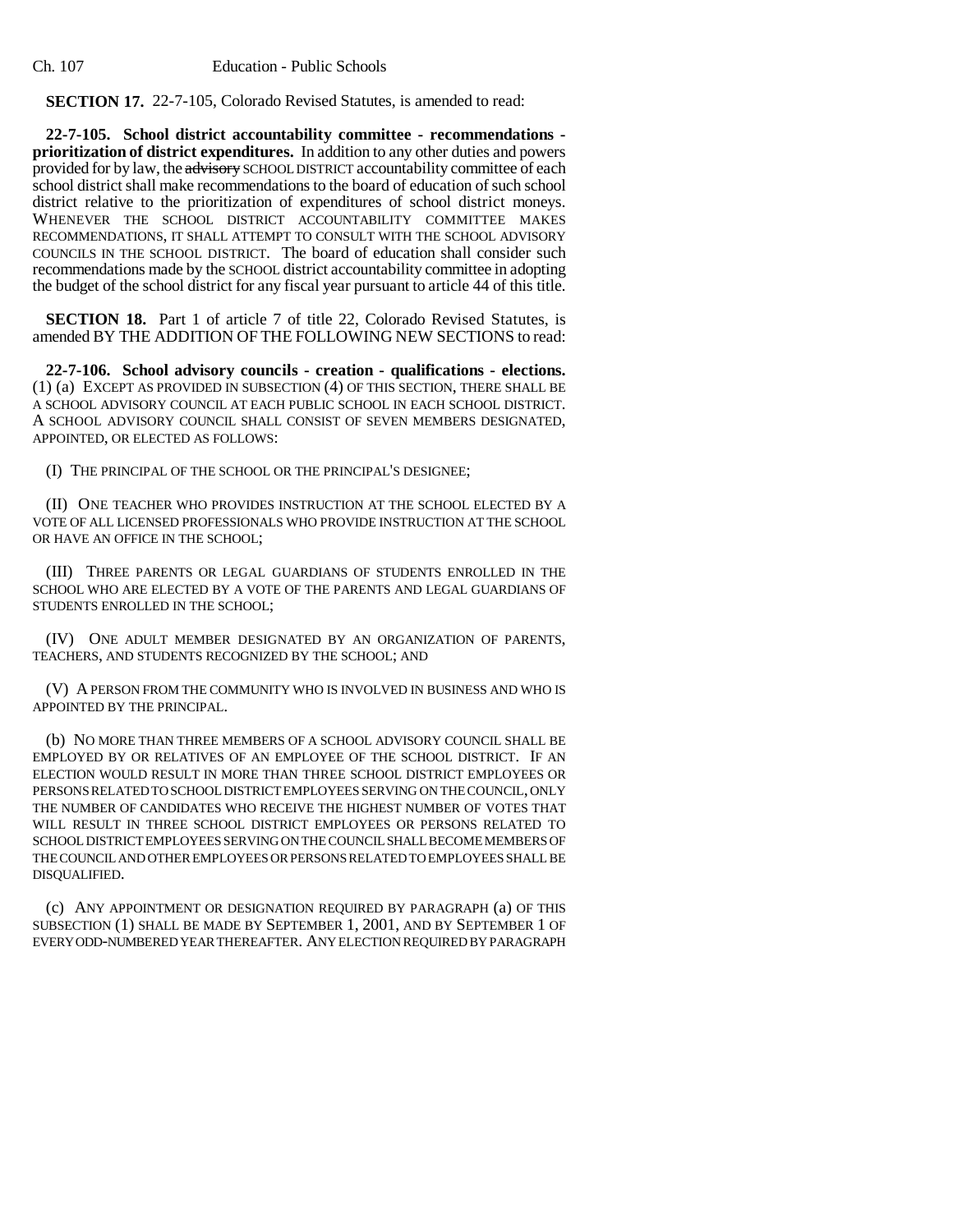(a) OF THIS SUBSECTION (1) SHALL BE CONDUCTED ON OR BEFORE OCTOBER 31, 2001, OCTOBER 31, 2003, AND ON OR BEFORE OCTOBER 31 OF EVERY YEAR THEREAFTER.

(2) MEMBERS OF THE COUNCIL SHALL SERVE TERMS OF TWO YEARS; EXCEPT THAT, OF THE MEMBERS FIRST ELECTED, THE MEMBER ELECTED PURSUANT TO SUBPARAGRAPH (II) OF PARAGRAPH (a) OF SUBSECTION (1) OF THIS SECTION AND THE TWO MEMBERS WITH THE HIGHEST NUMBER OF VOTES CAST IN THE ELECTION CONDUCTED PURSUANT TO SUBPARAGRAPH (III) OF PARAGRAPH (a) OF SUBSECTION (1) OF THIS SECTION SHALL SERVE TERMS OF THREE YEARS.

(3) ANY VACANCIES THAT MAY ARISE ON THE COUNCIL BY REASON OF A MEMBER'S RESIGNATION OR DISQUALIFICATION OR FOR ANY OTHER REASON SHALL BE FILLED BY MAJORITY ACTION OF THE REMAINING MEMBERS OF THE COUNCIL. EXCEPT FOR THE PRINCIPAL, NO MEMBER OF THE COUNCIL SHALL SERVE MORE THAN TWO CONSECUTIVE, FULL TERMS, PLUS ANY BALANCE REMAINING ON AN UNEXPIRED TERM IF THE INITIAL APPOINTMENT WAS TO FILL A VACANCY.

(4) THE SCHOOL ADVISORY COUNCIL REQUIRED BY THIS SECTION SHALL NOT BE REQUIRED IN ANY SCHOOL OR SCHOOL DISTRICT THAT DEMONSTRATES THAT PRIOR TO JANUARY 1, 2000, THE SCHOOL OR SCHOOL DISTRICT HAD IN PLACE A COMMITTEE OR COUNCIL THAT PERFORMED AT LEAST THE DUTIES SPECIFIED FOR SCHOOL ADVISORY COUNCILS IN THIS SECTION AND SECTION 22-7-107.

(5) AS USED IN THIS SECTION, UNLESS THE CONTEXT OTHERWISE REQUIRES, "RELATED" OR "RELATIVE" MEANS A PERSON'S SPOUSE, SON, DAUGHTER, SISTER, OR BROTHER.

**22-7-107. School advisory council recommendations - meetings.** (1) IN ADDITION TO ANY OTHER DUTIES AND POWERS PROVIDED FOR BY LAW, THE SCHOOL ADVISORY COUNCIL OF EACH PUBLIC SCHOOL SHALL MAKE RECOMMENDATIONS TO THE PRINCIPAL OF THE SCHOOL REGARDING THE PRIORITIZATION OF EXPENDITURES OF SCHOOL MONEYS. THE PRINCIPAL SHALL CONSIDER SUCH RECOMMENDATIONS MADE BY THE SCHOOL ADVISORY COUNCIL REGARDING THE EXPENDITURE OF ANY STATE, FEDERAL, LOCAL, OR PRIVATE GRANTS AND ANY OTHER DISCRETIONARY FUNDS.

(2) EACH SCHOOL ADVISORY COUNCIL SHALL MEET AT LEAST QUARTERLY TO DISCUSS:

(a) MEANS FOR DETERMINING WHETHER DECISIONS AFFECTING THE EDUCATIONAL PROCESS ARE ADVANCING OR IMPEDING STUDENT ACHIEVEMENT;

(b) REPORTING TO STUDENTS, PARENTS, BOARDS OF EDUCATION, EDUCATORS, AND THE SCHOOL DISTRICT BOARD OF EDUCATION ON THE EDUCATIONAL PERFORMANCE OF THE SCHOOL AND PROVIDING DATA FOR THE APPRAISAL OF SUCH PERFORMANCE;

(c) RECOMMENDATIONS TO THE PRINCIPAL ON THE EXPENDITURE OF ALL SCHOOL GRANTS; AND

(d) SAFETY ISSUES RELATED TO THE SCHOOL ENVIRONMENT.

**SECTION 19.** The introductory portion to 22-7-202 (1), Colorado Revised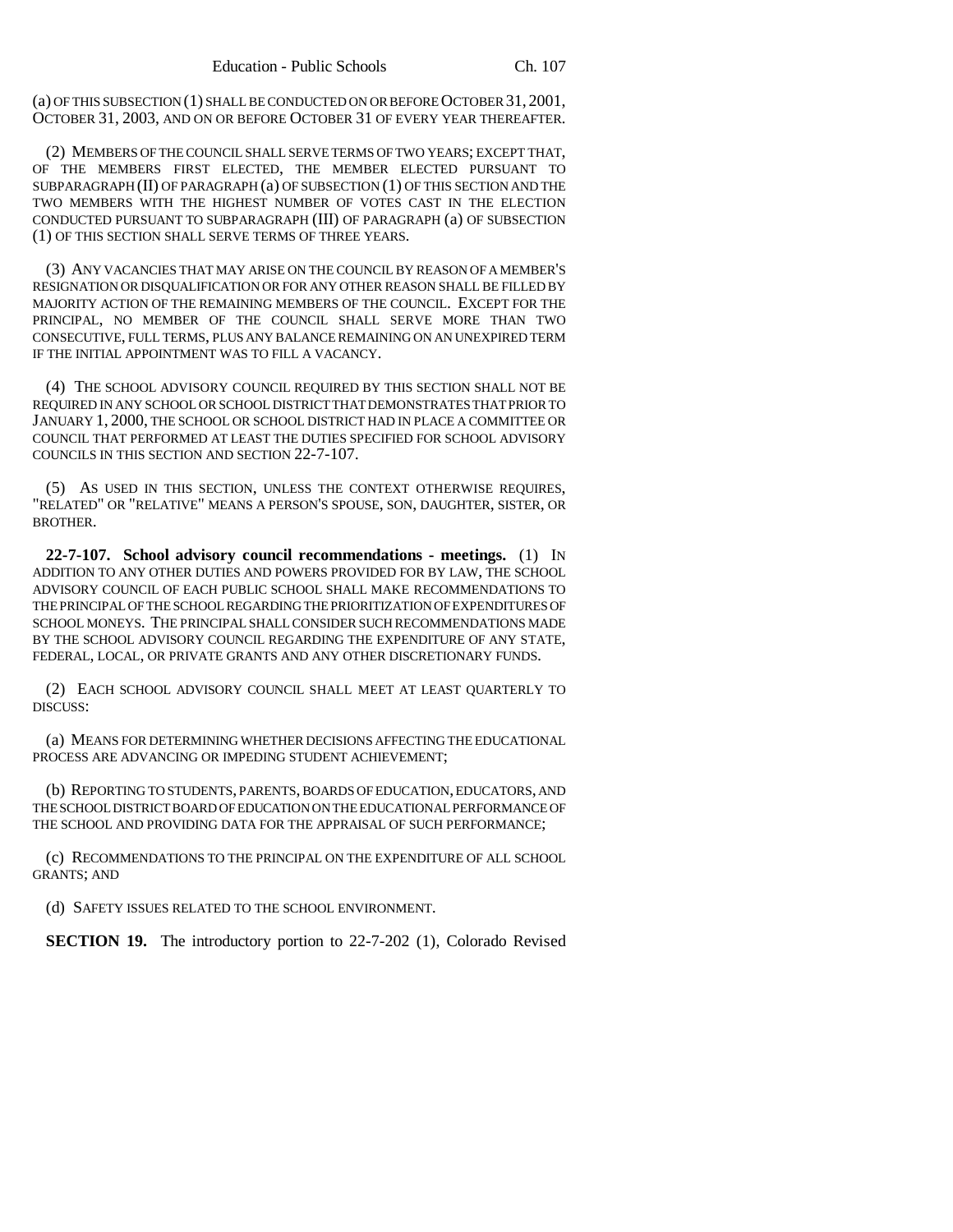Statutes, is amended to read:

**22-7-202. Pilot programs.** (1) The state board may identify areas of major educational policy concern in which it wishes to encourage school districts to conduct pilot programs. Such programs shall be conducted in order to develop recommendations and proposals for the general assembly and the department of education in addressing educational policy on a statewide basis. Areas of major educational policy concern may include, but need not be limited to PILOT PROGRAMS SHALL FOCUS ON TEACHING BASIC SKILLS IN READING, WRITING, AND MATHEMATICS, BUT MAY INVOLVE:

**SECTION 20.** 22-2-117 (1), Colorado Revised Statutes, is amended to read:

**22-2-117. Additional power - state board - waiver of requirements.** (1) EXCEPT AS PROHIBITED IN SUBSECTION  $(1.5)$  OF THIS SECTION, upon application of the board of education of any school district a majority of the appropriate accountability committee OR ADVISORY COUNCIL, a majority of the affected certified administrators, and a majority of the teachers of the affected school or district concurring therein, the state board may waive any requirements imposed by this title subject to standards providing for educational achievement, and enhancement of educational opportunity, giving due regard to the costs of providing such services or by rule and regulation promulgated by the state board for such school district, or portion thereof, which THAT, in its discretion, it deems necessary to accomplish the purposes of sections 22-7-201 to 22-7-206 relating to educational achievement. The burden of proof shall be on such school district to demonstrate that the waiver requested, if granted, would result in the accomplishment of the purposes of said sections.

**SECTION 21.** 22-32-110 (3.5) (a), Colorado Revised Statutes, is amended to read:

**22-32-110. Board of education - specific powers.** (3.5) (a) At the end of every school year, the accountability advisory committee SCHOOL ADVISORY COUNCIL of each school in a school district shall submit a written report to the board of education of such school district, with copies of such report to be sent to the SCHOOL district accountability committee and the superintendent of such school district, concerning the learning environment in the school during that school year. Such report shall include specific information on conduct and discipline actions taken during the school year. The report for a school building shall be made available to the parents and to the general public.

**SECTION 22.** 22-33-104.5 (3) (b), (3) (e), (3) (f), (3) (g), (4), (5), (6) (a), and (6) (b), Colorado Revised Statutes, are amended to read:

**22-33-104.5. Home-based education - legislative declaration - definitions guidelines.** (3) The following guidelines shall apply to a non-public home-based educational program:

(b) A child who is participating in a non-public home-based educational program shall not be subject to compulsory school attendance as provided in this article; except that any child who is habitually truant, as defined in section 22-33-107 (3),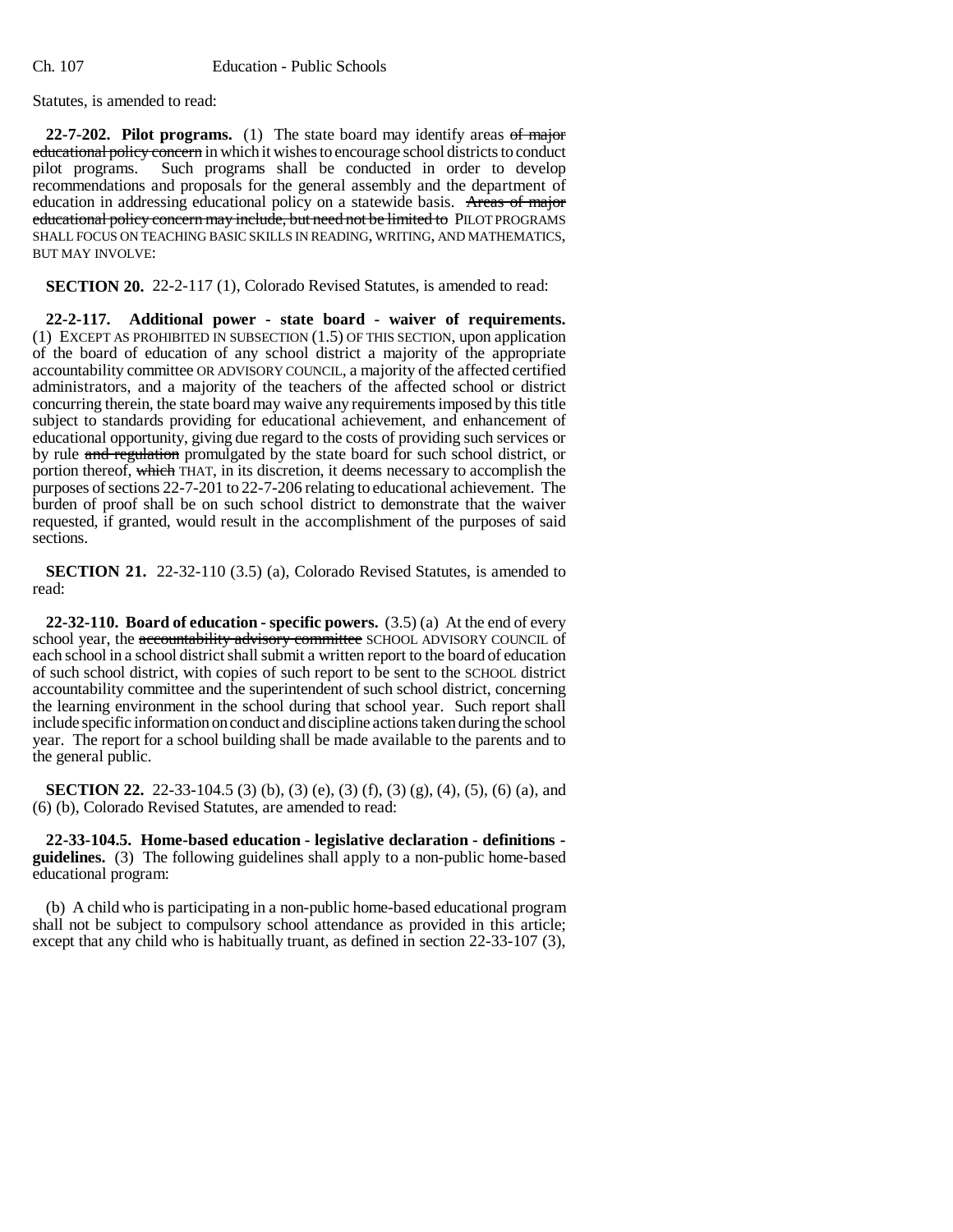Education - Public Schools Ch. 107

at any time during the last six months that the child attended school before proposed enrollment in a non-public home-based educational program may not be enrolled in the program unless the child's parents first submit a written description of the curricula to be used in the program along with the written notification of establishment of the program required in paragraph (e) of subsection (2) of this section to the superintendent of the child's A school district of residence WITHIN THE STATE.

(e) Any parent establishing a non-public home-based educational program shall provide written notification of the establishment of said program to the local A school district of residence WITHIN THE STATE fourteen days prior to the establishment of said program and each year thereafter if the program is maintained. The parent in charge and in control of a non-public home-based educational program shall certify, in writing, only a statement containing the name, age, place of residence, and number of hours of attendance of each child enrolled in said program.

(f) Each child participating in a non-public home-based educational program shall be evaluated when such child reaches grades three, five, seven, nine, and eleven. Each child shall be given a nationally standardized achievement test to evaluate the child's academic progress, or a qualified person shall evaluate the child's academic progress. The test or evaluation results, whichever is appropriate, shall be submitted to the local THE school district of residence THAT RECEIVED THE NOTIFICATION REQUIRED BY PARAGRAPH (e) OF THIS SUBSECTION (3) or an independent or parochial school within the state of Colorado. If the test or evaluation results are submitted to an independent or parochial school, the name of such school shall be provided to the local school district of residence THAT RECEIVED THE NOTIFICATION REQUIRED BY PARAGRAPH (e) OF THIS SUBSECTION (3). The purpose of such tests or evaluations shall be to evaluate the educational progress of each child. NO SCORES FOR A CHILD PARTICIPATING IN A NON-PUBLIC HOME-BASED EDUCATIONAL PROGRAM SHALL BE CONSIDERED FOR AWARDING ACADEMIC PERFORMANCE GRADES PURSUANT TO SECTION 22-7-604 OR FOR ACCREDITATION PURSUANT TO ARTICLE 11 OF THIS TITLE.

(g) The records of each child participating in a non-public home-based educational program shall be maintained on a permanent basis by the parent in charge and in control of said program. The records shall include, but need not be limited to, attendance data, test and evaluation results, and immunization records, as required by sections 25-4-901, 25-4-902, and 25-4-903, C.R.S. Such records shall be produced to the local school district of residence THAT RECEIVED THE NOTIFICATION REQUIRED BY PARAGRAPH (e) OF THIS SUBSECTION (3) upon fourteen days' written notice if the superintendent of said school district has probable cause to believe that said program is not in compliance with the guidelines established in this subsection (3).

(4) Any child who has participated in a non-public home-based educational program and who subsequently enrolls in the public school system may be tested by the school district for the purpose of placing the child in the proper grade and shall then be placed at the grade level deemed most appropriate by the local school district of residence WITH THE CONSENT OF THE CHILD'S PARENT OR LEGAL GUARDIAN. THE SCHOOL DISTRICT SHALL ACCEPT THE TRANSCRIPTS FROM THE NON-PUBLIC HOME-BASED EDUCATIONAL PROGRAM FOR ANY SUCH CHILD.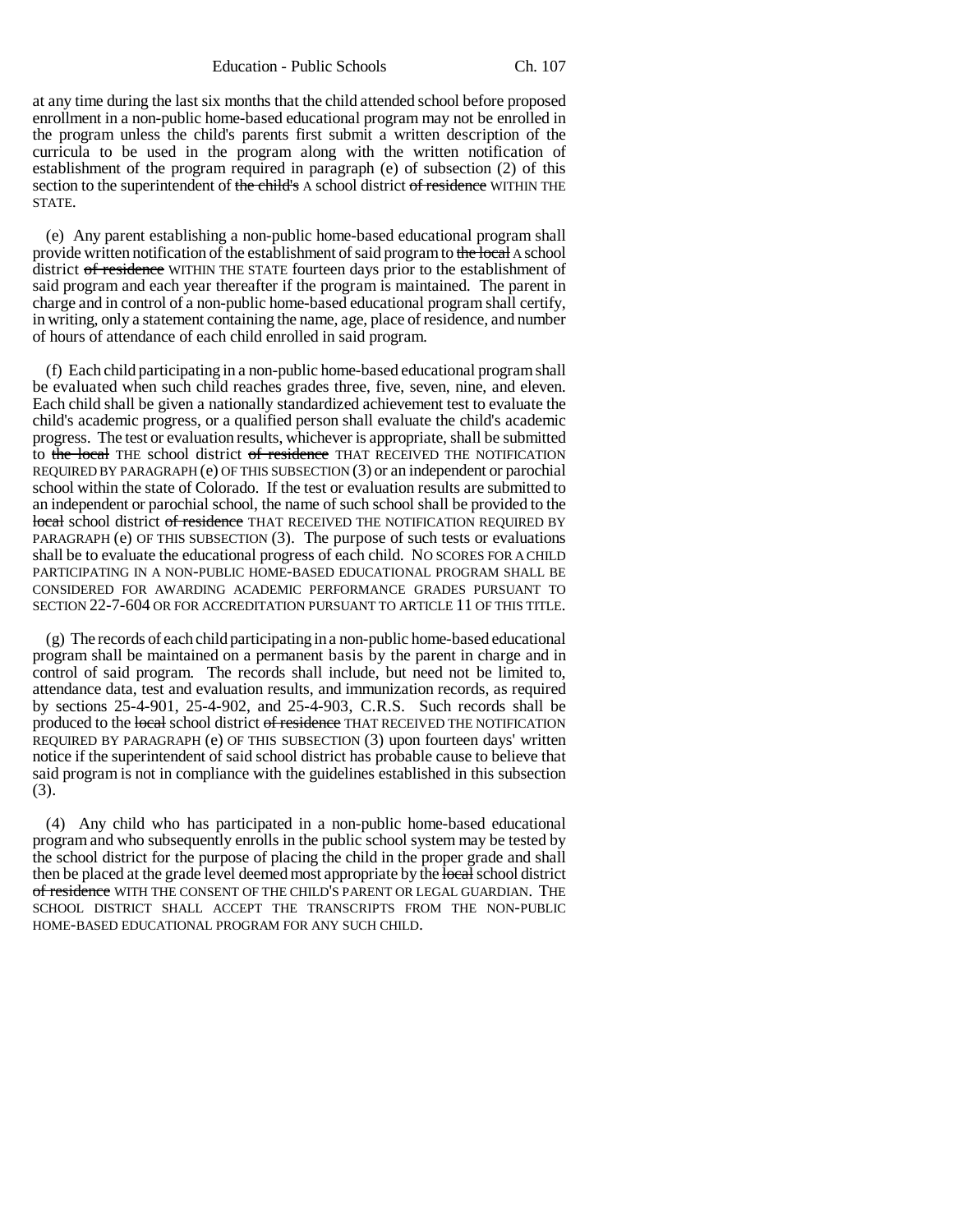#### Ch. 107 Education - Public Schools

(5) (a) (I) If test results submitted to the local APPROPRIATE school district of residence pursuant to the provisions of paragraph (f) of subsection (3) of this section show that a child participating in a non-public home-based educational program received a composite score on said test which was above the thirteenth percentile, such child shall continue to be exempt from the compulsory school attendance requirement of this article. If the child's composite score on said test is at or below the thirteenth percentile, the local school district of residence shall require the parents to place said child in a public or independent or parochial school until the next testing period; except that no action shall be taken until the child is given the opportunity to be retested using an alternate version of the same test or a different nationally standardized achievement test selected by the parent from a list of approved tests supplied by the state board.

(II) If evaluation results submitted to the local APPROPRIATE school district of residence pursuant to the provisions of paragraph (f) of subsection (3) of this section show that the child is making sufficient academic progress according to the child's ability, the child will continue to be exempt from the compulsory school attendance requirement of this article. If the evaluation results show that the child is not making sufficient academic progress, the local school district of residence shall require the child's parents to place the child in a public or independent or parochial school until the next testing period.

(b) If the child's test or evaluation results are submitted to an independent or parochial school, said school shall notify the local school district of residence THAT RECEIVED THE NOTIFICATION PURSUANT TO PARAGRAPH (e) OF SUBSECTION (3) OF THIS SECTION if the composite score on said test was at or below the thirteenth percentile or if the evaluation results show that the child is not making sufficient academic progress. The local school district of residence shall then require the parents to proceed in the manner specified in paragraph (a) of this subsection (5).

(6) (a) If a child is participating in a non-public home-based educational program but also attending his local A PUBLIC school district of residence for a portion of the school day, the local school district of residence OF THE PUBLIC SCHOOL shall be entitled to count such child in accordance with the provisions of section 22-54-103 (10) for purposes of determining pupil enrollment under the "Public School Finance Act of 1994", article 54 of this title.

(b) (I) For purposes of this subsection (6), a child who is participating in a non-public home-based educational program may SHALL HAVE THE SAME RIGHTS AS A STUDENT ENROLLED IN A PUBLIC OR PRIVATE SCHOOL TO participate on an equal basis in any extracurricular or interscholastic activity offered by a public school or offered by a private school, at the private school's discretion, as provided in section 22-32-116.5 AND IS SUBJECT TO THE SAME RULES OF ANY INTERSCHOLASTIC ORGANIZATION OR ASSOCIATION OF WHICH THE STUDENT'S SCHOOL OF PARTICIPATION IS A MEMBER.

(II) (A) EXCEPT AS PROVIDED FOR IN SUB-SUBPARAGRAPH (B) OF THIS SUBPARAGRAPH (II), FOR PURPOSES OF SECTION 22-32-116.5, THE SCHOOL DISTRICT OF ATTENDANCE FOR A CHILD WHO IS PARTICIPATING IN A NON-PUBLIC HOME-BASED EDUCATIONAL PROGRAM SHALL BE DEEMED TO BE THE SCHOOL DISTRICT THAT RECEIVED THE NOTIFICATION PURSUANT TO PARAGRAPH (e) OF SUBSECTION (3) OF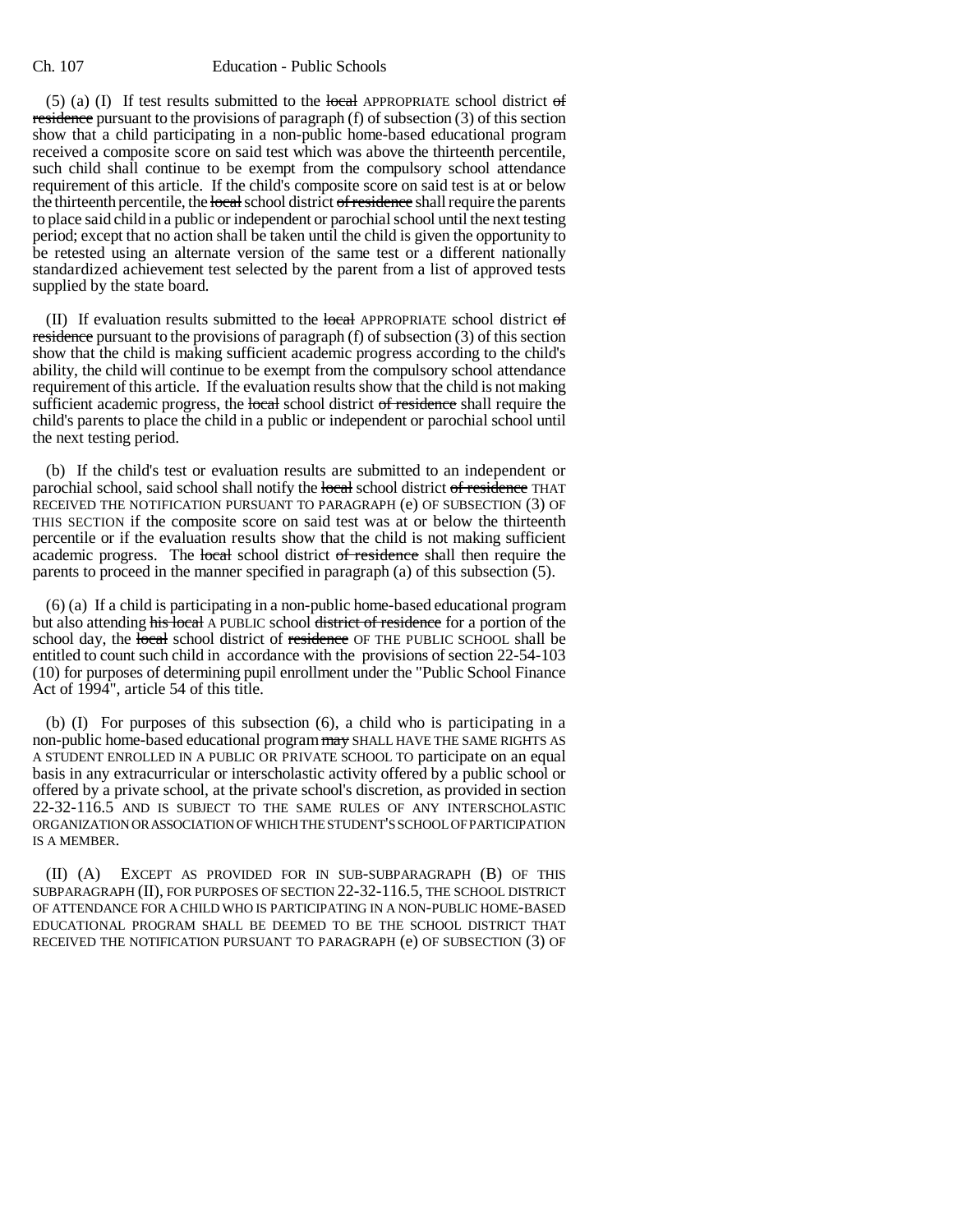### THIS SECTION.

(B) FOR PURPOSES OF SECTION 22-32-116.5, THE SCHOOL DISTRICT OF ATTENDANCE FOR A CHILD WHO WITHDRAWS FROM A PUBLIC OR PRIVATE SCHOOL MORE THAN FIFTEEN DAYS AFTER THE START OF THE SCHOOL YEAR AND ENTERS A NON-PUBLIC HOME-BASED EDUCATIONAL PROGRAM SHALL BE THE SCHOOL DISTRICT OR PRIVATE SCHOOL FROM WHICH THE CHILD WITHDREW FOR THE REMAINDER OF THAT SCHOOL YEAR. IF, DURING THE REMAINDER OF THAT ACADEMIC YEAR, THE CHILD CHOOSES TO PARTICIPATE IN EXTRACURRICULAR OR INTERSCHOLASTIC ACTIVITIES AT THE SAME SCHOOL AND WAS ELIGIBLE FOR PARTICIPATION PRIOR TO WITHDRAWING FROM THE SCHOOL, THE CHILD REMAINS ELIGIBLE TO PARTICIPATE AT SUCH SCHOOL.

**SECTION 23.** 22-32-116.5 (10) (g), Colorado Revised Statutes, is amended to read:

**22-32-116.5. Extracurricular and interscholastic activities.** (10) As used in this section, unless the context otherwise requires:

(g) "School district of attendance" means the school district in which a student is enrolled and attends classes or, if the student is participating in a nonpublic home-based educational program, EXCEPT AS PROVIDED FOR IN SECTION 22-33-104.5 (6) (b) (II) (B), the school district in which the student participates in said program.

**SECTION 24.** 22-25-104 (6), Colorado Revised Statutes, is amended to read:

**22-25-104. Colorado comprehensive health education program - role of department of education - recommended curriculum guidelines - allocation of funds - rules and regulations.** (6) Any curriculum and materials developed and used in teaching sexuality and human reproduction shall include values and responsibility and shall emphasize GIVE PRIMARY EMPHASIS TO abstinence by school aged children. SCHOOL OFFICIALS SHALL RECEIVE PRIOR WRITTEN APPROVAL FROM A PARENT OR GUARDIAN BEFORE HIS OR HER CHILD MAY PARTICIPATE IN ANY PROGRAM DISCUSSING OR TEACHING SEXUALITY AND HUMAN REPRODUCTION. PARENTS MUST RECEIVE, WITH THE WRITTEN PERMISSION SLIP, AN OVERVIEW OF THE TOPICS AND MATERIALS TO BE PRESENTED IN THE CURRICULUM.

**SECTION 25.** The introductory portion to 22-25-104.5 (2) (b) and 22-25-104.5 (2) (c), Colorado Revised Statutes, are amended to read:

**22-25-104.5. Law-related education program - creation.** (2) (b) The topics for instruction in a law-related education program implemented by a school district SHALL INCLUDE INSTRUCTION ON THE UNITED STATES CONSTITUTION AND THE DECLARATION OF INDEPENDENCE AND may include, but need not be limited to, the following:

(c) Schools are encouraged to seek the cooperation of and use the expertise of available state and local law-related education programs such as the Drug Abuse Resistance Education (D.A.R.E.) program.

**SECTION 26.** Article 1 of title 23, Colorado Revised Statutes, is amended BY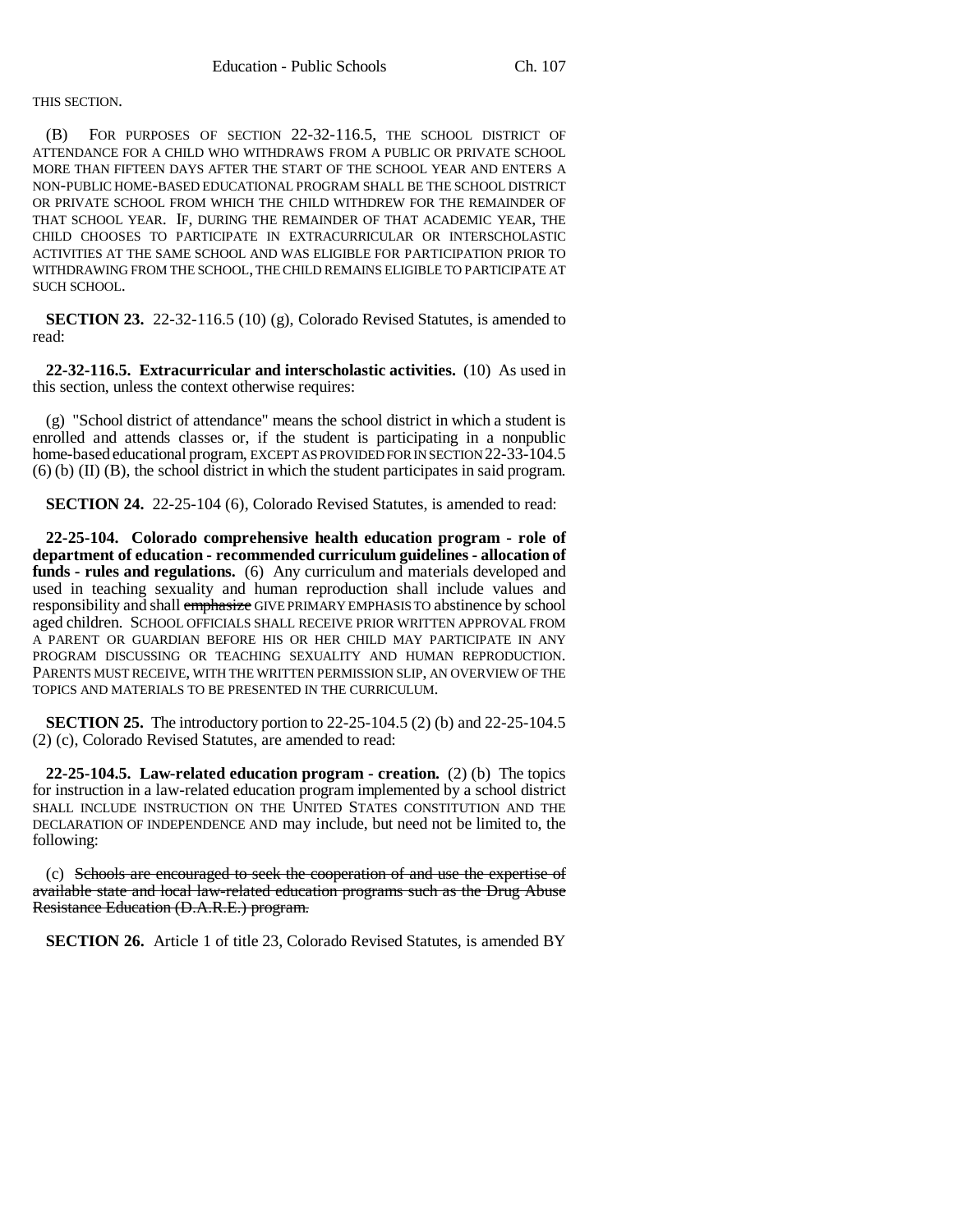## THE ADDITION OF A NEW SECTION to read:

**23-1-124. Commission directive - sophomore assessments.** (1) (a) THE COMMISSION SHALL ADOPT THE NECESSARY POLICIES TO ENSURE THAT DURING THE SPRING SEMESTERS OF 2000 AND 2001, AT ONE OR MORE STATE-SUPPORTED INSTITUTIONS OF HIGHER EDUCATION, A STANDARDIZED, COLLEGE-LEVEL ASSESSMENT EXAMINATION IS ADMINISTERED TO STUDENTS ENROLLED IN THEIR SECOND YEAR. ON OR BEFORE DECEMBER 15,2000, THE COMMISSION SHALL REPORT TO THE EDUCATION COMMITTEES OF THE SENATE AND THE HOUSE OF REPRESENTATIVES AND TO THE GOVERNOR ON ALL ASPECTS OF THE EXAMINATIONS. THE REPORT SHALL INCLUDE AN EVALUATION OF THE INCENTIVES PROPOSED BY THE INSTITUTIONS TO ENCOURAGE STUDENTS TO DO WELL ON THE EXAMINATIONS AND WHETHER SUFFICIENT INFORMATION COULD BE OBTAINED THROUGH A SAMPLING OF STUDENTS. THIS PARAGRAPH (a) SHALL BE CONDUCTED WITH FUNDS OBTAINED FROM GIFTS, GRANTS, AND DONATIONS.

(b) THE COMMISSION SHALL ADOPT THE NECESSARY POLICIES TO ENSURE THAT, STARTING WITH THE SPRING SEMESTER IN 2002, AND EACH SPRING SEMESTER THEREAFTER, THE EXAMINATION IS ADMINISTERED TO SECOND-YEAR STUDENTS AT EACH STATE-SUPPORTED INSTITUTION OF HIGHER EDUCATION. THIS PARAGRAPH (b) SHALL BE IMPLEMENTED ONLY IN FISCAL YEARS, BEGINNING IN FISCAL YEAR 2001-02, IN WHICH THE COMMISSION SUBMITS A DECISION ITEM THAT IS APPROVED FOR THAT FISCAL YEAR AND REPORTS PURSUANT TO THIS SECTION.

(2) THE RESULTS OF THE ASSESSMENTS SHALL BE USED BY THE COMMISSION AND THE GOVERNING BOARDS TO EVALUATE INSTITUTIONS OF HIGHER EDUCATION AND AGGREGATED BY HIGH SCHOOL AND PROVIDED TO THE LOCAL BOARDS OF EDUCATION.

**SECTION 27. Repeal.** 22-7-408, Colorado Revised Statutes, is repealed as follows:

**22-7-408. Temporary waiver of regulatory requirements.** (1) The board shall temporarily waive those regulatory requirements which are imposed on districts which it determines are appropriate for waiver, including but not limited to all statewide testing requirements, in order to allow districts to concentrate their energies and resources on the development of content standards, programs of instruction, assessments, and programs for professional educator development in standards-based education as required by this part 4. Such waiver shall apply for all districts and shall be in place as long as is deemed necessary by the board.

(2) On or before February 1, 1994, the department shall submit to the education committees of the house of representatives and the senate a list of the activities of the department and the regulatory requirements which it recommends be reduced or eliminated to allow for the implementation of this part 4 within existing resources. It is the intent of the general assembly that other activities of lesser priority be reduced or eliminated in order to implement this part 4 within the existing resources of the department. Any legislation which may be necessary to implement such list shall be considered during the second regular session of the Fifty-ninth general assembly.

**SECTION 28. Repeal.** Article 43.5 of title 22, Colorado Revised Statutes, is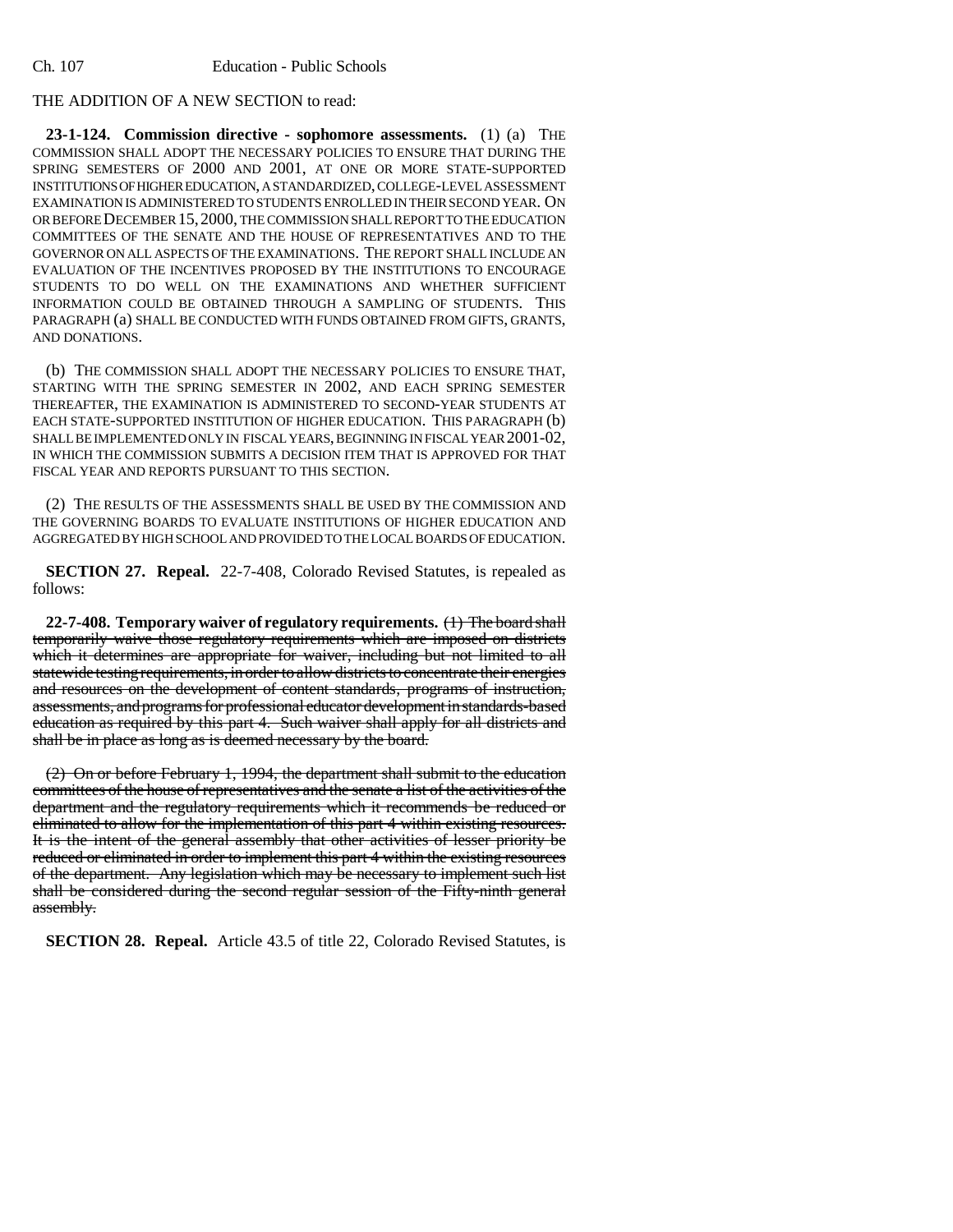repealed.

**SECTION 29. Repeal.** 22-7-201 (1) (c), (1) (d), and (1) (e), Colorado Revised Statutes, are repealed as follows:

**22-7-201. Educational achievement - powers and duties of state board.** (1) The state board shall have the following powers and duties relating to educational achievement:

(c) To analyze how the system of public education in Colorado might maximize the use of technology, including telecommunications, to enhance educational opportunity including but not limited to the following:

(I) A survey of school districts regarding their needs for additional telecommunication services, and the nature of the desired additional service;

(II) A survey of school districts to quantify the number of districts, and the number of students in each, which use alternative forms of educational telecommunications, including those commonly known as interactive programs;

(III) Costs of systems currently in use and those desired, including but not limited to capital investment required, ongoing program costs, and coordination costs. This analysis shall include but not be limited to a comparison of costs of systems which are available or potentially available within Colorado and those available from sources outside Colorado.

(IV) Recommendations for future use of technology in education, including an estimate of costs as well as the number and location of children to be served;

(V) In cooperation with the public television stations in the state, an evaluation of currently available educational television services, including but not limited to the number of hours and types of programs used each week and geographical distribution of school districts which use such services;

(d) To analyze whether the educational system addresses the diverse learning needs of various student populations, including but not limited to the gifted and to students with disabilities;

(e) To recommend to the general assembly, no later than December 1, 1988, methods of implementing a program to provide financial and other incentives to school districts to achieve educational excellence, including, as a minimum, incentives for improvements in achievement as indicated by nationally accepted measures of student achievement and in graduation rates.

**SECTION 30. Repeal.** 22-7-410, Colorado Revised Statutes, is repealed as follows:

**22-7-410. Annual public meeting.** The board shall hold an annual public meeting in conjunction with the council and the department to discuss the effectiveness of standards-based education as implemented by this part 4 and the annual report of assessments prepared by the department pursuant to section 22-7-409. Notice of such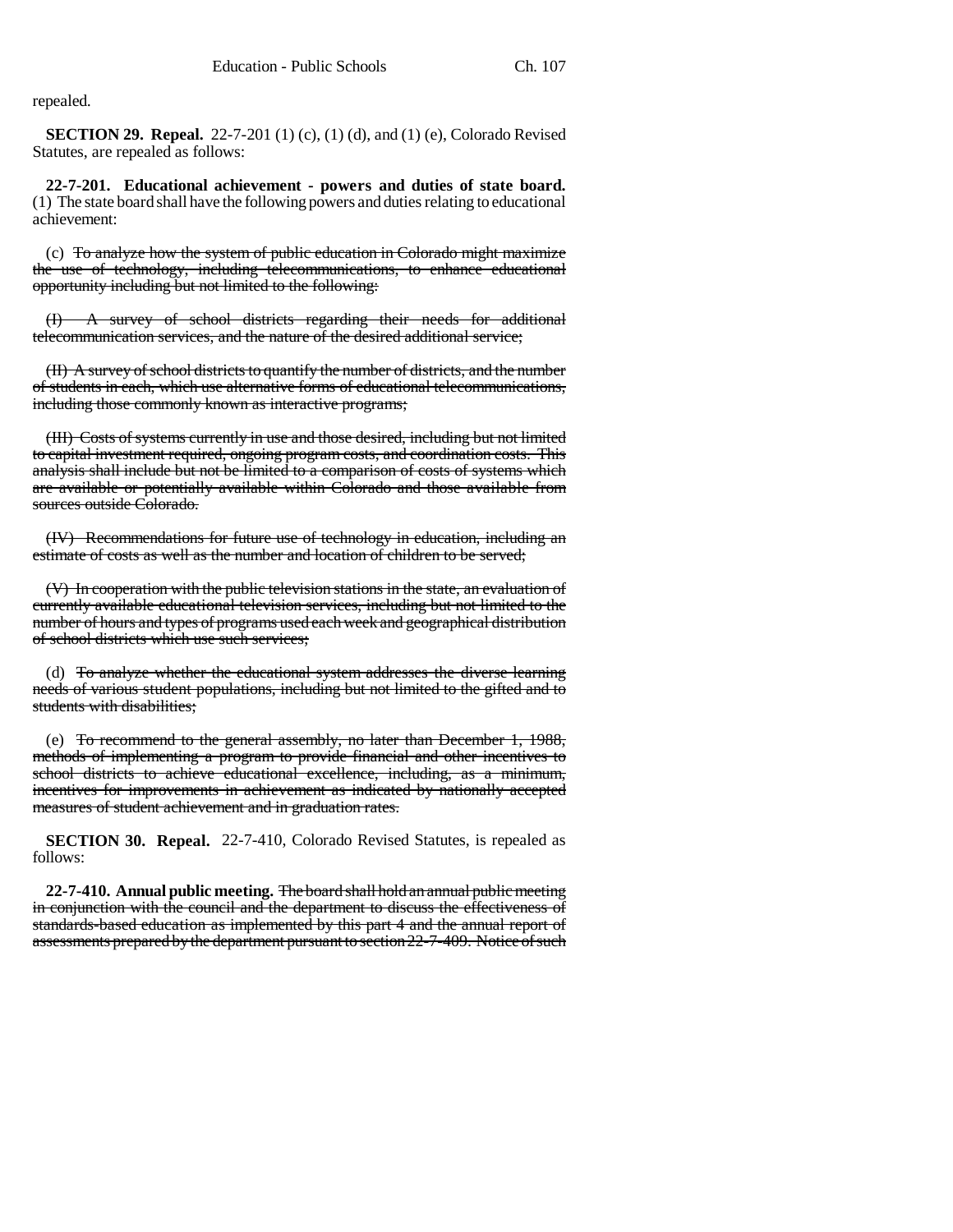#### Ch. 107 Education - Public Schools

meeting shall be posted in every public school in the state no later than thirty days prior to such meeting. Members of the general public shall have opportunity to present testimony at such hearing regarding the annual report and the effectiveness of standards-based education as implemented by the districts, the board, and the department.

**SECTION 31. Repeal.** Article 21 of title 22, Colorado Revised Statutes, is repealed.

**SECTION 32.** 22-32-109 (1) (n) (II) (A), Colorado Revised Statutes, is amended to read:

**22-32-109. Board of education - specific duties.** (1) In addition to any other duty required to be performed by law, each board of education shall have and perform the following specific duties:

(n) (II) (A) The actual hours of teacher-pupil instruction and teacher-pupil contact specified in subparagraph (I) of this paragraph (n) may be reduced to no less than one thousand fifty-six hours for secondary school pupils, no less than nine hundred sixty-eight hours for elementary school pupils, or no less than four hundred thirty-five hours for kindergarten pupils for parent-teacher conferences, staff in-service programs, and closing deemed by the board to be necessary for the health, safety, or welfare of students. except that not more than twenty-four hours per school year may be used for parent-teacher conferences or staff in-service programs.

**SECTION 33.** 22-2-117 (1) (b), Colorado Revised Statutes, as repealed and reenacted in House Bill 00-1040, enacted in the Second Regular Session of the Sixty-second General Assembly, is amended to read:

**22-2-117. Additional power - state board - waiver of requirements - rules.** (1) (b) The state board shall not waive any of the requirements specified in any of the following statutory provisions:

(I) The "Public School Finance Act of 1994", article 54 of this title;  $\sigma$ 

(II) The "Exceptional Children's Educational Act", article 20 of this title; OR

(III) ANY PROVISION OF PART 6 OF ARTICLE 7 OF THIS TITLE PERTAINING TO THE DATA NECESSARY FOR SCHOOL REPORT CARDS.

**SECTION 34. Appropriation.** (1) In addition to any other appropriation, there is hereby appropriated, out of any moneys in the general fund not otherwise appropriated, to the department of education, for the fiscal year beginning July 1, 2000, the sum of eleven million seven hundred sixty-nine thousand one hundred twenty dollars (\$11,769,120), and 4.0 FTE, or so much thereof as may be necessary, for the implementation of this act. Said sum shall be allocated as follows:

(a) Three million seven hundred fifty-two thousand nine hundred seventy-eight dollars (\$3,752,978) and 2.0 FTE shall be for the implementation of section 22-7-603, Colorado Revised Statutes;